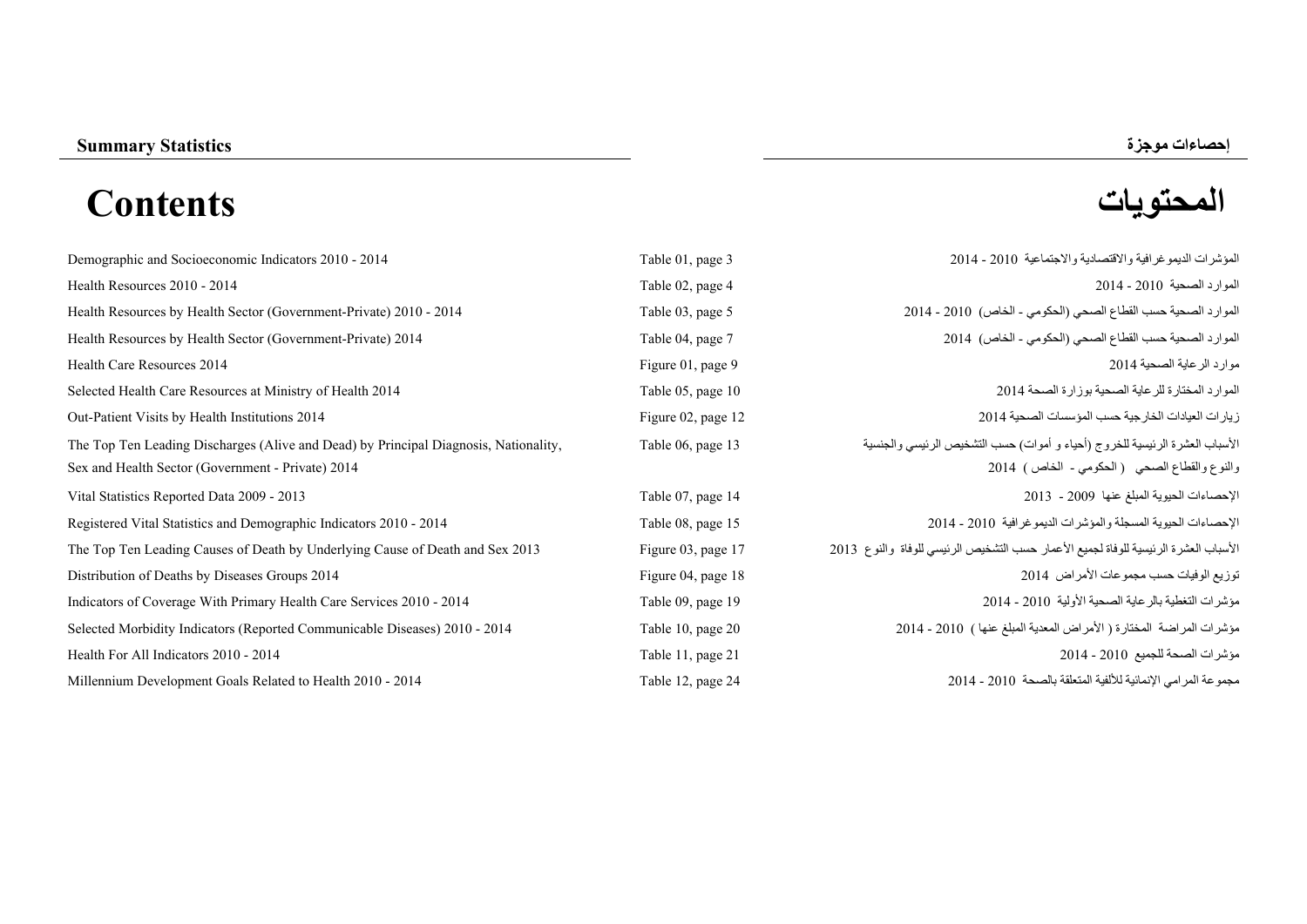## **االصطالحات Conventions**

#### **المواليد <sup>و</sup> الوفيات Deaths and Births**

 Births and Deaths databases are live systems and registration and update could be any time, therefore, previous years published statistics are always reviewed and updated accordingly to reflect the actual situation.

#### **Nurses**

The number excluding practical nurses and other grades below staff nurse.

#### **Allied Health: The data presented as follows:-**

Full data of allied health: (include Pharmacists  $\&$  technicians, Dental hygienists technicians, Laboratory technologist  $\&$  technicians, Radiographers  $\&$  technicians, Physiotherapists, Occupational therapists … etc.).

#### **جدول 03 03 Table**

- Ministry of Health expenditure includes projects . . المشاريع تشمل الصحة وزارة مصروفات
- Pharmacists  $\&$  Technicians even though it was counted within allied health, but it is also shown separately for any special request.

#### **جدول 05 05 Table**

- Beds excluding baby cots at Special Care Baby Unit. . بالمواليد الخاصة العناية وحدة أسرة يشمل ال األسرة عدد
- In-patients: the total include patients at Special Care Baby Unit. . بالمواليد الخاصة العناية وحدة مرضى تشمل الجملة : الداخليون المرضى
- ۰ Out-patients visits at health center shown in this table represent the total visits of General, Dental, Mother , Child and Specialized Clinics and Triage Clinics.
- Medical and Allied health manpower: number of physicians ... etc. who are officially at internal or overseas training programs for further studies shown under Directorate of Training.
- Distribution of the manpower was based on cost centers, while in human resources chapter, table 05 was based on organization structure of the Ministry of Health.

 أنظمة قواعد تسجيل المواليد والوفيات تعمل على تسجيل <sup>و</sup> تحديث البيانات بصورة دائمة كلما دعت الحاجة ، لذ يتم مراجعة وتحديث اإلحصاءات المنشورة للسنوات السابقة باستمرار لتعكس الوضع بصورة فعلية .

#### **الممرضات**

العدد ال يشمل الممرضين العمليين والفئات األقل .

### **المھن الطبية المساندة : تم عرض البيانات على النحو التالي -:**

 المھن الطبية المساندة (تشمل الصيـادلة والفنيون ، فنيو صحة الفم واألسنان ، محللو وفنيو مختبر ، مصورو <sup>و</sup> فنيو أشعة ، فنيو العالج الطبيعي والتأھيل المھني ، فنيو األطراف الصناعية والعظام .... وغيرھم ) .

- 
- الصيادلة والفنيون باإلضافة إلى احتسابھم من ضمن المھن الطبية المساندة ، تم أيضاً عرضھم منفصلين في حالة وجـود طلب خاص بھم .

- 
- 
- زيارات العيادات الخارجية حسب المركز الصحي المبينة في ھذا الجدول تمثل مجموع زيارات العيادات العامة واألسنان ورعاية األمومة والطفولة ومرضى العيادات التخصصية وعيادات التصنيف .
- القوى العاملة الطبية والمساندة: تم إدراج بعض البيانات مثل األطباء...الخ المنضمون لبرامج التدريب سواء محلياً أو مبتعثون للخارج لمواصلة دراساتھم تحت إدارة التدريب .
	- تم توزيع القوى العاملة حسب مراكز التكلفة ، وقد يختلف ھذا التوزيع في فصل الموارد البشرية جدول<sup>05</sup> حيث تم . توزيعھا حسب الھيكل التنظيمي لوزارة الصحة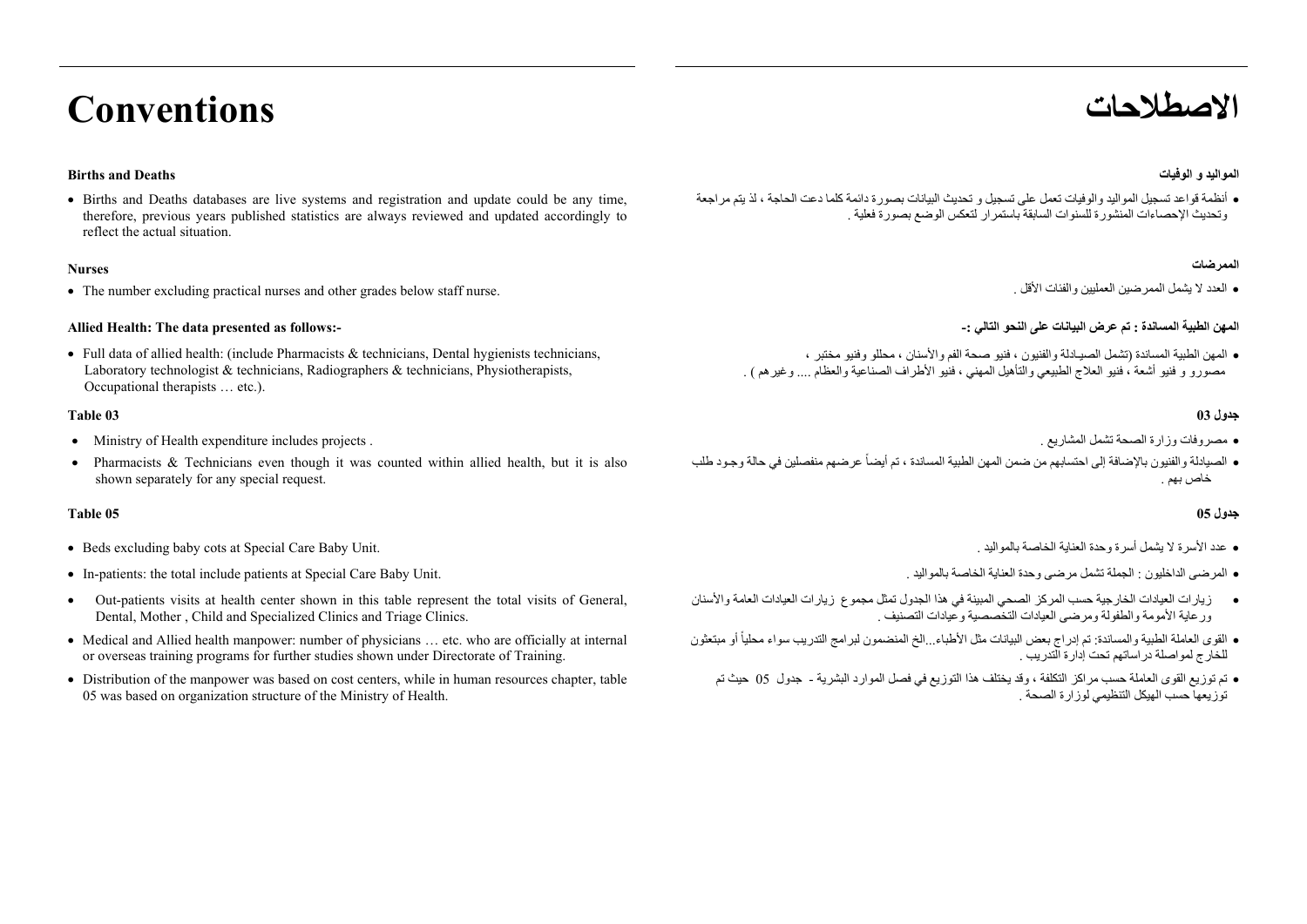### **جدول تابع**

- مجمع السلمانية الطبي : عدد الأطباء يشمل أطباء مستشفى العجزة ومستشفيات الولادة .
- جملة األسرة في مستشفى رعاية المسنين وأجنحة اإلقامة الطويلة : تشمل األسرةالمخصصة لإلقامة الطويلة بمستشفيات الوالدة.
	- تم اغالق المستشفيات التالية :
	- <sup>أ</sup> ) مستشفى الرفاع للوالدة سنه <sup>2010</sup>
	- <sup>ب</sup> ) مستشفى المنطقة الغربية سنة <sup>2011</sup>
	- جـ ) مستشفى المحرق للوالدة في سبتمبر <sup>2012</sup>
		- <sup>د</sup> ) مستشفى سترة للوالدة في أكتوبر <sup>2012</sup>

### **الجداول 01 ، 07 ، 08 ، 11 <sup>و</sup> 12 :**

الحتساب المعدالت في ھذا الجدول ، وللتغلب على مشكلة عدم التبليغ عن وفيات الرضع لقسم تسجيل المواليد والوفيات بإدارة الصحة العامة منذ عام <sup>2010</sup> ، ووفيات االمومة في منذ عام <sup>2011</sup> . فقد تم اعتماد مصدرين إلستكمال البيانات وھما كاآلتي :

- 1) قاعدة بيانات نظام تسجيل المواليد والوفيات
- 2) قاعدة بيانات نظام تسجيل المرخصين (المتوفين) من المستشفيات الحكومية للفئة العمرية األقل من عام

### **Con"t Table 05 05**

- Salmaniya Medical Complex : number of physicians include physicians at Geriatric & Maternity Hospitals.
- Geriatric Hospital  $\&$  Long Stay total Beds including beds located for long stay at Periphery Hospitals.
- the following hospitals were closed:
	- a) Riffa Maternity hospital in 2010
	- b) West Region Maternity hospital in 2011
	- c) Muharraq Maternity Hospital in September 2012
	- d) Sitra Maternity Hospital in October 2012
- **Tables: 01, 07, 08, 11, 12 :**

To overcome the issue of under reporting and registration of infant deaths (Less than one year) since 2010 and maternal mortality since 2011 to calculate death rates in this table , data were based on two sources:

- 1) Birth and Death Registration System database
- 2) Government Hospitals Discharges (Deaths) database for less than one year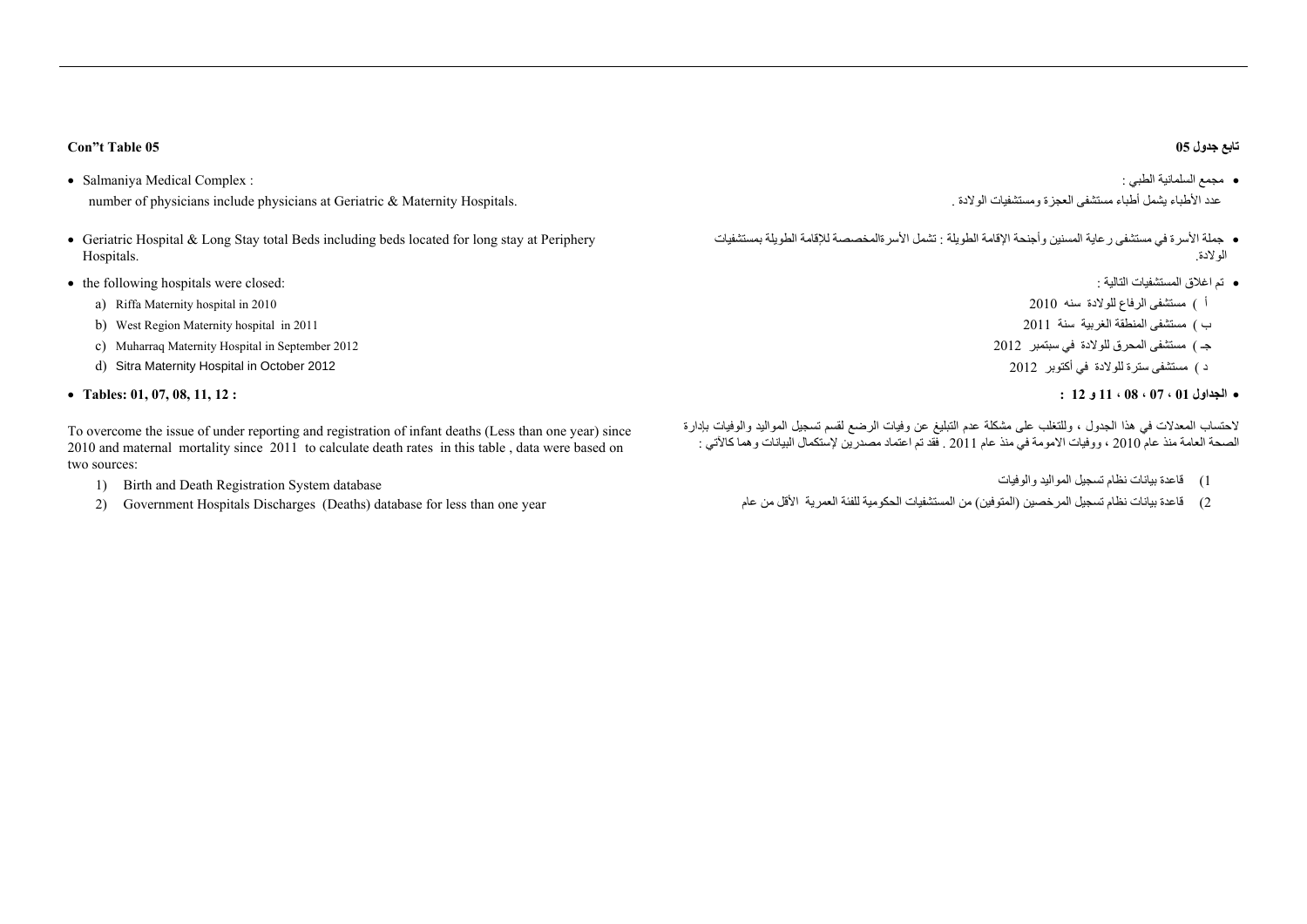#### **الجداول <sup>09</sup> ( التطعيم ) (Vaccination (09 Tables**

The calculation of the coverage was based on total Bahraini and Non-Bahraini of targeted age of each vaccine as per the immunization schedule recommended by World Health Organization and Ministry of Health.

**Coverage target group:** Registered Live Births in the Birth and Death Registration System database .

### **The impact on the percentage of coverage: : للتطعيم التغطية نسبة في المؤثرة العوامل**

- 1. Arrival and Departure: Contains demographic in Non-Bahraini have direct impact on the percentage of coverage.
- 2. Some Bahraini born abroad not using the services provided. . الموفرة الخدمات يستخدمون ال بالخارج المولودين البحرينيين بعض .2
- 3. Vaccination campaigns for non-target group according vaccination schedule.

**Percentage Coverage of Tetanus vaccine:** expected be decreased by time as most of the pregnant women were immuned at childhood and during school vaccination program.

**Percentage of child protection at birth against Tetanus Neonatorum:** reflecting the number of newborns protected at birth against Tetanus from their mothers who received 2 doses or more of Tetanus the last pregnancy or 3 doses in previous years.

تم احتساب التغطية حسب جملة البحرينيين <sup>و</sup> غير البحرينيين من الفئة العمرية المستھدفة لكل تطعيم حسب جدول التطعيمات . المقترح من منظمة الصحة العالمية ووزارة الصحة

**الفئة المستھدفة للتطعيمات :** المواليد االحياء المسجلين في قاعدة بيانات نظام تسجيل المواليد والوفيات .

- .1 الوافدين والمغادرين : التغير الديمغرافي للسكان الغير بحرينيين لھا تأثير مباشر بنسبة التغطية.
	-
	- 3. حملات التطعيم للفئة غير المستهدفة للتطعيمات حسب جدول التطعيمات قد تم تضمينهن

**نسبة التغطية بلقاح التيتانوس للحوامل:** أغلب النساء الحوامل تلقين لقاح التيتانوس في مرحلة الطفولة أو عن طريق برامج التطعيم بالمدارس ، فمن المتوقع أن تنخفض نسبة التطعيم مع مرور الوقت .

**نسبة األطفال المحصنين عند الوالدة ضد مرض التيتانوس الوليدي:** ھذه النسبة تعكس اكتساب األطفال المناعة من أمھاتھن الالتي تم تطعيمھن بجرعتين أو أكثر في الحمل السابق او ثالث جرعات أو اكثر في السنوات السابقة .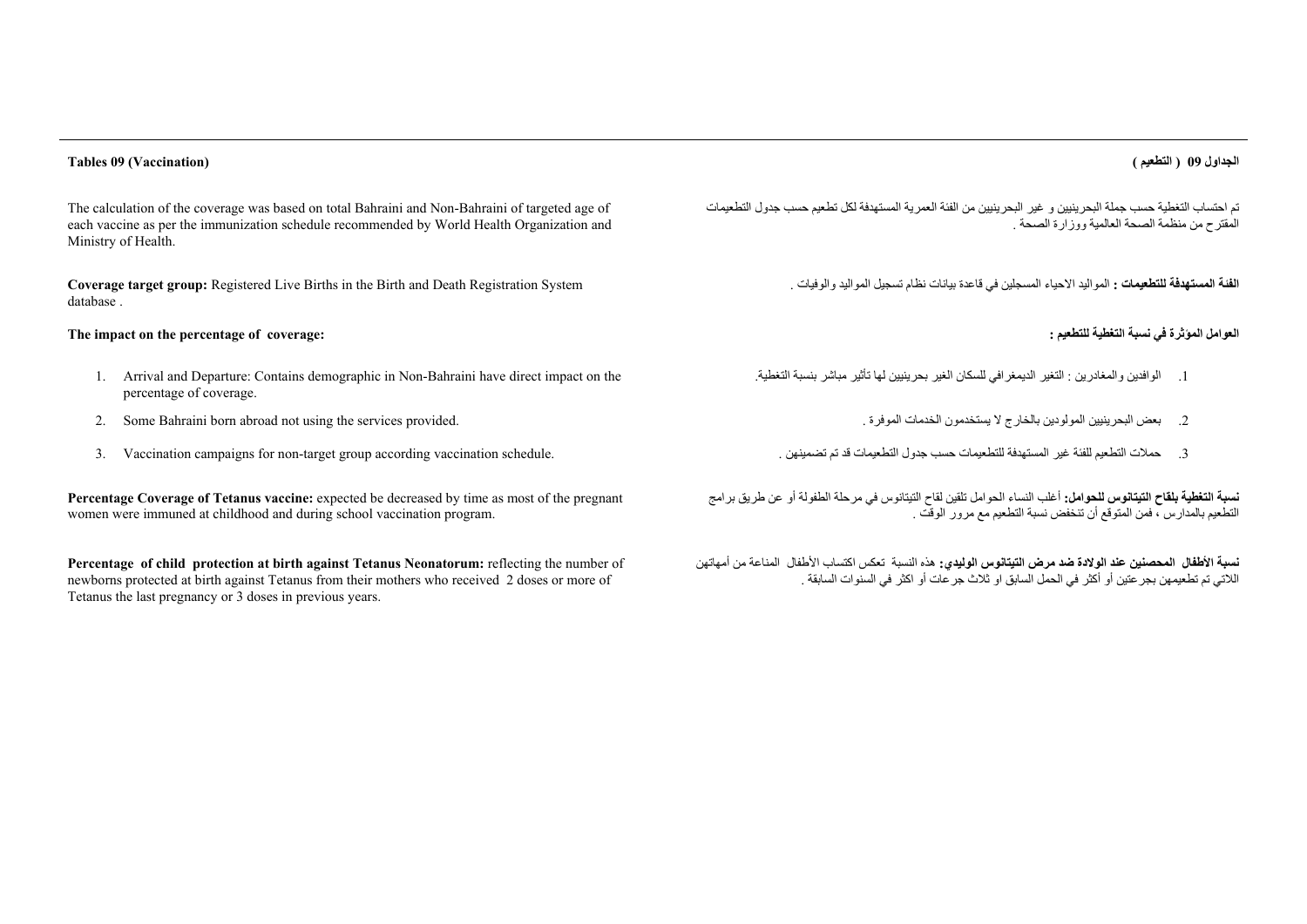#### **جدول 01 Table المؤشرات الديموغرافية واالقتصادية واالجتماعية 2010 - 2014 Demographic and Socioeconomic Indicators 2010 - 2014**

<span id="page-4-0"></span>

| Indicator                                                 |        | 2014          | 2013      | 2012                 | 2011                 | 2010         |              | المؤشر                                                                      |
|-----------------------------------------------------------|--------|---------------|-----------|----------------------|----------------------|--------------|--------------|-----------------------------------------------------------------------------|
| Demographic                                               |        |               |           |                      |                      |              |              | الديموغرافية                                                                |
| Land Area (sq.km)                                         |        | 771           | 770       | 770                  | 767                  | 762          |              | مساحة اليابسة (كيلومتر مربع )                                               |
| Population                                                |        | 1,314,562     | 1,253,191 | 1,208,964            | 1,195,020            | 1,228,543    |              | السكان                                                                      |
| Crude birth rate per 1000 population (reported)           |        | 15.9          | 16.0      | 15.8                 | 14.7                 | 14.8         |              | معدل المواليد لكل 1000 من السكان ( المبلغ عنها )                            |
| Crude death rate per 1000 population (reported)           |        | 2.1           | 2.0       | 2.2                  | 2.1                  | 2.0          |              | معدل الوفيات لكل 1000 من السكان ( المبلغ عنها )                             |
| Population growth rate %                                  |        | $\cdots$      | $\ddotsc$ | $\ddotsc$            | $\sim$ $\sim$ $\sim$ | 5.8          |              | معدل النمو السكاني                                                          |
| % population <15                                          |        | 20.5          | 19.4      | 19.6                 | 20.9                 | 20.2         |              | % السكان أقل من 15                                                          |
| % population 15-64                                        |        | 76.6          | 78.2      | 78.1                 | 76.8                 | 77.7         |              | % السكان 64-15                                                              |
| % population 65+                                          |        | 2.9           | 2.3       | 2.3                  | 2.2                  | 2.1          |              | % السكان 65 +                                                               |
| Total dependency ratio                                    |        | 30.5          | 27.8      | 28.1                 | 30.1                 | 28.7         |              | نسبة الإعالة الكلبة                                                         |
| Total fertility rate per women (Female 15-49)             |        | 2.1           | 2.2       | 2.1                  | 2.0                  | 1.9          |              | معدل الخصوبة الكلي للمرأة الواحدة ( الإناث 15-49 )                          |
| Socioeconomic                                             |        |               |           |                      |                      |              |              | الإقتصادية والإجتماعية                                                      |
| Unemployment rate <sup>1</sup>                            | Male   | $\ldots$      | $\ddotsc$ | $\sim$ $\sim$ $\sim$ | $\sim$ $\sim$ $\sim$ |              | ذكور 2.0     | معدل البطالة <sup>1</sup>                                                   |
|                                                           | Female | $\sim$ .      | $\ddotsc$ | $\ldots$             | $\sim$ $\sim$ $\sim$ |              | اِناتْ  9.0  |                                                                             |
|                                                           | Total  | $\cdots$      | $\sim$    | $\cdots$             | $\sim$ $\sim$        |              | الجملة 4.3   |                                                                             |
| Smokers 15+ years (Bahraini %) (2007 data) 2              | Male   | $\ddotsc$     | $\ddotsc$ | $\sim$ $\sim$ $\sim$ | $\sim$ $\sim$ $\sim$ | ذكور 33.4    |              | نسبة المدخنين 15 سنة فأكثر ( للبحرينيين ) <sup>( بيانات 2007 ) 2</sup>      |
|                                                           | Female | $\sim$ .      | $\ddotsc$ | $\ldots$             | $\sim$ $\sim$ $\sim$ |              | إناث 7.0     |                                                                             |
|                                                           | Total  | $\sim$ .      | $\sim$    | $\sim$ $\sim$        | $\sim$ $\sim$        |              | الجملة 19.9  |                                                                             |
| Adult literacy rate 15+ years (Bahraini %)                | Male   | $\ddotsc$     | $\ddotsc$ | $\sim$ $\sim$ $\sim$ | $\sim 10$            | ذكور 96.6    |              | النسبة المئوية لمعدل معرفة القراءة والكتابة 15 سنة ۖ فأكثر ( للبحرينيين )   |
|                                                           | Female | $\ddotsc$     | $\ddotsc$ | $\ldots$             | $\ldots$             | إناث 90.4    |              |                                                                             |
|                                                           | Total  | $\sim$ $\sim$ | $\ddotsc$ | $\cdots$             | $\sim$ $\sim$ $\sim$ |              | الجملة  93.5 |                                                                             |
| Gross School enrollment ratio 1st level % - Bahraini only |        |               |           |                      |                      |              |              | إجمالي النسبة المئوية للملتحقين بالمدارس ( المستوى الأول - البحرينيين فقط ) |
| - (Primary and Intermediate Level) <sup>3</sup>           | Male   | $\sim$ $\sim$ | $\ddotsc$ | $\ldots$             | $\sim$ $\sim$ $\sim$ | ذكور 111.3   |              | - ( المرحلة الإبتدائية والإعدادية "المتوسطة" ) <sup>3</sup>                 |
|                                                           | Female | $\sim$ .      | $\sim$    | $\sim$ $\sim$        | $\sim$ $\sim$        | 111.8        | إناث         |                                                                             |
|                                                           | Total  | $\ddotsc$     | $\ddotsc$ | $\cdots$             | $\ldots$             | الجملة 111.5 |              |                                                                             |
| Gross School enrollment ratio 2nd level % - Bahraini only |        |               |           |                      |                      |              |              | إجمالي النسبة المئوية للملتحقين بالمدارس (المستوى الثاني - البحرينيين فقط)  |
| - (Secondary Level) <sup>3</sup>                          | Male   | $\ldots$      | $\ddotsc$ | $\ldots$             | $\sim$ $\sim$ $\sim$ | ذكور 99.9    |              | - ( المرحلة الثانوية ) <sup>3</sup>                                         |
|                                                           | Female | $\sim$ .      | $\ddotsc$ | $\sim$ $\sim$        | $\ldots$             | 96.5         | إناث         |                                                                             |
|                                                           | Total  | $\cdots$      |           |                      |                      |              | الجملة 98.2  |                                                                             |

<sup>1</sup> Source: Monthly Statistical Report (December), Ministry of Labor / Central Informatics & Communication Organization.

<sup>2</sup> Source: National Non-Communicable Diseases Risk Factors Survey 2007, Kingdom of Bahrain. المصدر المسح الوطني لعوامل الإختطار للأمراض المزمنة 2007 ، مملكة البحرين مستخدم المسرى المن العرامات العوامل المسح الوطني لعوامل

<sup>3</sup> الصحدر : وزارة التربية والتعليم / الجهاز المركزي للمعلومات والاتصالات - تعداد 2010 . . . . . . 2010 Source: Ministry of Education / Central Informatics & Communication Organization - Census data 2010 . . . . . . . . .

<sup>1</sup> المصدر : بيانات التقرير الإحصائي الشهري لوز ار ة العمل لشهر ديسمبر / الجهاز المركزي

(...) غير متوفر available Not) ...(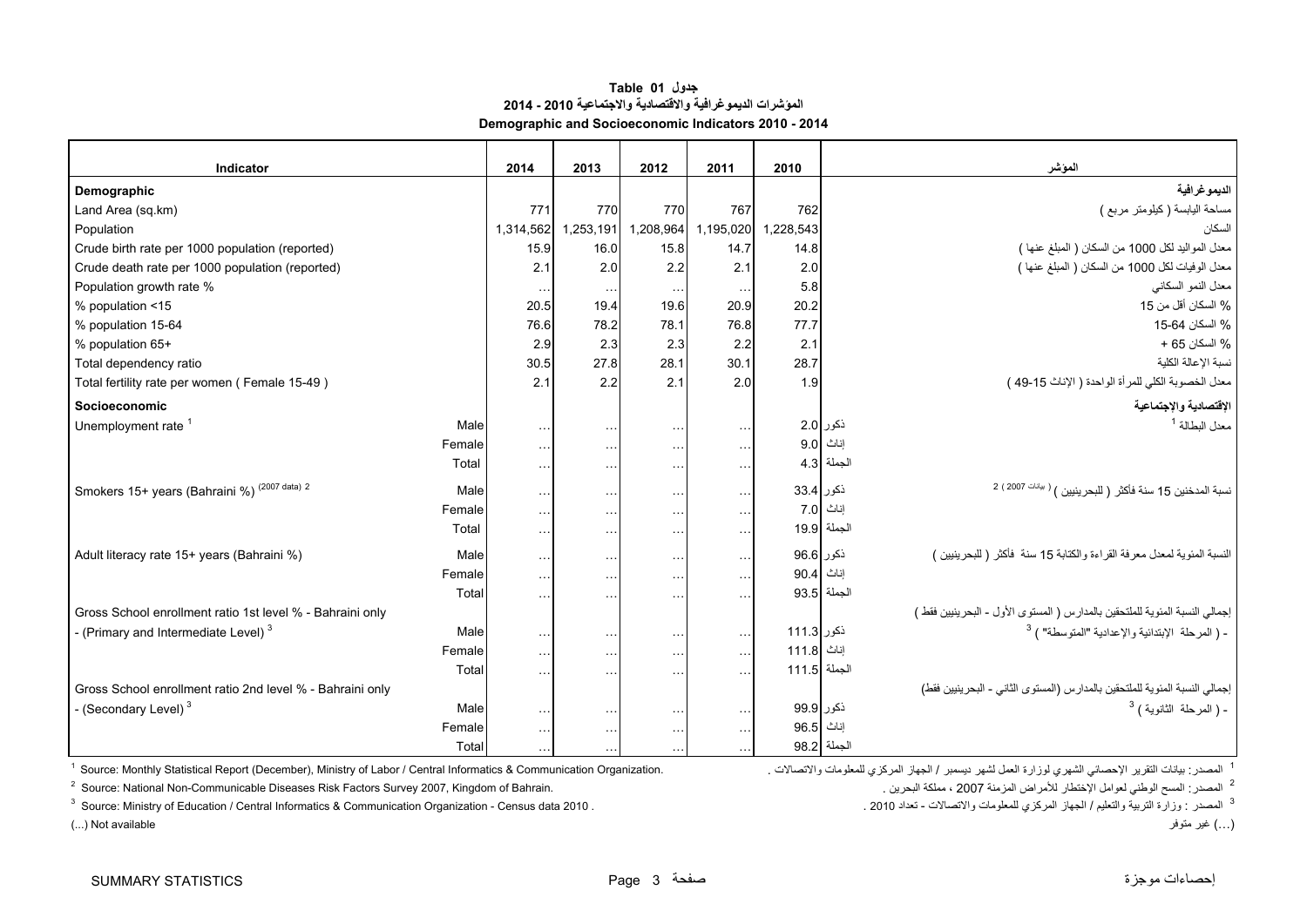#### **جدول 02 Table الموارد الصحية 2010 - 2014 Health Resources 2010 - 2014**

<span id="page-5-0"></span>

| 2014    | 2013                           | 2012    | 2011    | 2010                                                                                                        | المؤشر                                                             |
|---------|--------------------------------|---------|---------|-------------------------------------------------------------------------------------------------------------|--------------------------------------------------------------------|
|         |                                |         |         |                                                                                                             | الموارد المالية ( بالأسعار الجارية ) ( دينار بحريني ) <sup>1</sup> |
| 274.4   | 256.0                          | 232.1   | 211.9   | 196.3                                                                                                       | مصروفات وزارة الصحة ( تشمل المشاريع ) - بالمليون دينار بحريني      |
|         | 3,353.7                        |         |         | 2,635.4                                                                                                     | إجمالي المصروفات العامة للدولة - بالمليون دينار بحريني             |
| 7.7     | 7.6                            |         | 7.4     | 7.4                                                                                                         | نسبة مخصصات وزارة الصحة من إجمالي الميزانية                        |
|         |                                |         |         |                                                                                                             | الحكومية ( يشمل المشاريع )                                         |
|         | 9,871.1                        |         | 9,138.4 | 7,869.6                                                                                                     | متوسط نصيب الفرد من الناتج المحلي الاجمالي                         |
| 8.061.4 | 8.585.1                        |         | 7,953.9 | 7,143.3                                                                                                     | متوسط نصيب الفرد من الدخل القومي الإجمالي                          |
| 7.385.1 | 7.935.3                        |         | 7,308.9 | 6,640.9                                                                                                     | متوسط نصيب الفرد من إجمالي الدخل القومي المناح                     |
| 2.2     | 2.1                            |         | 1.9     | 2.0                                                                                                         | نفقات وزارة الصحة كنسبة مئوية من الناتج المحلي الإجمالي            |
| 208.7   | 204.3                          |         | 177.3   | 159.7                                                                                                       | نصيب الفرد من الميزانية السنوية لوزارة الصحة (تشمل المشاريع )      |
|         |                                |         |         |                                                                                                             | الموارد البشرية <sup>2</sup>                                       |
|         | 26.5                           | 27.1    | 24.4    | 20.9                                                                                                        | الطبيب لكل 10.000 من السكان                                        |
| 4.2     | 4.4                            |         | 4.4     | 3.0                                                                                                         | أطباء الأسنان لكل 10,000 من السكان                                 |
| 50.1    | 52.2                           |         | 44.3    | 41.6                                                                                                        | ممر ضبين و ممر ضبات و قابلات "لكل 10.000 من السكان                 |
| 5.8     | 6.0                            |         | 5.8     | 5.6                                                                                                         | الصيادلة و فنيو  صيدلة لكل 10.000 من السكان                        |
|         | 20.3                           |         | 20.8    | 17.3                                                                                                        | الأسر ة لكل 10.000 من السكان                                       |
| 0.2     | 0.2                            |         | 0.2     | 0.2                                                                                                         | وحدات ومر اكز الر عاية الصحية الأولية لكل 10.000 من السكان         |
|         | 2.0                            |         | 1.8     | 2.0                                                                                                         | ممر ض لکل طبیب                                                     |
|         | 3,554.5<br>25.3<br>19.5<br>2.0 | 9,682.0 |         | 3,260.9<br>7.1<br>9,431.9<br>8,254.9<br>7,618.5<br>2.0<br>189.3<br>4.6<br>52.2<br>6.3<br>20.3<br>0.2<br>1.9 | 2,853.0                                                            |

- وزارة الصحة (إدارة المالية) - Ministry of Health (Directorate of Finance)

- الجھاز المركزي للمعلومات واالتصاالت Organization Communication & Informatics Central -

- الحسابات القومية 2014 2014 Account National -
- Ministry of Finance المالية وزارة -

الموارد البشرية : :Resources Human 2

from King Hamad University Hospital.

<sup>1</sup> المصدر : المصدر : : Source 1

<sup>2</sup> الموارد البشرية :

تم تحديث المعدالت لعامي <sup>2012</sup> <sup>و</sup> <sup>2013</sup> حسب آخر تحديث لبيانات مستشفى الملك حمد الجامعي. released data latest to according updated were rates 2013 and 2012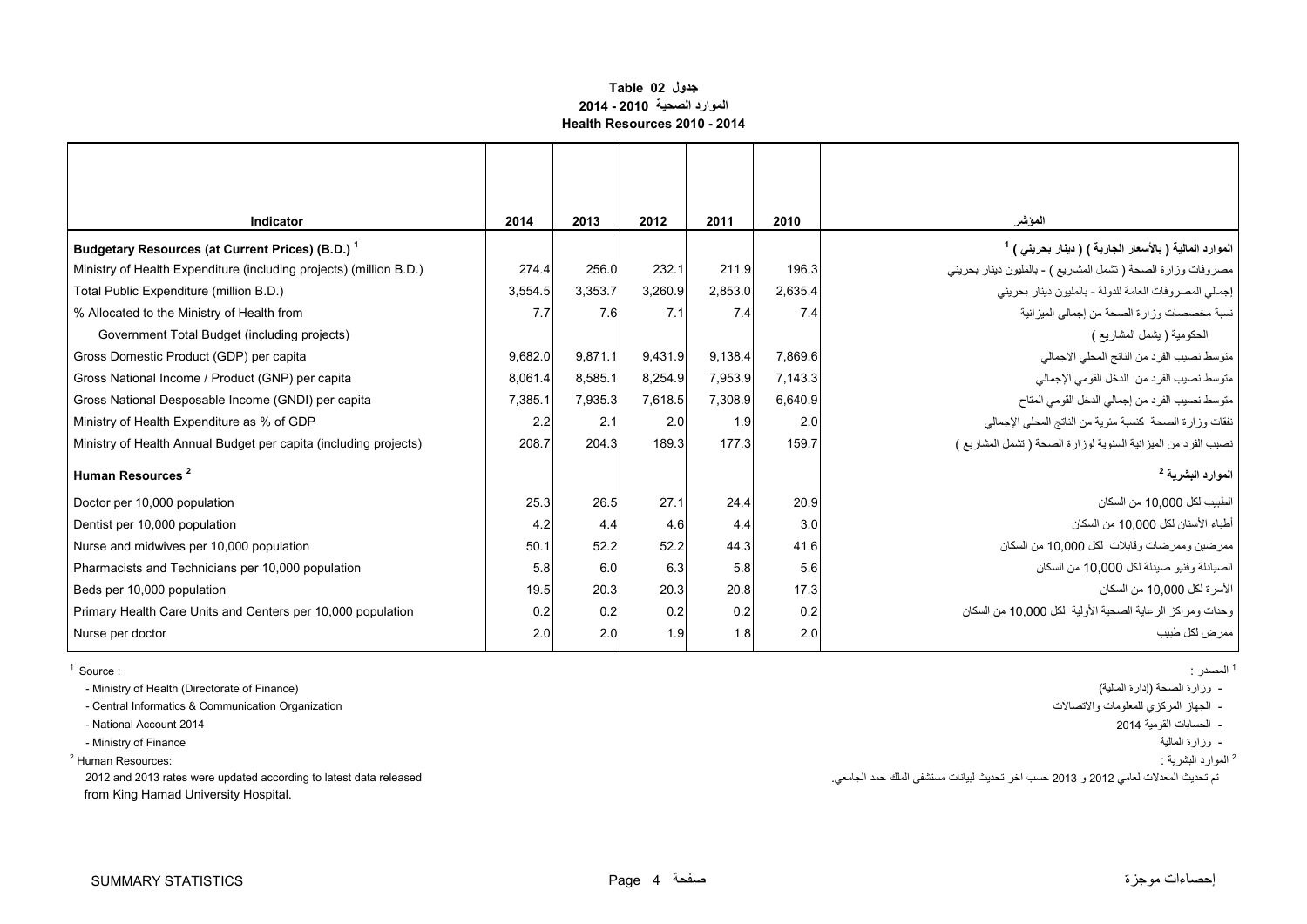<span id="page-6-0"></span>

| <b>Description</b>                              | 2014  | 2013  | 2012  | 2011  | 2010         |               | البيان                                       |
|-------------------------------------------------|-------|-------|-------|-------|--------------|---------------|----------------------------------------------|
| <b>Physicians</b>                               |       |       |       |       |              |               | الأطباء                                      |
| Government                                      | 1,957 | 1,932 | 1,919 | 1,575 |              | حكومي 1,536   |                                              |
| Private                                         | 1,367 | 1,385 | 1,363 | 1,335 | خاص 1,034    |               |                                              |
| <b>Total</b>                                    | 3,324 | 3,317 | 3,282 | 2,910 | الجملة 2,570 |               |                                              |
| <b>Dentists</b>                                 |       |       |       |       |              |               | أطباء الأسنان                                |
| Government                                      | 165   | 162   | 167   | 153   |              | حكومي 149     |                                              |
| Private                                         | 393   | 393   | 391   | 373   |              | خاص 217       |                                              |
| <b>Total</b>                                    | 558   | 555   | 558   | 526   |              | الجملة 366    |                                              |
| <b>Nurses</b>                                   |       |       |       |       |              |               | ممر ضين                                      |
| Government                                      | 5,100 | 5,066 | 4,935 | 3,988 | حكومي 3,841  |               |                                              |
| Private <sup>*</sup>                            | 1,484 | 1,476 | 1,372 | 1,310 |              | $1,267$ * خاص |                                              |
| Total                                           | 6,584 | 6,542 | 6,307 | 5,298 | الجملة 5,108 |               |                                              |
| Allied Health (incl. Pharmacists & Technicians) |       |       |       |       |              |               | مهن طبية  مساندة (تشمل الصيادلة وفنيو صيدلة) |
| Government                                      | 2,097 | 2,052 | 2,040 | 1,506 |              | حكومي 1,570   |                                              |
| Private <sup>*</sup>                            | 1,028 | 1,012 | 993   | 972   |              | خاص *  891    |                                              |
| <b>Total</b>                                    | 3,125 | 3,064 | 3,033 | 2,478 | الجملة 2,461 |               |                                              |
| <b>Pharmacists &amp; Technicians</b>            |       |       |       |       |              |               | الصيادلة وفنيو صيدلة                         |
| Government                                      | 324   | 299   | 308   | 256   |              | حكومي 253     |                                              |
| Private                                         | 444   | 447   | 448   | 442   |              | خاص 433       |                                              |
| <b>Total</b>                                    | 768   | 746   | 756   | 698   |              | الجملة   686  |                                              |
|                                                 |       |       |       |       |              |               |                                              |

**جدول 03 Table الموارد الصحية حسب القطاع الصحي (الحكومي - الخاص) 2010 - 2014 Health Resources by Health Sector ( Government-Private ) 2010 - 2014**

**المرضى الداخليون Patients-In**  حكومي 73,496 66,966 80,881 89,032 86,521 Government خاص 24,826 27,034 30,246 36,012 39,382 Private **الجملة 98,322 94,000 111,127 125,044 125,903 Total**

.<br>6) القطاع الخاص يشمل المستشفيات الخاصة والعيادات الخاصة وعيادات الشركات الخاصة وعيادات الشركات الخاصة وعيادات الشركات الخاصة .

b) Medical Manpower in Private Clinics excluding those who work as full time in any other Health Institutes.

Note:

2012 and 2013 Human Resources government data were updated according

to latest data released from King Hamad University Hospital. .الجامعي حمد الملك مستشفى لبيانات تحديث

\* القطاع الخاص : 2,086 2,094 :Sector Private\*

ب

<sup>ج</sup>) آخر تحديث للبيانات في عام 2008 . 2008. in was update Latest) c

مالحظة :

ـ<br>حدثت بيانات الموارد البشرية للقطاع الحكومي لعامي 2012 و 2013 حسب أخر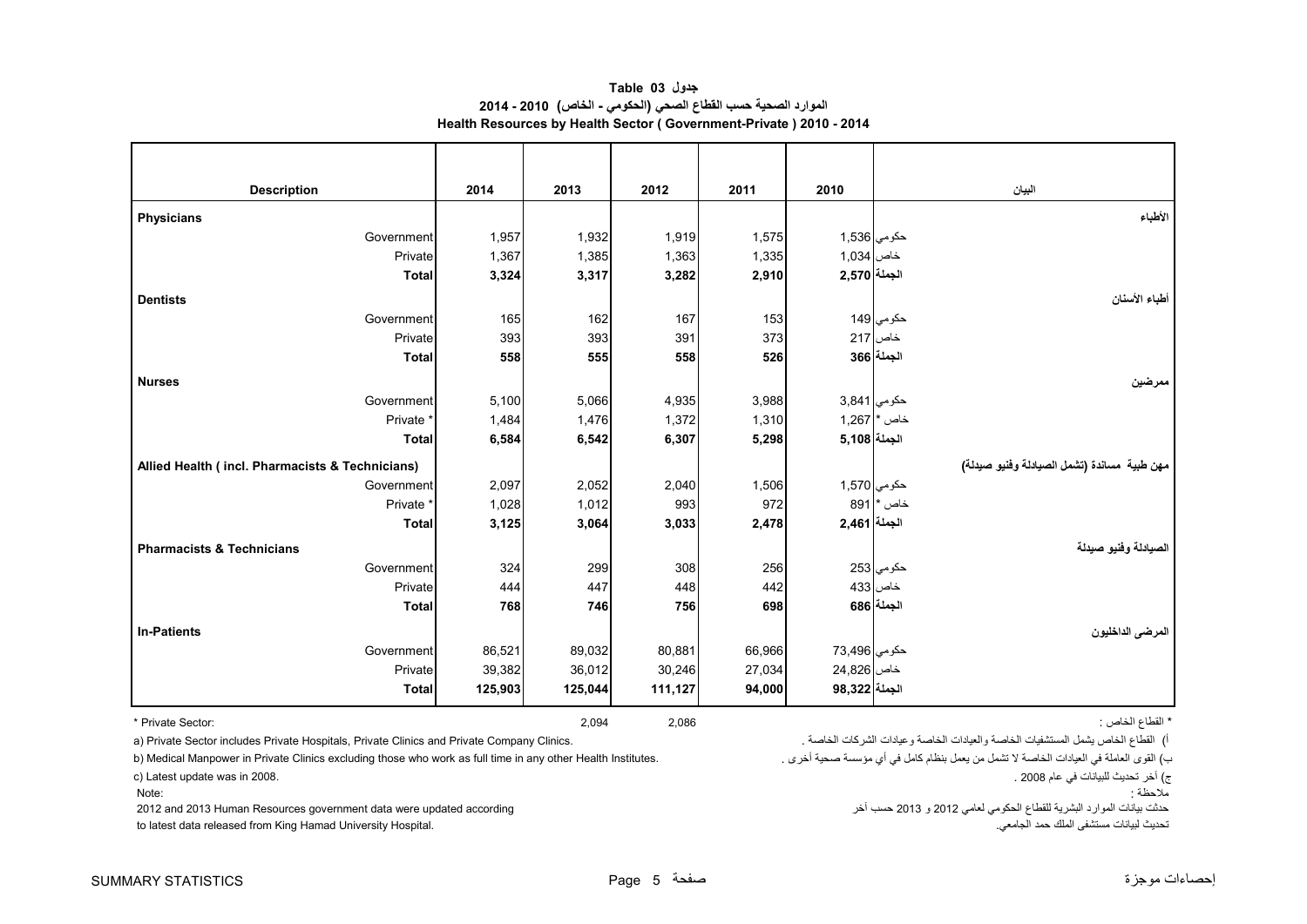#### **Health Resources by Health Sector ( Government-Private ) 2010 - 2014 (Cont'd) Table 03 جدول ) تابع( الموارد الصحية حسب القطاع الصحي (الحكومي - الخاص) 2010 - 2014**

| <b>Description</b>                                           | 2014      | 2013      | 2012      | 2011      | 2010                          | البيان                                                                       |
|--------------------------------------------------------------|-----------|-----------|-----------|-----------|-------------------------------|------------------------------------------------------------------------------|
| <b>Out-Patients</b>                                          |           |           |           |           |                               | زيارات العيادات الخارجية                                                     |
| Government                                                   | 5,842,016 | 5,446,650 | 5,301,402 | 4,548,844 | حكومي  4,868,596              |                                                                              |
| Private <sup>1</sup>                                         | 1,347,904 | 1,384,996 | 1,230,005 | 1,094,054 | $1,014,834$ <sup>1</sup> مخاص |                                                                              |
| <b>Total</b>                                                 | 7,189,920 | 6,831,646 | 6,531,407 | 5,642,898 | الجملة 5,883,430              |                                                                              |
| <b>Hospitals</b>                                             |           |           |           |           |                               | المستشفيات                                                                   |
| Government                                                   |           |           | 9         | 9         |                               | حكومي 9                                                                      |
| Private                                                      | 18        | 16        | 15        | 15        |                               | خاص 14                                                                       |
| <b>Total</b>                                                 | 25        | 23        | 24        | 24        |                               | الجملة 23                                                                    |
| <b>Beds</b>                                                  |           |           |           |           |                               | الأسرة                                                                       |
| Government                                                   | 2,107     | 2,087     | 1,999     | 2,044     | حكومي 1,719                   |                                                                              |
| Private                                                      | 457       | 455       | 452       | 442       |                               | خاص 411                                                                      |
| <b>Total</b>                                                 | 2,564     | 2,542     | 2,451     | 2,486     | الجملة 2,130                  |                                                                              |
| <b>Primary Health Care Units and Centers</b>                 |           |           |           |           |                               | وحدات ومراكز الرعاية الصحية الأولية                                          |
| Government <sup>2</sup>                                      | 28        | 27        | 26        | 25        |                               | 24 مکومی $\mathbb{Z}$ 24                                                     |
| Private                                                      | <b>NA</b> | <b>NA</b> | <b>NA</b> | <b>NA</b> |                               | خاص NA                                                                       |
| <b>Total</b>                                                 | 28        | 27        | 26        | 25        |                               | الجملة 24                                                                    |
| <b>Estimated Cost (million Bahraini Dinars)</b> <sup>3</sup> |           |           |           |           |                               |                                                                              |
| Government                                                   | 390.0     | 369.0     | 320.9     | 292.2     | 234.0                         | التكلفة التقديرية (مليون دينار بحرين <i>ي)</i> <sup>3</sup><br>حكوم <i>ي</i> |
| Ministry of Health (including Projects)                      | 274.4     | 256.0     | 232.2     | 211.9     | 196.3                         | وزارة الصحة (تشمل المشاريع)                                                  |
| Other Government Hospitals                                   | 115.6     | 112.9     | 88.7      | 80.3      | 37.8                          | المستشفيات الحكومية الأخرى                                                   |
| <b>Private</b>                                               | 210.7     | 195.9     | 175.9     | 117.2     | 101.7                         | الخاص                                                                        |
| <b>Total</b>                                                 | 600.7     | 564.9     | 496.8     | 409.4     | الجملة 335.8                  |                                                                              |

 $1$  Private sector: excluding private clinics, data not available.

<sup>2</sup> يشمل إدارة الشئون الصحية والإجتماعية التابعة لوزارة الداخلية لوزارة الداخلية التابعة لوزارة الداخلية على المصحية والإجتماعية التابعة لوزارة الداخلية المستخدمة والإجتماعية التابعة لوزارة الداخلية المستخدمة والإجتماعية

 $3$  Data was updated in October 2015 .

.<br>- Ministry of Health (Directorate of Finance) (المالية إدارة الصحة (إدارة المالية - أوزارة الصحة وزارة الصحة و

- الجھاز المركزي للمعلومات واالتصاالت Organization Communication & Informatics Central -

- National Account 2014

- Ministry of Finance المالية وزارة -

<sup>1</sup> القطاع الخاص : لايشمل بيانات العيادات الخاصة لعدم توفر ها .

<sup>3</sup> تم تحديث البيانات في أكتوبر 2015 .

المصدر : : Source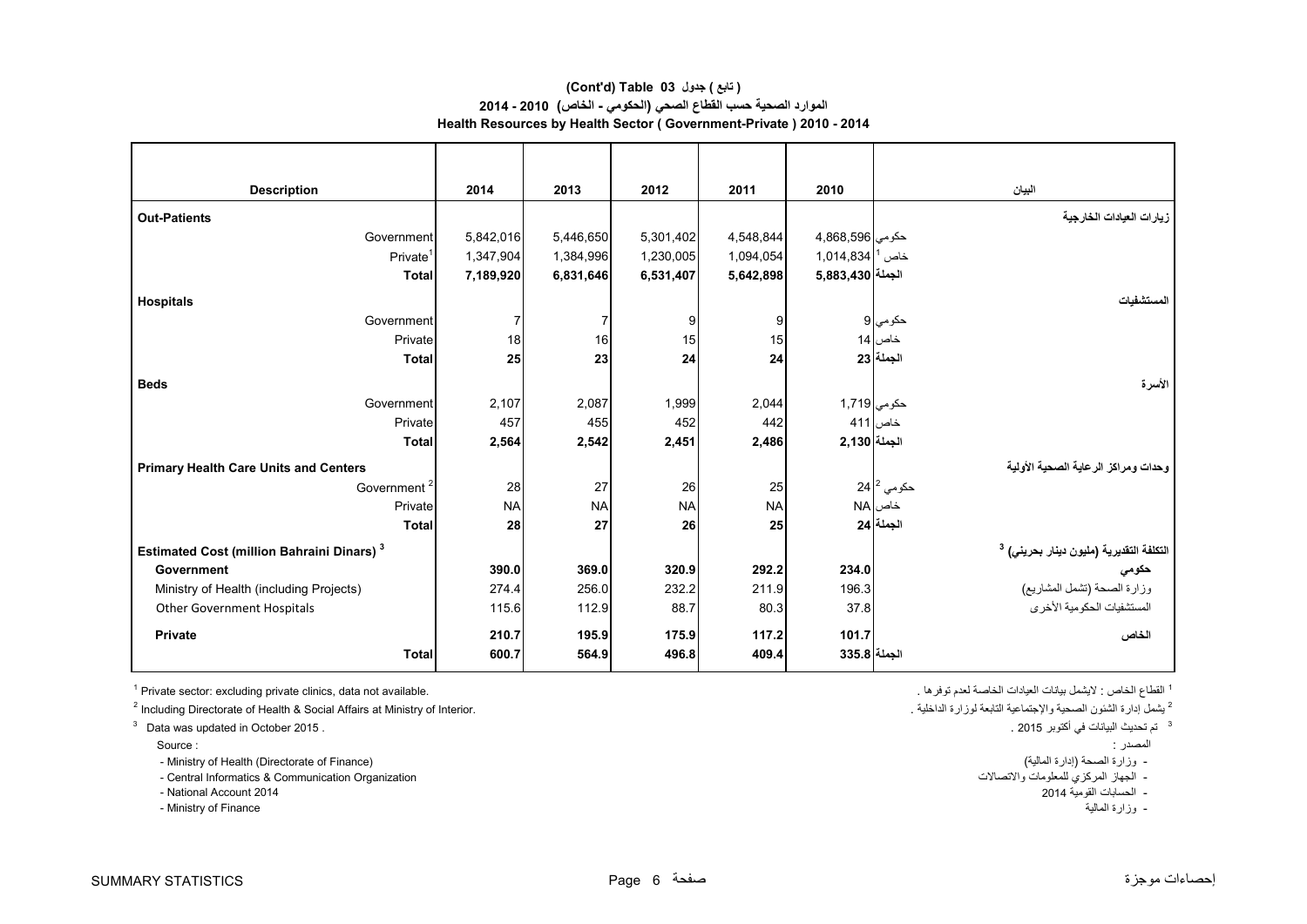#### **جدول 04 Table الموارد الصحية حسب القطاع الصحي (الحكومي - الخاص) 2014 Health Resources by Health Sector (Government-Private) 2014**

<span id="page-8-0"></span>

|                                                |                 |                 |             |               |               |                         | القوى العاملة الطبية والمساندة             |                   |                                                 |
|------------------------------------------------|-----------------|-----------------|-------------|---------------|---------------|-------------------------|--------------------------------------------|-------------------|-------------------------------------------------|
|                                                | زيارات          |                 |             |               |               |                         | <b>Medical &amp; Para-Medical Manpower</b> |                   |                                                 |
|                                                | العيادات        | المرضى          | الأسرة      | القوى العاملة | مهن طبية      | أطباء الأسنان<br>ممرضات |                                            | الأطباء           |                                                 |
|                                                | الخارجية        | الداخليون       |             | الاخرى        | مساندة        |                         |                                            |                   |                                                 |
|                                                | Out-            | In-             | <b>Beds</b> | Other         | <b>Allied</b> | <b>Nurses</b>           | <b>Dentists</b>                            | <b>Physicians</b> |                                                 |
| Institution                                    | <b>Patients</b> | <b>Patients</b> |             | Manpower      | Health        |                         |                                            |                   | الموسسات                                        |
| <b>Government Sector</b>                       |                 |                 |             |               |               |                         |                                            |                   | القطاع الحكومي                                  |
| Ministry of Health                             | 4,809,980       | 50,087          | 1,325       | 3,910         | 1,210         | 3,230                   | 131                                        | 1,279             | وزارة الصحة                                     |
| Bahrain Defence Force - Royal Medical Services | 519,890         | 20,480          | 456         | 1,049         | 354           | 1,034                   | 18                                         | 376               | قوة دفاع البحرين - قيادة الخدمات الطبية الملكية |
| King Hamad University Hospital                 | 296,688         | 15,954          | 326         | 590           | 481           | 756                     |                                            | 261               | مستشفى الملك حمد الجامعي                        |
| Directorate of Health & Social Affairs         | 215,458         | <b>NA</b>       | <b>NA</b>   | 214           | 52            | 80                      | 14.                                        | 25 <sub>1</sub>   | إدارة الشئون الصحية والإجتماعية                 |
| Arabian Gulf University <sup>(2013 data)</sup> | <b>NA</b>       | <b>NA</b>       | <b>NA</b>   | <b>NA</b>     | <b>NA</b>     | <b>NA</b>               | <b>NA</b>                                  | 16                | جامعة الخليج العربي <sup>(بوانات 2013)</sup>    |
| Total                                          | 5,842,016       | 86,521          | 2,107       | 5,763         | 2,097         | 5,100                   | 165                                        | 1,957             | الجملة                                          |

**:Notes**

1) مھن طبية مساندة : تشمل الصيادلة وفنيو صيدلة . . Technicians & Pharmacists including : Health Allied) 1

2) Beds: excluding baby cots at Special Care Baby Unit.

3) القوى العاملة الأخرى : البيانات تشمل فقط الفئات الغير طبية (مثال الإدارة .... الخ) .<br>4) قوة نفاع البحرين - قيادة الخدمات الطبية الملكية : البيانات تشمل مركز الشيخ محمد بن سلمان آل خليفة للقلب . \_<br>4) قوة نفاع الجرين - ق 4) Bahrain Defence Force - Royal Medical Services: including Shaikh Mohammed Bin Salman Al-Khalifa Cardiac Center data.

**مالحظات :**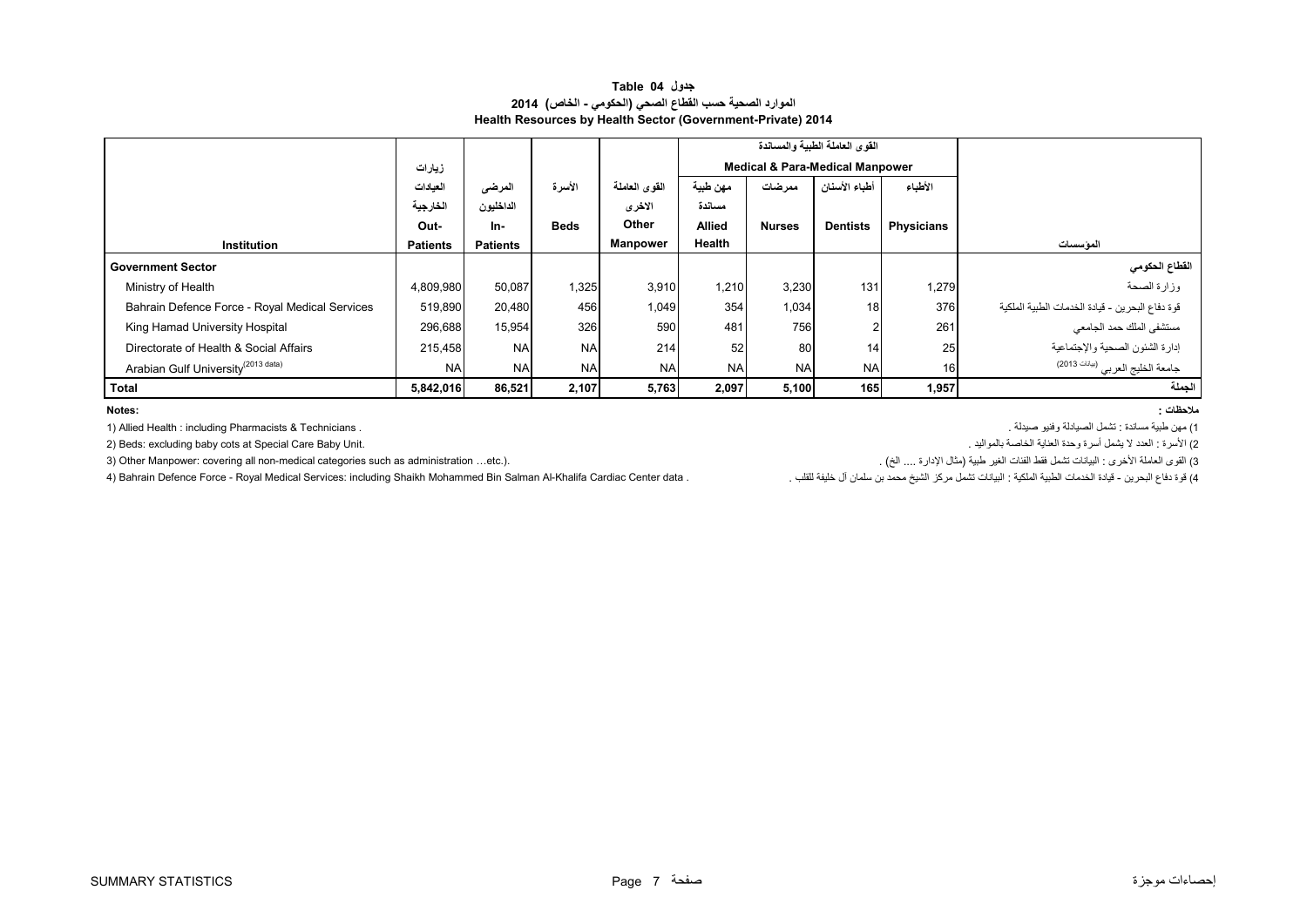#### **Health Resources by Health Sector (Government-Private) 2014 (Cont'd) Table 04 جدول ) تابع( الموارد الصحية حسب القطاع الصحي (الحكومي - الخاص) 2014**

|                                                 |                 |                 |             |                 |               |                | القوى العاملة الطبية والمساندة             |                |                                             |
|-------------------------------------------------|-----------------|-----------------|-------------|-----------------|---------------|----------------|--------------------------------------------|----------------|---------------------------------------------|
|                                                 | زيارات          |                 |             |                 |               |                | <b>Medical &amp; Para-Medical Manpower</b> |                |                                             |
|                                                 | العيادات        | المرضى          | الأسرة      | القوى العاملة   | مهن طبية      | ممرضين         | أطباء الأسنان                              | الأطباء        |                                             |
|                                                 | الخارجية        | الداخليون       |             | الاخرى          | مسائدة        |                |                                            |                |                                             |
|                                                 | Out-            | In-             | <b>Beds</b> | Other           | <b>Allied</b> | <b>Nurses</b>  | <b>Dentists</b>                            | Physicians     |                                             |
| Institution                                     | <b>Patients</b> | <b>Patients</b> |             | <b>Manpower</b> | Health        |                |                                            |                | المؤسسات                                    |
| <b>Private Sector</b>                           |                 |                 |             |                 |               |                |                                            |                | القطاع الخاص                                |
| <b>Private Hospitals</b>                        | 1,291,194       | 39,382          | 457         | 1,236           | 350           | 878            | 71                                         | 462            | المستشفيات الخاصة                           |
| International Hospital of Bahrain               | 37,919          | 1,368           | 62          | 143             | 24            | 54             | 5                                          | 50             | مستشفى البحرين الدولي                       |
| American Mission Hospital                       | 225,780         | 2.391           | 37          | 162             | 74            | 108            | 10                                         | 72             | مستشفى الأرسالية الأمريكية                  |
| Awali Hospital                                  | 30,321          | 1,294           | 24          | 4               | 17            | 49             | $\overline{2}$                             | 28             | مستشفى العوالى                              |
| <b>Gulf Dental Speciality Hospital</b>          | 11,239          |                 | 8           | 12              | 6             | 10             | 10                                         | <b>NA</b>      | مستشفى الخليج التخصصي للأسنان               |
| Ibn Al-Nafees Hospital                          | 150,615         | 14,935          | 52          | 121             | 31            | 120            |                                            | 43             | مستشفى ابن النفيس                           |
| <b>Bahrain Specialist Hospital</b>              | 123,673         | 5,199           | 73          | 360             | 66            | 155            | 6                                          | 71             | مستشفى البحرين التخصصى                      |
| Noor Specialist Hospital <sup>(2013 data)</sup> | 18.432          | 1,496           | 24          | 14              | 3             | 24             | 3                                          | 26             | مستشفى نور التخصصي <sup>(بيانك</sup> 2013)  |
| Dr. Tariq Hospital                              | 12,142          | 148             | 22          | 18              |               | 27             |                                            | 9              | مستشفى الدكتور طارق                         |
| Al-Hilal Hospital                               | 197,570         | 2,556           | 32          | 92              | 18            | 54             | 6                                          | 40             | مستشفى الهلال                               |
| Al-Baraka Fertility Hospital (2013 data)        | 10,800          | 500             | 14          | 15              | 4             | 7              | <b>NA</b>                                  | $\overline{4}$ | مستشفى البركة للخصوبة (ببانك 2013)          |
| Al-Amal Hospital                                | 134,186         | 872             | 20          | 35              | 16            | 30             | $\overline{7}$                             | 26             | مستشفى الأمل                                |
| Al-Kindi Specialised Hospital                   | 111,340         | 2,355           | 21          | 84              | 31            | 88             | 9                                          | 21             | مستشفى الكندي التخصصىي                      |
| German Orthopaedic Hospital                     | 22,588          | 593             | 18          | 25              | 8             | 34             | <b>NA</b>                                  | 10             | المستشفى الألماني للعظام                    |
| Royal Bahrain Hospital                          | 102,508         | 4,572           | 32          | 91              | 34            | 91             | $\overline{4}$                             | 42             | مستشفى رويال البحرين                        |
| Dr. Haifa Eye Hospital (2013 data)              | 26,400          | 1,045           | 10          | 10              |               | 7              | <b>NA</b>                                  | $\overline{4}$ | مستشفى د. هيفاء للعيون (بيانات 2013)        |
| Al Rayan Hospital                               | 73,786          | 58              | 6           | 45              |               | 17             | 4                                          | 16             | مستشفى الر بان                              |
| Haffadh Specialised Dental Hospital             | 1,895           |                 |             | 5               | 3             | $\overline{3}$ | 5                                          |                | مستشفى حفاظ التخصصي للأسنان                 |
| King Abdullah Medical City                      |                 | $\cdots$        | $\ddots$    | $\cdots$        | $\ddots$      | $\ddotsc$      | $\ldots$                                   | $\sim$         | مدينة الملك عبدالله الطبية                  |
| Private Clinics <sup>(2011 data)</sup> *        |                 | <b>NA</b>       | <b>NA</b>   | $\ddotsc$       | 659           | 552            | 322                                        | 879            | العيادات الخاصة ( <sup>بيانات</sup> 2011) * |
| <b>Gulf Diabetes Specialist Center (Joslin)</b> | 5,734           | <b>NA</b>       | <b>NA</b>   | 18              | 9             | 14             | <b>NA</b>                                  | 8              | مركز الخليج التخصصي للسكر ( جوسلين )        |
| <b>Private Company Clinics</b>                  | 50,976          | <b>NA</b>       | <b>NA</b>   | 14              | 10            | 40             |                                            | 12             | العيادات الخاصة للشر كات                    |
| Aluminium Bahrain (ALBA)                        | 13,776          | <b>NA</b>       | <b>NA</b>   | $\overline{2}$  |               | 9              |                                            |                | ألمنيوم البحرين ( ألبا )                    |
| Arab Shipbuilding and Repair Yard Co. (ASRY)    | 18,988          | <b>NA</b>       | <b>NA</b>   | 6               |               | 15             |                                            |                | الشركة العربية لبناء وإصلاح السفن ( أسري )  |
| Gulf Air                                        | 11,485          | <b>NA</b>       | <b>NA</b>   | 5               |               | 4              |                                            |                | طيران الخليج                                |
| Gulf Aluminium Rolling Mill Co. (GARMCO)        | 2,132           | <b>NA</b>       | <b>NA</b>   | <b>NA</b>       | <b>NA</b>     |                |                                            |                | شركة الخليج لدرفلة الألمنيوم (جارمكو )      |
| Gulf Petrochemical Industries Co. (GPIC)        | 4,595           | <b>NA</b>       | <b>NA</b>   |                 |               | 5 <sup>1</sup> |                                            |                | شركة الخليج لصناعة البتروكيماويات           |
| Royal College of Surgeons in Ireland - Medical  | <b>NA</b>       | <b>NA</b>       | <b>NA</b>   | <b>NA</b>       | <b>NA</b>     | <b>NA</b>      | <b>NA</b>                                  |                | الكلية الملكية للجراحين في إيرلندا - جامعة  |
| <b>University of Bahrain</b>                    |                 |                 |             |                 |               |                |                                            |                | البحرين الطبية                              |
| <b>Total</b>                                    | 1,347,904       | 39.382          | 457         | 1,268           | 1.028         | 1,484          | 393                                        | 1,367          | الحملة                                      |
| <b>Grand Total</b>                              | 7,189,920       | 125,903         | 2,564       | 7,031           | 3,125         | 6,584          | 558                                        | 3,324          | الاجمالي العام                              |

\* العيادات الخاصة : :Clinics Private\*

a) Medical Manpower in Private Clinics excluding those who work as full time in any other Health Institutes. . أخرى صحية مؤسسة أي في كامل بنظام يعمل من تشمل ال الخاصة العيادات في العاملة القوى ) <sup>أ</sup>

ب) آخر تحديث للممرضين والمهن الطبية المساندة كان في عام 2008 . 2008 . 2008 . 2008 . 2008 . 2008 . 2008 . 2008 . استاندة كان في عام 2008 . 2008 . 20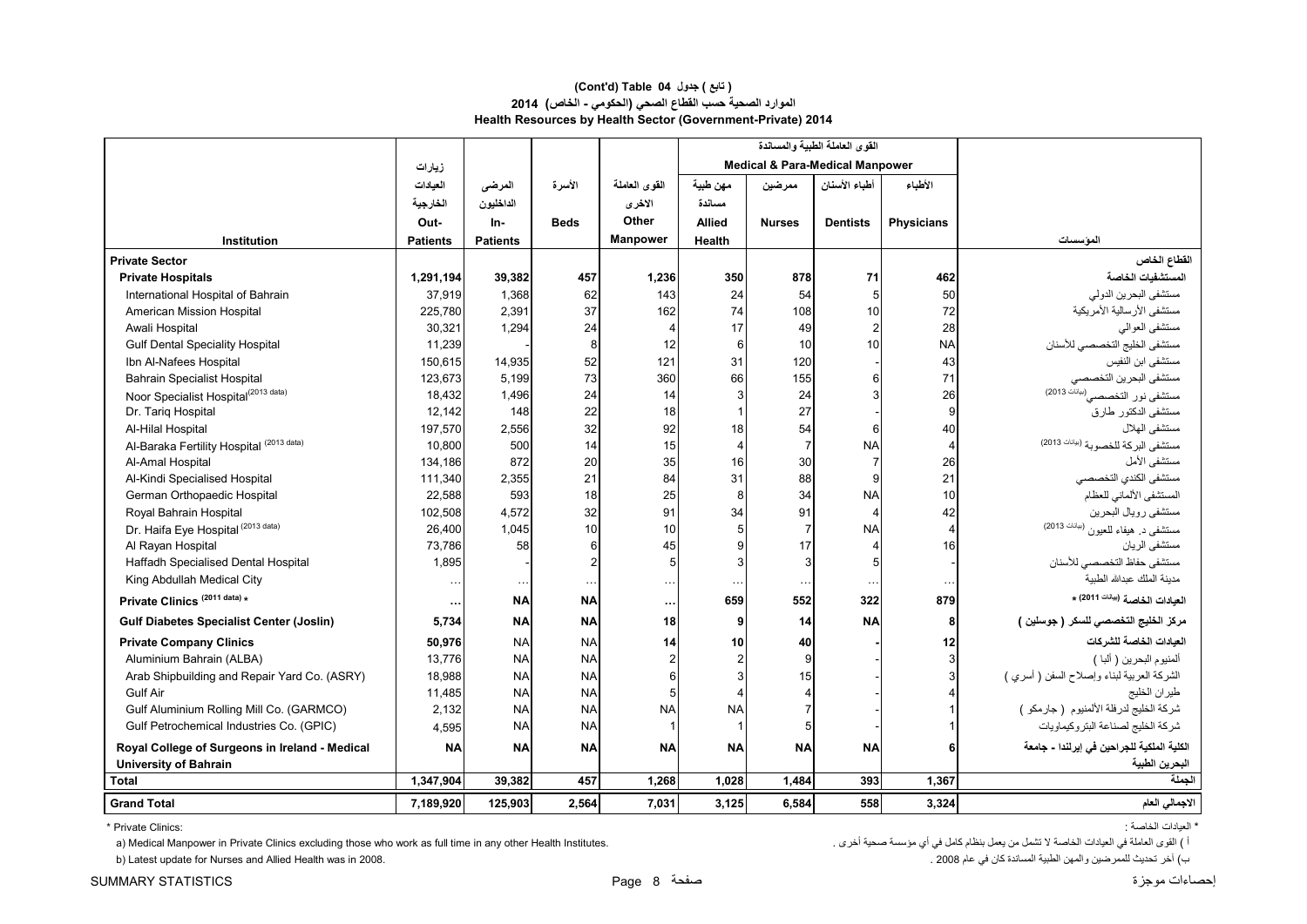#### **رسم بياني 01 Figure موارد الرعاية الصحية 2014 Health Care Resources 2014**

#### **Physicians and Dentists Nurses and Allied Health**

<span id="page-10-0"></span>









مرجع: جدول 04 04 Table :Reference

50,087

Number

**In-Patient and Beds**

■ In-Patients

15,954

Ministry of Health Military Hospital KHUH Private Hospitals

326

**Beds** 

39,382

457

20,480

1,325 456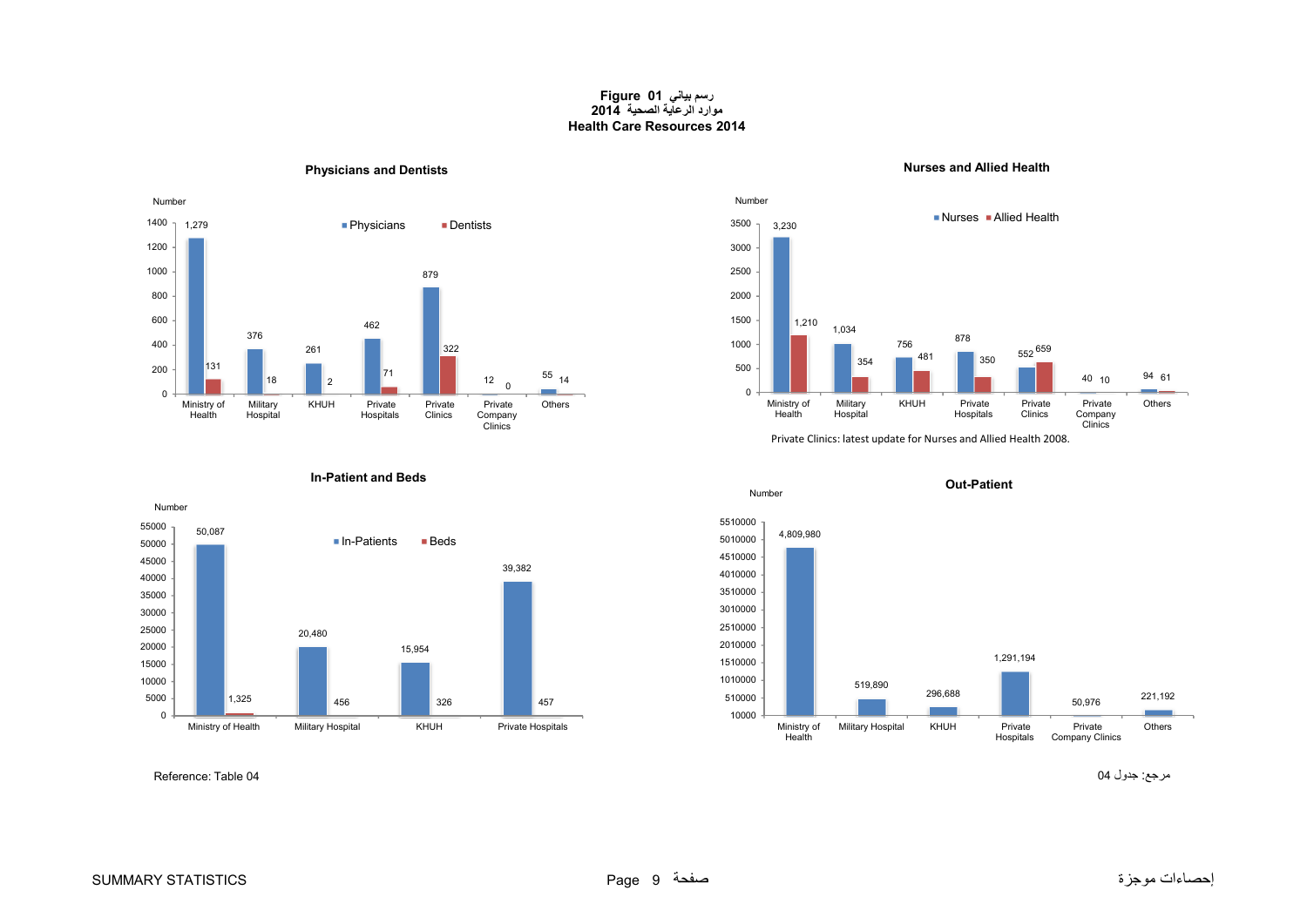#### **جدول 05 Table الموارد المختارة للرعاية الصحية بوزارة الصحة<sup>2014</sup> Selected Health Care Resources at Ministry of Health 2014**

<span id="page-11-0"></span>

|                                             |                 |                 |             |               | القوى العاملة الطبية والمساندة             |                 |                         |                                  |
|---------------------------------------------|-----------------|-----------------|-------------|---------------|--------------------------------------------|-----------------|-------------------------|----------------------------------|
|                                             | زيارات          |                 |             |               | <b>Medical &amp; Para-Medical Manpower</b> |                 |                         |                                  |
|                                             | العيادات        | المرضى          | الأسرة      | مهن طبية      | ممر ضات                                    | أطباء أسنان     | الأطباء                 |                                  |
|                                             | الخارجية        | الداخليون       |             | مسائدة        |                                            |                 |                         |                                  |
|                                             | Out-            | $In-$           | <b>Beds</b> | <b>Allied</b> | <b>Nurses</b>                              | <b>Dentists</b> | <b>Physicians</b>       |                                  |
| Institution                                 | <b>Patients</b> | <b>Patients</b> |             | Health        |                                            |                 |                         | المؤسسات                         |
| <b>Primary &amp; Preventive Health Care</b> | 4,095,181       | <b>NA</b>       | <b>NA</b>   | 596           | 654                                        | 81              | 363                     | الرعاية الصحية الأولية والوقائية |
| <b>Public Health Directorate</b>            | <b>NA</b>       | <b>NA</b>       | <b>NA</b>   | 39            |                                            |                 | 16                      | ادارة الصحة العامة               |
| <b>Health Centers Administration</b>        | <b>NA</b>       | <b>NA</b>       | <b>NA</b>   | 30            | $\overline{2}$                             | 10              | 3                       | ادارة المراكز الصحية             |
| <b>Health Reinforcement Directorate</b>     | <b>NA</b>       | <b>NA</b>       | <b>NA</b>   |               | <b>NA</b>                                  |                 | $\overline{\mathbf{c}}$ | ادارة تعزيز الصحة                |
| Elderly Care Home Service                   | <b>NA</b>       | <b>NA</b>       | <b>NA</b>   |               | 19                                         | <b>NA</b>       | $\overline{c}$          | خدمات رعاية المسنين المنزلية     |
| <b>Health Centers</b>                       | 4,095,181       | <b>NA</b>       | <b>NA</b>   | 524           | 548                                        | 71              | 338                     | المراكز الصحية                   |
| Health Region I                             |                 | <b>NA</b>       | <b>NA</b>   | 19            | 17                                         |                 | 10                      | المنطقة الصحية الأولى            |
| Muharrag                                    | 454,001         | <b>NA</b>       | <b>NA</b>   | 31            | 51                                         |                 |                         | المحرق 27                        |
| Sh.Salman                                   | 139,677         | <b>NA</b>       | <b>NA</b>   | 11            | 12                                         |                 |                         | الشيخ سلمان 8                    |
| National Bank of Bahrain - Arad             | 100,188         | <b>NA</b>       | <b>NA</b>   | 23            | 16                                         |                 |                         | بنك البحرين الوطني - عراد 7      |
| National Bank of Bahrain - Dair             | 83,566          | <b>NA</b>       | <b>NA</b>   | 13            | 4                                          |                 |                         | بنك البحرين الوطني - الدير 5     |
| Bank of Bahrain and Kuwait - Hidd           | 135,508         | <b>NA</b>       | <b>NA</b>   | 12            | 14                                         |                 |                         | بنك البحرين والكويت - الحد 8     |
| Bahrain Int'l. Airport Clinic               | 8,892           | <b>NA</b>       | <b>NA</b>   |               | 5                                          |                 |                         | عيادة مطار البحرين الدولي 4      |
| <b>Total Region I</b>                       | 921,832         | <b>NA</b>       | <b>NA</b>   | 109           | 119                                        | 19              |                         | جملة المنطقة الأولى 69           |
| Health Region II                            |                 | <b>NA</b>       | <b>NA</b>   |               |                                            |                 | -1                      | المنطقة الصحية الثانية           |
| Naim                                        | 227,159         | <b>NA</b>       | <b>NA</b>   | 38            | 49                                         |                 |                         | النعيم 29                        |
| Ibn Sinna                                   | 58,340          | <b>NA</b>       | <b>NA</b>   | 15            | 8                                          |                 |                         | ابن سينا 4                       |
| Sh.Sabah Al Salem                           | 101,142         | <b>NA</b>       | <b>NA</b>   | 8             | 11                                         |                 |                         | الشيخ صباح السالم 6              |
| Hoora                                       | 58,169          | <b>NA</b>       | <b>NA</b>   | 9             | $\overline{7}$                             |                 |                         | الحورة 5                         |
| Al Razi (Workers H.C.)                      | 120,031         | <b>NA</b>       | <b>NA</b>   | 32            | 15                                         |                 |                         | الرازي (علاج العمال) 18          |
| <b>Bilad Al Kadeem</b>                      | 86,558          | <b>NA</b>       | <b>NA</b>   | 9             | 12                                         |                 |                         | بلاد القديم 7                    |
| <b>Total Region II</b>                      | 651,399         | <b>NA</b>       | <b>NA</b>   | 111           | 102                                        |                 |                         | جملة المنطقة الثانية 70          |
| Health Region III                           |                 | <b>NA</b>       | <b>NA</b>   |               | -1                                         |                 |                         | المنطقة الصحبة الثالثة           |
| Yousif A. Rahman Engineer                   | 396,611         | <b>NA</b>       | <b>NA</b>   | 15            | 16                                         |                 |                         | يوسف عبد الرحمن إنجينير  8       |
| Isa Town                                    | 117,634         | <b>NA</b>       | <b>NA</b>   | 39            | 54                                         |                 |                         | مدينة عيسى 37                    |
| Jidhafs                                     | 173,664         | <b>NA</b>       | <b>NA</b>   | 20            | 23                                         |                 |                         | جدحفص   12                       |
| Sh. Jaber Al-Sabah                          | 38,975          | <b>NA</b>       | <b>NA</b>   | 36            | 23                                         |                 |                         | الشيخ جابر الصباح 14             |
| A' Ali                                      | 122,532         | <b>NA</b>       | <b>NA</b>   | 13            | 17                                         |                 |                         | عالی 10                          |
| <b>Total Region III</b>                     | 849,416         | <b>NA</b>       | <b>NA</b>   | 123           | 134                                        | 17              |                         | جملة المنطقة الثالثة 82          |

ملاحظة : تم توزيع القوى العاملة الطبية والمساندة حسب مراكز التكلفة و المناطق الصحية. . Note: Medical & Para-Medical Manpower are distributed by cost centers and Health Regions.

- المزيد من المعلومات انظر الاصطلاحات المستخدمة في التقرير .<br>. التقريد في التقرير في التقرير الصطلاحات المستخدمة في التقرير .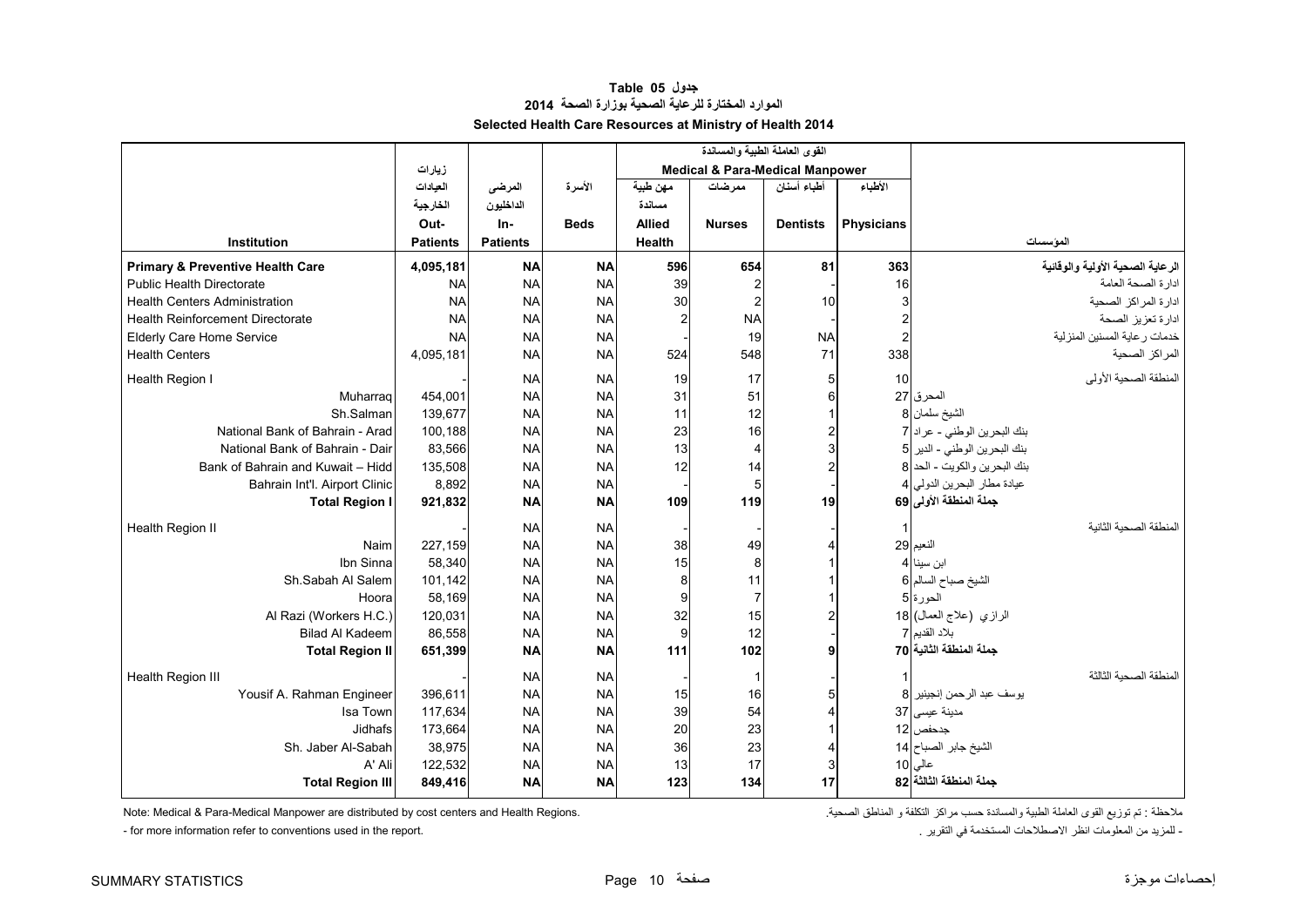#### **Selected Health Care Resources at Ministry of Health 2014 (Cont'd) Table 05 جدول ) تابع( الموارد المختارة للرعاية الصحية بوزارة الصحة<sup>2014</sup>**

|                                           |                 |                 |             |               | القوى العاملة الطبية والمساندة             |                 |                   |                                             |
|-------------------------------------------|-----------------|-----------------|-------------|---------------|--------------------------------------------|-----------------|-------------------|---------------------------------------------|
|                                           | زيارات          |                 |             |               | <b>Medical &amp; Para-Medical Manpower</b> |                 |                   |                                             |
|                                           | العيادات        | المرضى          | الأسرة      | مهن طبية      | ممر ضات                                    | أطباء أسنان     | الأطباء           |                                             |
|                                           | الخارجية        | الداخليون       |             | مسائدة        |                                            |                 |                   |                                             |
|                                           | Out-            | $In-$           | <b>Beds</b> | <b>Allied</b> | <b>Nurses</b>                              | <b>Dentists</b> | <b>Physicians</b> |                                             |
| Institution                               | <b>Patients</b> | <b>Patients</b> |             | Health        |                                            |                 |                   | الموسسات                                    |
| Health Region IV                          |                 | <b>NA</b>       | <b>NA</b>   |               | $\overline{\mathbf{c}}$                    |                 |                   | المنطقة الصحية الرابعة                      |
| Sitra                                     | 200,323         | <b>NA</b>       | <b>NA</b>   | 32            | 41                                         |                 |                   | ستر ۃ 25                                    |
| Hamad Kanoo                               | 402,163         | <b>NA</b>       | <b>NA</b>   | 28            | 20                                         |                 |                   | حمد كانو 9                                  |
| <b>East Riffa</b>                         | 133,594         | <b>NA</b>       | <b>NA</b>   | 14            | 13                                         |                 |                   | الرفاع الشرقي 9                             |
| Ahmed Ali Kanoo                           | 99,856          | <b>NA</b>       | <b>NA</b>   | 31            | 25                                         |                 |                   | أحمد على كانو 13                            |
| Jaw & Asker Clinic                        | 9,159           | <b>NA</b>       | <b>NA</b>   |               | $\overline{\mathbf{c}}$                    | $\Omega$        |                   | عيادة جو وعسكر 1                            |
| <b>Total Region IV</b>                    | 845,095         | <b>NA</b>       | <b>NA</b>   | 105           | 103                                        | 15              |                   | جملة المنطقة الرابعة 58                     |
| Health Region V                           |                 | <b>NA</b>       | <b>NA</b>   |               |                                            |                 |                   | المنطقة الصحبة الخامسة                      |
| <b>Hamad Town</b>                         | 174,795         | <b>NA</b>       | <b>NA</b>   | 13            | 17                                         |                 |                   | مدبنة حمد   11                              |
| Mohammad Jassim Kanoo                     | 293,801         | <b>NA</b>       | <b>NA</b>   | 22            | 41                                         |                 |                   | محمد جاسم كانو 27                           |
| Kuwait                                    | 130,701         | <b>NA</b>       | <b>NA</b>   | 14            | 9                                          |                 |                   | الكويت 9                                    |
| Zallag                                    | 27,844          | <b>NA</b>       | <b>NA</b>   | 5             | $\mathbf{1}$                               |                 |                   | الزلاق 1                                    |
| Budayia                                   | 160,548         | <b>NA</b>       | <b>NA</b>   | 20            | 20                                         |                 |                   | البديع 9                                    |
| <b>Budaiya Coastal Clinic</b>             | 39,750          | <b>NA</b>       | <b>NA</b>   | 2             | $\overline{c}$                             |                 |                   | عيادة البديع الساحلية 2                     |
| <b>Total Region V</b>                     | 827,439         | <b>NA</b>       | <b>NA</b>   | 76            | 90                                         | 11              |                   | جملة المنطقة الخامسة 59                     |
| <b>School Health Program</b>              | <b>NA</b>       | <b>NA</b>       | <b>NA</b>   | 1             | 83                                         | <b>NA</b>       | 2                 | برنامج الصحة المدرسية                       |
| <b>Secondary Health Care</b>              | 714,799         | 50,087          | 1,325       | 582           | 2,576                                      |                 | 573               | الرعاية الصحية الثانوية                     |
| Salmaniya Medical Complex                 | 612,741         | 43,878          | 899         | 548           | 1,892                                      |                 | 520               | مجمع السلمانية الطبي                        |
| <b>Psychiatric Hospital</b>               | 64,395          | 1,244           | 241         | 13            | 277                                        |                 | 39                | مستشفى الطب النفسى                          |
| Geriatric Hospital & Long Stay Wards      | <b>NA</b>       | 116             | 116         |               | 107                                        |                 | <b>NA</b>         | مستشفى رعاية المسنين وأجنحة الإقامة الطويلة |
| Ebrahim K. Kanoo Community Medical Center | <b>NA</b>       | 125             | 15          | 9             | 62                                         |                 | 2                 | مركز إبراهيم خليل كانو الصحى الاجتماعي      |
| <b>Jidhafs Maternity Hospitals</b>        | 5,629           | 4,724           | 54          |               | 114                                        |                 | $\overline{7}$    | مستشفى جدحفص للولادة                        |
| AbdulRahman Kanoo Nephrology Center       | 32,034          | <b>NA</b>       | <b>NA</b>   | 6             | 62                                         |                 | 5                 | مركز عبدالرحمن كانو لأمراض الكلى            |
| Others                                    |                 |                 |             | 5             | 62                                         |                 |                   | أخرى                                        |
| <b>Medical Commission</b>                 | <b>NA</b>       | <b>NA</b>       | <b>NA</b>   | <b>NA</b>     |                                            | <b>NA</b>       | 4                 | اللجان الطبية                               |
| <b>Training Directorate</b>               | <b>NA</b>       | <b>NA</b>       | <b>NA</b>   | 10            |                                            | 46              | 329               | إدارة التدريب                               |
| <b>Overseas Treatment</b>                 | <b>NA</b>       | <b>NA</b>       | <b>NA</b>   |               |                                            | <b>NA</b>       |                   | العلاج بالخارج                              |
| <b>Medical Review</b>                     | <b>NA</b>       | <b>NA</b>       | <b>NA</b>   |               |                                            | <b>NA</b>       | 4                 | المراجعة الطبية                             |
| <b>Others</b>                             | <b>NA</b>       | <b>NA</b>       | <b>NA</b>   | 21            |                                            | <b>NA</b>       | 3                 | أخرى                                        |
| <b>Total</b>                              | 4,809,980       | 50,087          | 1,325       | 1,210         | 3,230                                      | 131             | 1,279             | الجملة                                      |

ملاحظة : تم توزيع القوى العاملة الطبية والمساندة حسب مراكز التكلفة .<br>- تمثل المعلومات انظر الاصطلاحات المستخدمة في التقرير . .<br>- تمزيد من المعلومات انظر الاصطلاحات المستخدمة في التقرير .

- for more information refer to conventions used in the report.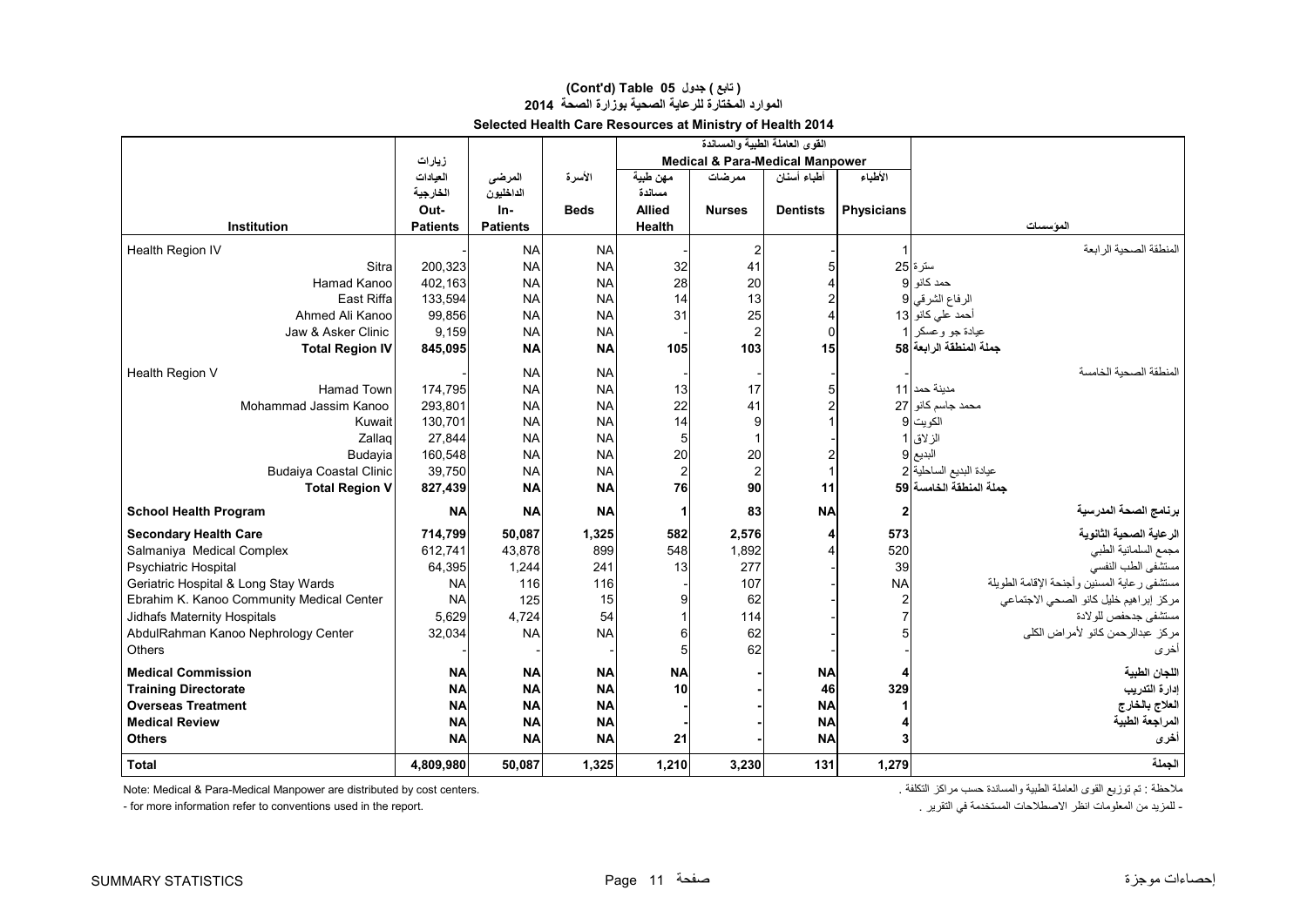**رسم بياني 02 Figure زيارات العيادات الخارجية حسب المؤسسات الصحية 2014 Out-Patient Visits by Health Institutions 2014**

<span id="page-13-0"></span>

Reference: Table 04, 05

Notes :

مرجع: جدول <sup>04</sup> <sup>و</sup> <sup>05</sup>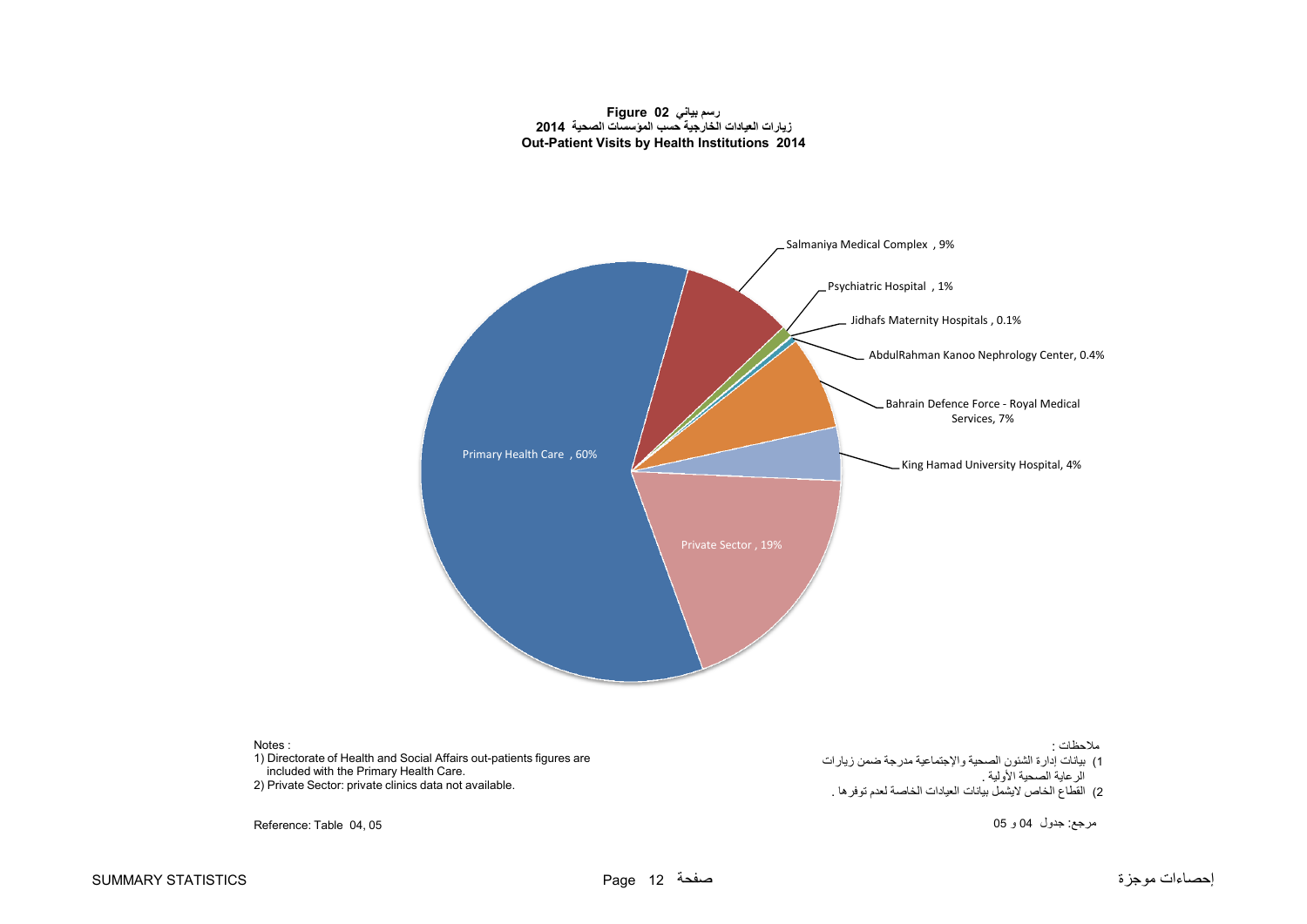**جدول 06 Table** الأسباب العشرة الرئيسية للخروج (أحياء و أموات) حسب التشخيص الرئيسي والجنسية والنوع والقطاع الصحي ( الحكومي - الخاص ) 2014 **The Top Ten Leading Discharges (Alive and Dead) by Principal Diagnosis, Nationality, Sex and Health Sector (Government - Private) 2014** 

<span id="page-14-0"></span>

| الأجمالى       | Total          | Non-Bahraini الجملة<br>Bahraini غير بحريني |                  |            |             |            |                |            |                | بحريني     | القطاع         |            | رمز                   |                                                                                                                 |               |
|----------------|----------------|--------------------------------------------|------------------|------------|-------------|------------|----------------|------------|----------------|------------|----------------|------------|-----------------------|-----------------------------------------------------------------------------------------------------------------|---------------|
| العام          | Female         |                                            | Male أنش         |            | Female أذكر |            | Male أنش       |            | Female أذكر    |            | Male أنش       | ذكر        | الصحى                 |                                                                                                                 | التصنيف       |
| Grand          | میت            | حى                                         | میت              | حى         | میت         | حى         | میت            | حى         | میت            | حى         | میت            | حى         | Health                | التشخيص الرنيسى                                                                                                 | <b>ICD-10</b> |
| <b>Total</b>   | Dead           | Alive                                      | <b>Dead</b>      | Alive      | <b>Dead</b> | Alive      | Dead           | Alive      | Dead           | Alive      | Dead           | Alive      | <b>Sector</b>         | <b>Principal Diagnosis</b>                                                                                      | Code          |
| 19,795         |                | 19,794                                     |                  |            |             | 5,842      |                |            |                | 13,952     |                |            | Government            | الحمل والولادة والنفاس                                                                                          | O00-O99       |
| 4,670          |                | 4,264                                      |                  | 406        |             | 2,154      |                | 207        |                | 2,110      |                | 199        | Private               | Pregnancy, childbirth and the puerperium                                                                        |               |
| 24,465         |                | 24,058                                     |                  | 406        |             | 7,996      |                | 207        |                | 16,062     |                | 199        | <b>Total</b>          |                                                                                                                 |               |
| 4,892          | 19             | 2,083                                      | 32               | 2,758      |             | 447        |                | 924        | 18             | 1,636      | 28             | 1,834      | Government            | أمراض الجهاز الهضمى                                                                                             | K00-K99       |
| 2,034          | $\mathbf{1}$   | 903                                        |                  | 1,130      |             | 427        |                | 608        |                | 476        |                | 522        | Private               | Diseases of the digestive system                                                                                |               |
| 6,926          | 20             | 2,986                                      | 32               | 3,888      |             | 874        |                | 1,532      | 18             | 2,112      | 28             | 2,356      | <b>Total</b>          |                                                                                                                 |               |
| 5,432          | 77             | 2,242                                      | 77               | 3,036      |             | 336        | 6              | 577        | 69             | 1,906      | 71             | 2,459      | Government            | أمر اض الجهاز التنفسي                                                                                           | J00-J99       |
| 1,334          | $\mathbf{1}$   | 534                                        | $\overline{4}$   | 795        |             | 204        |                | 320        |                | 330        | $\overline{1}$ | 475        | Private               | Diseases of the respiratory system                                                                              |               |
| 6,766          | 78             | 2,776                                      | 81               | 3,831      |             | 540        |                | 897        | 69             | 2,236      | 72             | 2,934      | <b>Total</b>          |                                                                                                                 |               |
| 4,254          | 44             | 2,401                                      | 39               | 1,770      |             | 442        |                | 467        | 42             | 1,959      | 37             | 1,303      | Government            | أمراض الجهاز التناسلي البولي                                                                                    | N00-N99       |
| 1,988          | $\overline{4}$ | 786                                        | $\overline{1}$   | 1,197      |             | 359        |                | 737        | $\overline{4}$ | 427        | $\overline{1}$ | 460        | Private               | Diseases of the genitourinary system                                                                            |               |
| 6,242          | 48             | 3.187                                      | 40               | 2,967      |             | 801        |                | 1,204      | 46             | 2,386      | 38             | 1,763      | <b>Total</b>          | with health services                                                                                            |               |
| 5,576          | 17             | 2,422                                      | 20               | 3,117      |             | 178        |                | 103        | 16             | 2,244      | 20             | 3,014      | Government            | أمراض الدم وأعضاء تكوين الدم واضطرابات معينة تكتنف أجهزة المناعة                                                | D50-D89       |
| 129            |                | 68                                         |                  | 61         |             | 25         |                | 11         |                | 43         |                | 50         | Private               | Diseases of the blood and blood-forming organs and                                                              |               |
| 5,705          | 17             | 2,490                                      | 20               | 3,178      |             | 203        |                | 114        | 16             | 2,287      | 20             | 3.064      | Total                 | certain disorders involving the immune mechanism                                                                |               |
| 4,309          |                | 1.411                                      | 10               | 2,884      |             | 305        |                | 1,114      | 3              | 1.106      | 6              | 1.770      | Government            | الإصابات والتسممات وعواقب أخرى معينة للأسباب الخارجية                                                           | S00-T98       |
| 759            |                | 276                                        |                  | 483        |             | 112        |                | 174        |                | 164        |                | 309        | Private               | Injury, poisoning and certain other consequences                                                                |               |
| 5,068          |                | 1,687                                      | 10               | 3,367      |             | 417        |                | 1,288      | 3              | 1,270      | $6\phantom{a}$ | 2,079      | <b>Total</b>          | of external causes                                                                                              |               |
| 4,502          | 109            | 1,383                                      | 176              | 2,834      | 13          | 237        | 40             | 1,071      | 96             | 1,146      | 136            | 1,763      | Government            | أمراض الجهاز الدوري                                                                                             | 100-199       |
| 391            | $\overline{7}$ | 130                                        | $\overline{4}$   | 250        | 3           | 57         | 4              | 117        | 4              | 73         |                | 133        | Private               | Diseases of the circulatory system                                                                              |               |
| 4,893          | 116            | 1,513                                      | 180              | 3,084      | 16          | 294        | 44             | 1,188      | 100            | 1,219      | 136            | 1,896      | <b>Total</b>          |                                                                                                                 |               |
| 3,159          | 8              | 1,267                                      | 18               | 1,866      |             | 258        | 5              | 542        | 6              | 1,009      | 13             | 1,324      | Government            | الأعراض والعلامات والموجودات السريرية والمخبرية الشاذة التي                                                     | R00-R99       |
| 1,269          |                | 711                                        |                  | 558        |             | 117        |                | 107        |                | 594        |                | 451        | Private               | لم تصنف في مكان أخر                                                                                             |               |
| 4,428          |                | 1,978                                      | 18               | 2,424      |             | 375        | 5              | 649        |                | 1,603      | 13             | 1,775      | <b>Total</b>          | Symptoms, signs and abnormal clinical and                                                                       |               |
|                |                |                                            |                  |            |             |            |                |            |                |            |                |            |                       | laboratory findings not elsewhere classified                                                                    |               |
| 1,942<br>1,800 |                | 1,015<br>1,077                             |                  | 927<br>723 |             | 240<br>584 |                | 201<br>387 |                | 775<br>493 |                | 726<br>336 | Government<br>Private | العوامل التي تؤثر في الحالة الصحية وفي الاتصال بالخدمات الصحية<br>Factors influencing health status and contact | Z00-Z99       |
| 3,742          |                | 2,092                                      |                  | 1,650      |             | 824        |                | 588        |                | 1,268      |                | 1,062      | <b>Total</b>          | with health services                                                                                            |               |
| 2,315          | 3              | 1,040                                      |                  | 1,269      |             | 134        |                | 212        |                | 906        | $\overline{2}$ | 1,057      | Government            | أمراض الجلد والنسيج تحت الجلد                                                                                   | L00-L99       |
| 1,385          |                | 567                                        |                  | 818        |             | 155        |                | 249        |                | 412        |                | 569        | Private               | Diseases of the skin and subcutaneous tissue                                                                    |               |
| 3,700          | 3              | 1,607                                      | 3                | 2,087      |             | 289        |                | 461        | 3              | 1,318      | $\overline{2}$ | 1,626      | <b>Total</b>          |                                                                                                                 |               |
| 56,176         | 282            | 35,058                                     | 375              | 20,461     | 28          | 8,419      | 62             | 5,211      | 254            | 26,639     | 313            | 15,250     | Government            |                                                                                                                 |               |
| 15,759         | 13             | 9,316                                      | 9                | 6,421      | 5           | 4,194      | $\overline{7}$ | 2,917      | 8              | 5,122      | $\overline{2}$ | 3,504      | <b>Private</b>        | <b>Total</b><br>المجموع                                                                                         |               |
| 71,935         | 295            | 44,374                                     | 384              | 26,882     | 33          | 12,613     | 69             | 8,128      | 262            | 31.761     | 315            | 18,754     | <b>Total</b>          |                                                                                                                 |               |
| 14,129         | 315            | 5,842                                      | $\overline{370}$ | 6,362      | 45          | 1,006      | 83             | 1,521      | 270            | 4,836      | 287            | 4,841      | Government            |                                                                                                                 |               |
| 2,547          | 8              | 1,295                                      | 3                | 1,241      | 2           | 505        |                | 611        | $6 \mid$       | 790        | 3              | 630        | <b>Private</b>        | أخرى<br><b>Others</b>                                                                                           |               |
| 16,676         | 323            | 7,137                                      | 373              | 7,603      | 47          | 1,511      | 83             | 2,132      | 276            | 5,626      | 290            | 5,471      | <b>Total</b>          |                                                                                                                 |               |
| 70,305         | 597            | 40,900                                     | 745              | 26,823     | 73          | 9,425      | 145            | 6,732      | 524            | 31,475     | 600            | 20,091     | Government            |                                                                                                                 |               |
| 18,306         | 21             | 10,611                                     | 12               | 7,662      |             | 4,699      | 7              | 3,528      | 14             | 5,912      | 5              | 4,134      | <b>Private</b>        | الجملة الكلية<br><b>Grand Total</b>                                                                             |               |
| 88.611         | 618            | 51,511                                     | 757              | 34,485     | 80          | 14,124     | 152            | 10,260     | 538            | 37.387     | 605            | 24.225     | <b>Total</b>          |                                                                                                                 |               |

ملاحظة : البيانات توضح الخروج من المستشفيات الحكومية ( لايشمل مستشفى الملك حمد الحامعي ) وخمس مستشفى الملك حمد الحامعي ) وخمس مستشفيات من ande: data showed discharges from government hospitals (Excluding King Hamad Univer only five private Hospitals . This reflects 70% of the total inpatients in the health sectors. . المستشفيات جميع في المرضى مجموع من % 70 يعادل بما ، الخاصة المستشفيات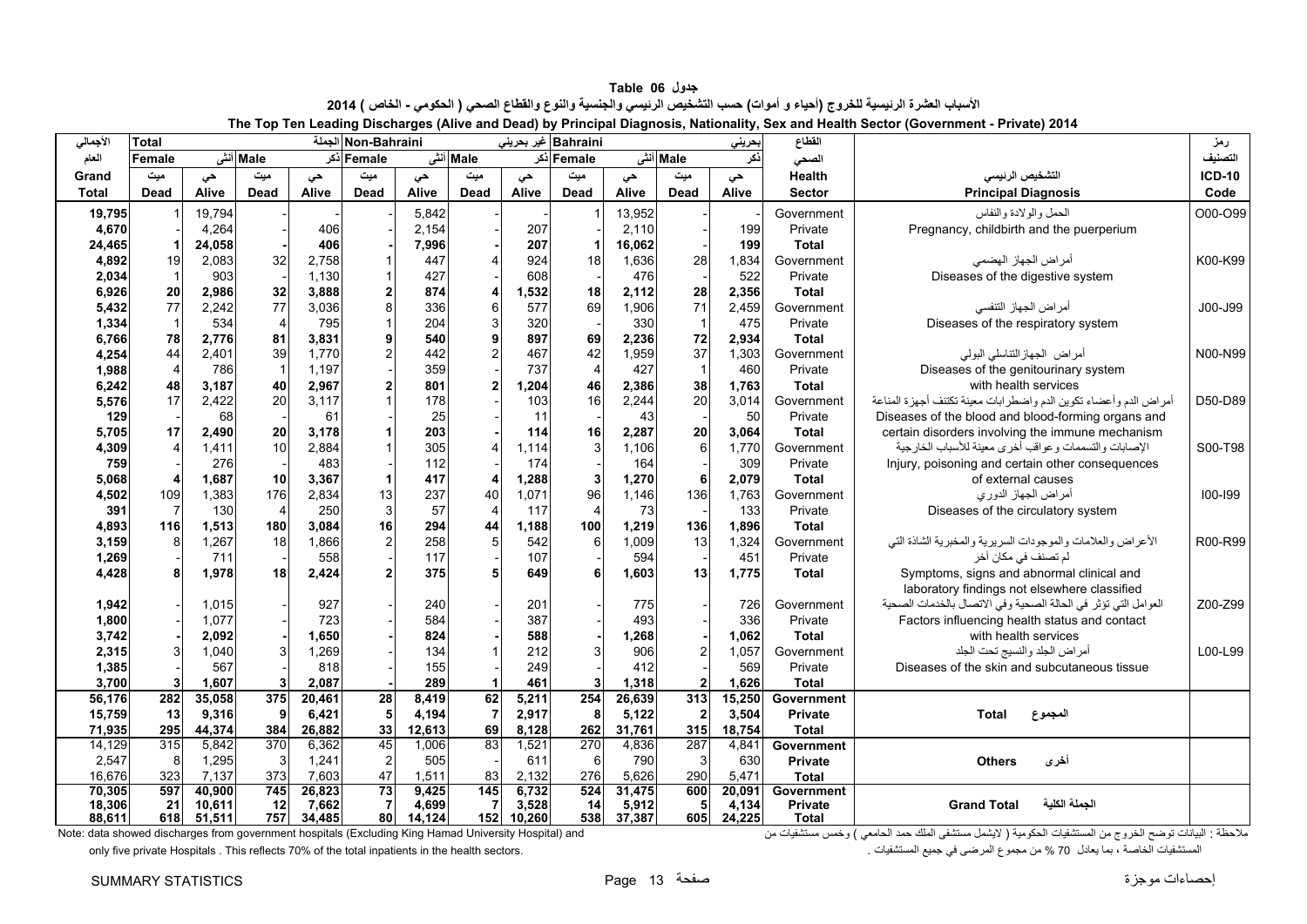#### **جدول 07 Table اإلحصاءات الحيوية المبلغ عنھا 2009 - 2013 Vital Statistics Reported Data 2009 - 2013**

<span id="page-15-0"></span>

| Indicator                                    |                     | 2013   | 2012   | 2011   | 2010           | 2009   | الموشر                                                       |
|----------------------------------------------|---------------------|--------|--------|--------|----------------|--------|--------------------------------------------------------------|
| <b>Number</b>                                |                     |        |        |        |                |        | العدد                                                        |
| Live births                                  |                     | 19,995 | 19,119 | 17,573 | 18,150         | 17.718 | المواليد الأحياء                                             |
| Still births                                 |                     | 106    | 125    | 140    | 104            | 95     | المواليد الموتى                                              |
| Total births (live & still births)           |                     | 20.101 | 19,244 | 17.713 | 18,254         | 17.813 | جملة المواليد (المواليد الأحياء والأموات)                    |
| Premature births                             |                     | 2,069  | 1.961  | 1.701  | 1.679          | 1.774  | المواليد الخدج                                               |
| Deaths among children < 5 Years              |                     |        |        |        |                |        | و فيات الأطفال دو ن الخامسة من العمر                         |
|                                              | < 7 days            | 57     | 49     | 39     | 51             |        | أقل من أسبوع 35                                              |
|                                              | 7 days to $<$ 4 wks | 22     | 31     | 31     | 25             |        | من أسبوع الى أقل من 4 أسابيع 21                              |
|                                              | 4 wks to $<$ 1 yr   | 72     | 69     | 69     | 64             |        | من 4 أسابيع الى أقل من عام 72                                |
|                                              | $< 1$ yr            | 151    | 149    | 139    | 140            |        | أقل من عام 128                                               |
|                                              | $1-4$ yrs           | 30     | 24     | 33     | 30             |        | من عام الى 4 أعوام 25                                        |
|                                              | $< 5$ yrs           | 181    | 173    | 172    | 170            |        | أقل من 5 أعوام 153                                           |
| Maternal deaths *                            |                     |        | 5      |        | $\overline{c}$ |        | وفيات الأمهات ما حول الو لادة *                              |
| Total deaths                                 |                     | 2,569  | 2,613  | 2,528  | 2,401          | 2,387  | جملة الوفيات                                                 |
| Rates                                        |                     |        |        |        |                |        | المعدلات                                                     |
| Crude birth rate/1000 population             |                     | 16.0   | 15.8   | 14.7   | 14.8           | 15.0   | معدل المواليد  الخام لكل 1000 من السكان                      |
| Still birth rate/1000 births                 |                     | 5.3    | 6.5    | 7.9    | 5.7            | 5.3    | معدل المواليد الموتى لكل 1000 مولود                          |
| Premature birth rate/1000 live births        |                     | 103.5  | 102.6  | 96.8   | 92.5           | 100.1  | معدل المواليد الخدج لكل 1000 مولود حي                        |
| Sex ratio at birth : Male / (per 100 Female) |                     | 105.1  | 104.2  | 103.9  | 102.6          | 104.7  | نسبة النوع عند الولادة : ذكر/ ( لكل 100 أنثى )               |
| Mean of life expectancy at birth             |                     | 76.5   | 76.5   | 76.5   | 76.5           | 75.8   | متوسط توقع الحياة عند الميلاد                                |
| Prenatal mortality rate/1000 births          |                     | 8.1    | 9.0    | 10.1   | 8.5            | 7.3    | معدل وفيات الأجنة حول الولادة لكل 1000 مولود                 |
| Neonatal mortality rate/1000 live births     |                     | 4.0    | 4.2    | 4.0    | 4.2            | 3.2    | معدل وفيات الأجنة المبكرة لكل 1000 مولود حي                  |
| Postneonatal mortality rate/1000 live births |                     | 3.6    | 3.6    | 3.9    | 3.5            | 4.1    | معدل وفيات الأجنة المتأخرة لكل 1000 مولود حي                 |
| Infant mortality rate/1000 live births       |                     | 7.6    | 7.8    | 7.9    | 7.7            | 7.2    | معدل وفيات الرضع لكل 1000 مولود حي                           |
| Under 5 yrs mortality/1000 live births       |                     | 9.1    | 9.0    | 9.8    | 9.4            | 8.6    | معدل وفيات الأطفال أقل من 5 سنوات لكل 1000 مولود حي          |
| Under 5 yrs mortality/1000 child<5yrs old    |                     | 2.0    | 1.9    | 1.9    | 1.9            | 1.8    | معدل وفيات الأطفال أقل من 5 سنوات لكل ألف طفل أقل من 5 سنوات |
| Maternal mortality rate/100,000 live births* |                     | 35.0   | 26.2   | 22.8   | 11.0           | 16.9   | معدل وفيات الأمومة لكل 100.000 مولود حي*                     |
| Crude death rate/1000 population             |                     | 2.0    | 2.2    | 2.1    | 2.0            | 2.0    | معدل الو فيات الخام لكل 1000 من السكان                       |

\* تم تسجيل حالة وفاة لألمومة في الخارج في عام 2009 . 2009. in abroad reported was deaths maternal One\*

- أ ) لاحتساب المعدلات في هذا الجدول ، وللتغلب على مشكلة عدم التبليغ عن وفيات الرضع لقسم تسجيل المواليد ( a) To overcome the issue of under reporting and registration of infant deaths (Less than one year) (هن الرضع لقسم تسج والوفيات بادارة الصحة العامة منذ عام 2010 ، ووفيات الامومة منذ عام 2011 . [بيانات المستكمال البيانات المومة منذ عام 2011 عام 2011 عام 2011 عام 2011 عام 2011 عام 2010 عام 2010 عام 2010 عام 2011 عامة الصحة بإدارة الصحة العا فقد تم الاعتماد على المصادر التالية : "من العتماد على المصادر التالية : "من العتماد على المصادر التالية : "من ا
	- 1) قاعدة بيانات نظام تسجيل المواليد والوفيات .<br>1) قاعدة بيانات نظام تسجيل المواليد والوفيات .
	-
- b) The reduction of still birth was due to manual data collection .
- جـ ) الوفيات تشمل بعض من الزوار . . visitors some include Deaths) c
- from Central Information Organization.

مالحظات : : Notes

- 2) بيانات تسجيل المرخصين (المتوفين) من المستشفيات الحكومية للفئة العمرية الأقل من عام . . Government Hospitals Discharges (Deaths) database for less than one year وmeaths ( المتوفين) من المستشفيات الحكومية للفئة العمرية بينما تم تحليل وعرض بقية جداول الوفيات المبلغ عنھا إستناداَ على قاعدة بيانات نظام تسجيل المواليد Death and Birth to referred deaths reported regarding tables other all While Registration database System only as previous years . . السابقة األعوام في كما ، فقط والوفيات
	- ب

د ) تم تحديث المعدلات لعامي 2012 و 2013 حسب آخر اصدار للسكان من الجهاز المركزي للمعلومات. " released و 2012 and 2013 rates were updated according to latest population released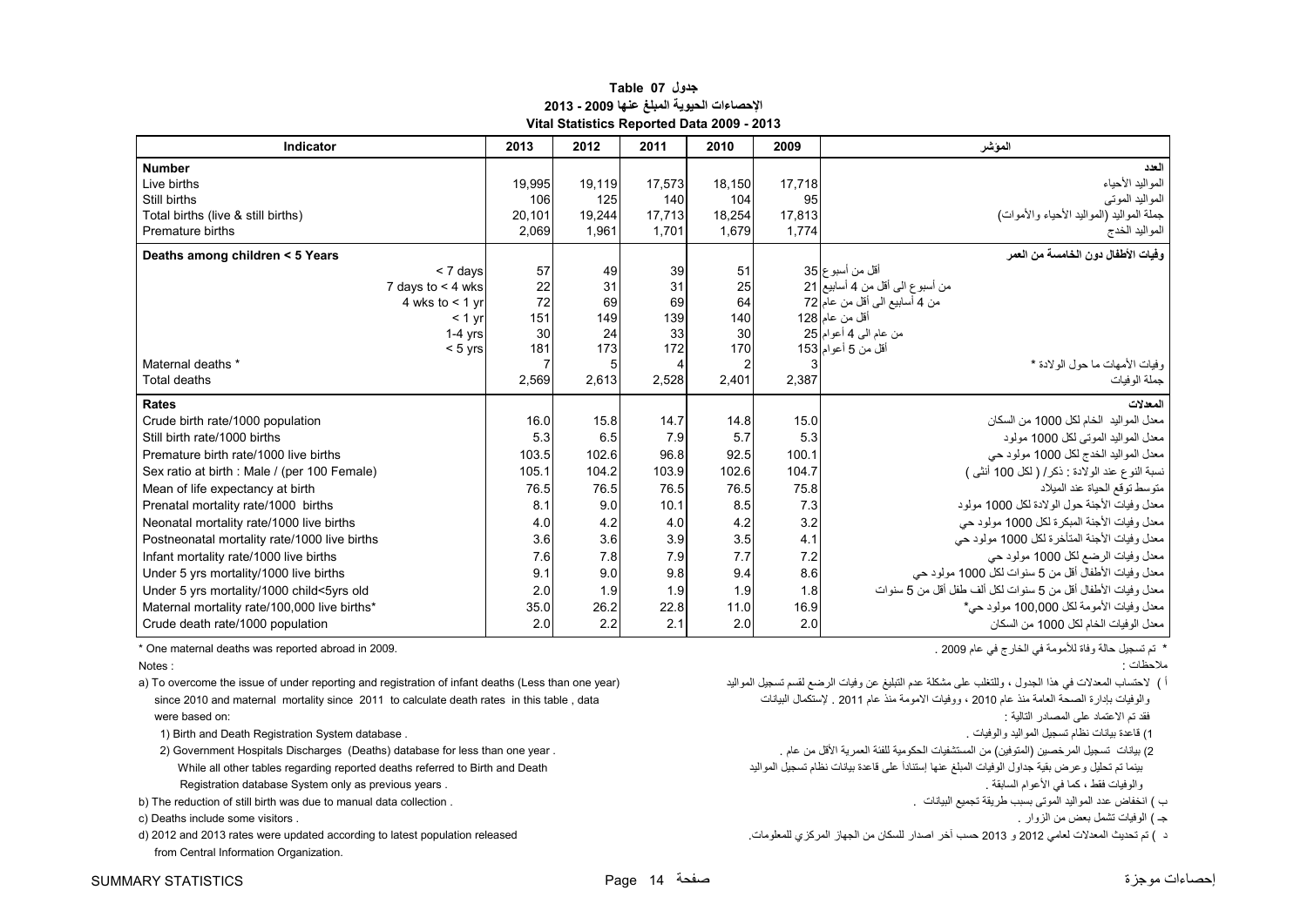<span id="page-16-0"></span>

|                                       |               |           |           |           |                 |                    | الجنسية    |                                       |
|---------------------------------------|---------------|-----------|-----------|-----------|-----------------|--------------------|------------|---------------------------------------|
| Indicator                             | 2014          | 2013      | 2012      | 2011      | 2010            | <b>Nationality</b> |            | المؤشر                                |
| Population                            | 630,744       | 614,830   | 599,629   | 584,688   | 570,687 Bah     |                    | بحريني     | السكان                                |
|                                       | 683,818       | 638,361   | 609,335   | 610,332   |                 | 657,856 Non-Bah    | غير بحريني |                                       |
|                                       | 1,314,562     | 1,253,191 | 1,208,964 | 1,195,020 | 1,228,543 Total |                    | الجملة     |                                       |
| Live births by Father's Nationality   | 15,743        | 15,143    | 14,737    | 13,436    | 13,599 Bah      |                    | بحريني     | المو البد الأحباء حسب جنسبة الأب      |
|                                       | 5,009         | 4,732     | 4,255     | 4,014     |                 | 4,419 Non-Bah      | غير بحريني |                                       |
|                                       | 20,752        | 19,875    | 18,992    | 17,450    | 18,018 Total    |                    | الجملة     |                                       |
| Deaths (reported)                     | $\cdots$      | 2,003     | 2,061     | 2,074     | 1,911 Bah       |                    | بحريني     | الوفيات ( المعلغ عنهم )               |
|                                       | $\ddotsc$     | 566       | 552       | 454       |                 | 490 Non-Bah        | غير بحريني |                                       |
|                                       | $\cdots$      | 2,569     | 2,613     | 2,528     |                 | 2,401 Total        | الجملة     |                                       |
| Natural population increment          | $\sim$        | 13,140    | 12,676    | 11,362    | 11,688 Bah      |                    | بحريني     | الزيادة الطبيعية في السكان            |
|                                       | $\sim$ $\sim$ | 4,166     | 3,703     | 3,560     |                 | 3,929 Non-Bah      | غير بحريني |                                       |
|                                       | $\ddotsc$     | 17,306    | 16,379    | 14,922    | 15,617 Total    |                    | الجملة     |                                       |
| Natural population increment rate per | $\ddotsc$     | 21.4      | 21.1      | 19.4      |                 | $20.5$ Bah         | بحريني     | معدل الزيادة الطبيعية للسكان لكل 1000 |
| 1000 Population                       | Ω.            | 6.5       | 6.1       | 5.8       |                 | 6.0 Non-Bah        | غير بحريني | من السكان                             |
|                                       | $\cdots$      | 13.8      | 13.5      | 12.5      |                 | 12.7 Total         | الجملة     |                                       |
|                                       |               |           |           |           |                 |                    |            |                                       |

**جدول 08 Table اإلحصاءات الحيوية المسجلة والمؤشرات الديموغرافية 2010 - 2014 Registered Vital Statistics and Demographic Indicators 2010 - 2014**

ملاك تختلف عن معدلات المواليد المبلغ عنها المبلغ عنها المبلغ عنها المبلغ المعدلات المواليد المبلغ عنها المعدلات المعدلات المعدالت المعدالت المعدالت المعدالت المعدالت المعدالت المعدالت المعدالت المعدالت المعدالت المعدالت ا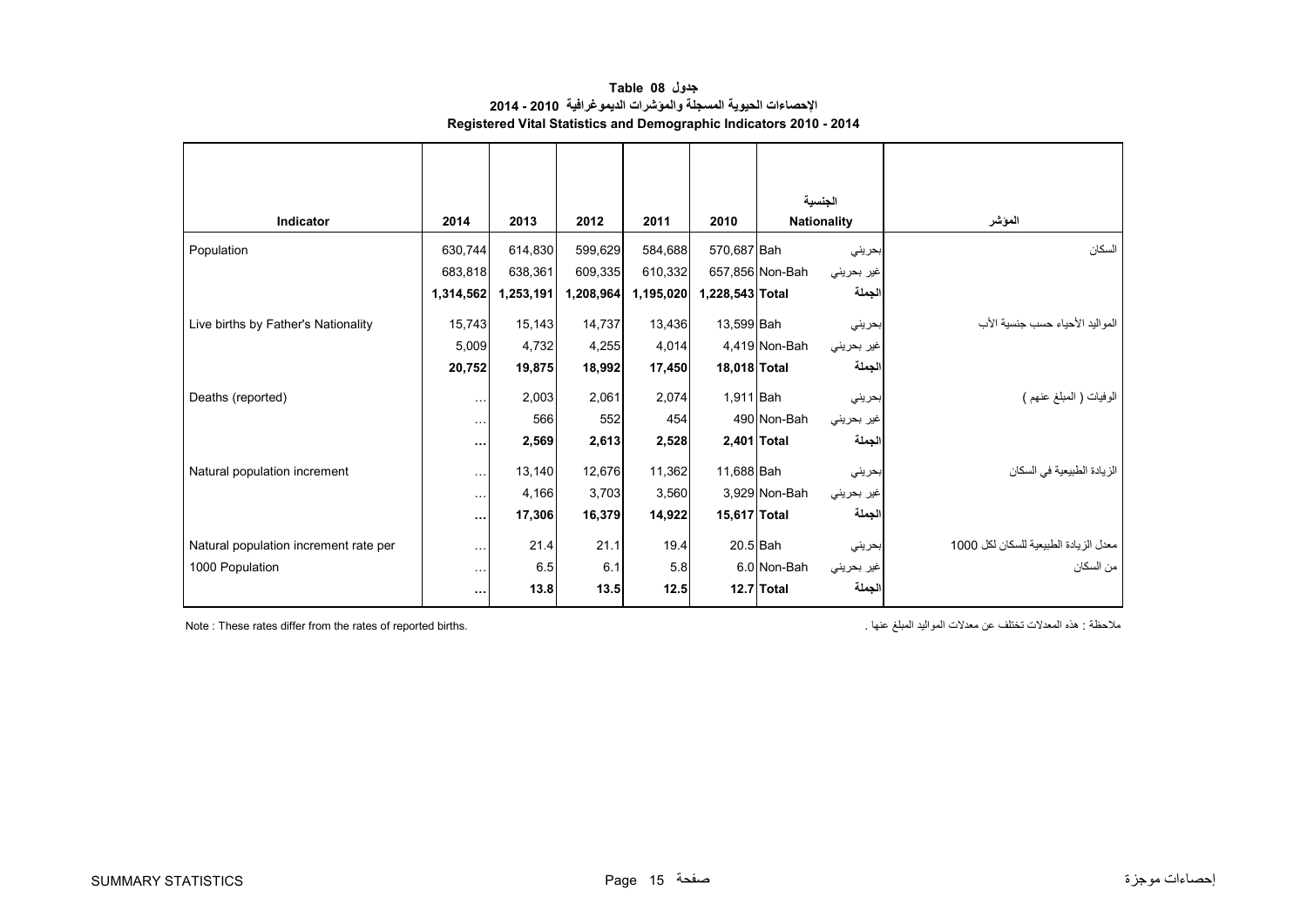#### **Registered Vital Statistics and Demographic Indicators 2010 - 2014 (Cont'd) Table 08 جدول ) تابع( اإلحصاءات الحيوية المسجلة والمؤشرات الديموغرافية 2010 - 2014**

|                                             |           |      |      |      |      | الحنسبة      |                    |                                           |
|---------------------------------------------|-----------|------|------|------|------|--------------|--------------------|-------------------------------------------|
| Indicator                                   | 2014      | 2013 | 2012 | 2011 | 2010 |              | <b>Nationality</b> | الموشر                                    |
| Crude birth rate per 1000 population        | 25.0      | 24.6 | 24.6 | 23.0 |      | $23.8$ Bah   | بحرينى             | معدل المواليد الخام لكل 1000 من السكان    |
|                                             | 7.3       | 7.4  | 7.0  | 6.6  |      | 6.7 Non-Bah  | غير بحريني         |                                           |
|                                             | 15.8      | 15.9 | 15.7 | 14.6 |      | 14.7 Total   | الجملة             |                                           |
| Crude death rate per 1000 population        | 3.4       | 3.3  | 3.4  | 3.5  |      | $3.3$ Bah    | بحريني             | معدل الوفيات الخام لكل 1000 من السكان     |
|                                             | 0.8       | 0.9  | 0.9  | 0.7  |      | 0.7 Non-Bah  | غير بحريني         |                                           |
|                                             | 2.1       | 2.0  | 2.1  | 2.1  |      | 2.0 Total    | لجملة              |                                           |
| General fertility rate (Female 15-49)       | 85.3      | 95.8 | 78.6 | 75.6 |      | 79.2 Bah     | بحريني             | معدل الخصوبة العام ( الإناث 15-49 )       |
|                                             | 49.6      | 37.6 | 52.2 | 47.3 |      | 41.7 Non-Bah | غير بحريني         |                                           |
|                                             | 68.7      | 70.0 | 67.1 | 63.2 |      | 61.4 Total   | لجملة              |                                           |
| Total fertility rate per women              | 2.9       | 2.7  | 2.7  | 2.6  |      | $2.7$ Bah    | بحريني             | معدل الخصوبة الكلي للمرأة الواحدة         |
| (Female 15-49)                              | 1.6       | 1.8  | 1.6  | 1.5  |      | 1.3 Non-Bah  | غير بحريني         | ( الإناث 15-49 )                          |
|                                             | 2.1       | 2.2  | 2.1  | 2.0  |      | 1.9 Total    | الجملة             |                                           |
| Infant mortality rate per 1000 live births* | $\ddotsc$ | 7.6  | 7.6  | 8.4  |      | 8.4 Bah      | بحريني             | معدل وفيات الرضع لكل 1000 مولود حي *      |
|                                             | $\ddotsc$ | 7.6  | 8.7  | 6.5  |      | 6.5 Non-Bah  | غير بحريني         |                                           |
|                                             | $\cdots$  | 7.6  | 7.8  | 8.0  |      | 7.8 Total    | الجملة             |                                           |
| Sex ratio at birth (Male: 100 Female)       | 106       | 106  | 103  | 105  |      | $103$ Bah    | بحريني             | نسبة النوع عند الولادة ( ذكر : 100 أنثى ) |
|                                             | 102       | 102  | 108  | 101  |      | 103 Non-Bah  | غير بحريني         |                                           |
|                                             | 105       | 105  | 104  | 104  |      | 103 Total    | الجملة             |                                           |

ملاحظة : هذه المعدلات تختلف عن معدلات المواليد المبلغ عنها المبلغ عنها المبلغ المعدالت المعدالت المعدالت المعد

.<br>من المعلومات الرجاء الرجوع للمصطلحات في بداية الفصل . الفصل بداية في بداية في بداية الفصل . . . . information refer to the conventions used in this chapter.

\* بيانات 2010 إلى 2013 بناءا على لجنة مراجعة تم تشكيلها بوزارة الصحة ، للمزيد ، الصحة بالمدرية الصحة بمن الجن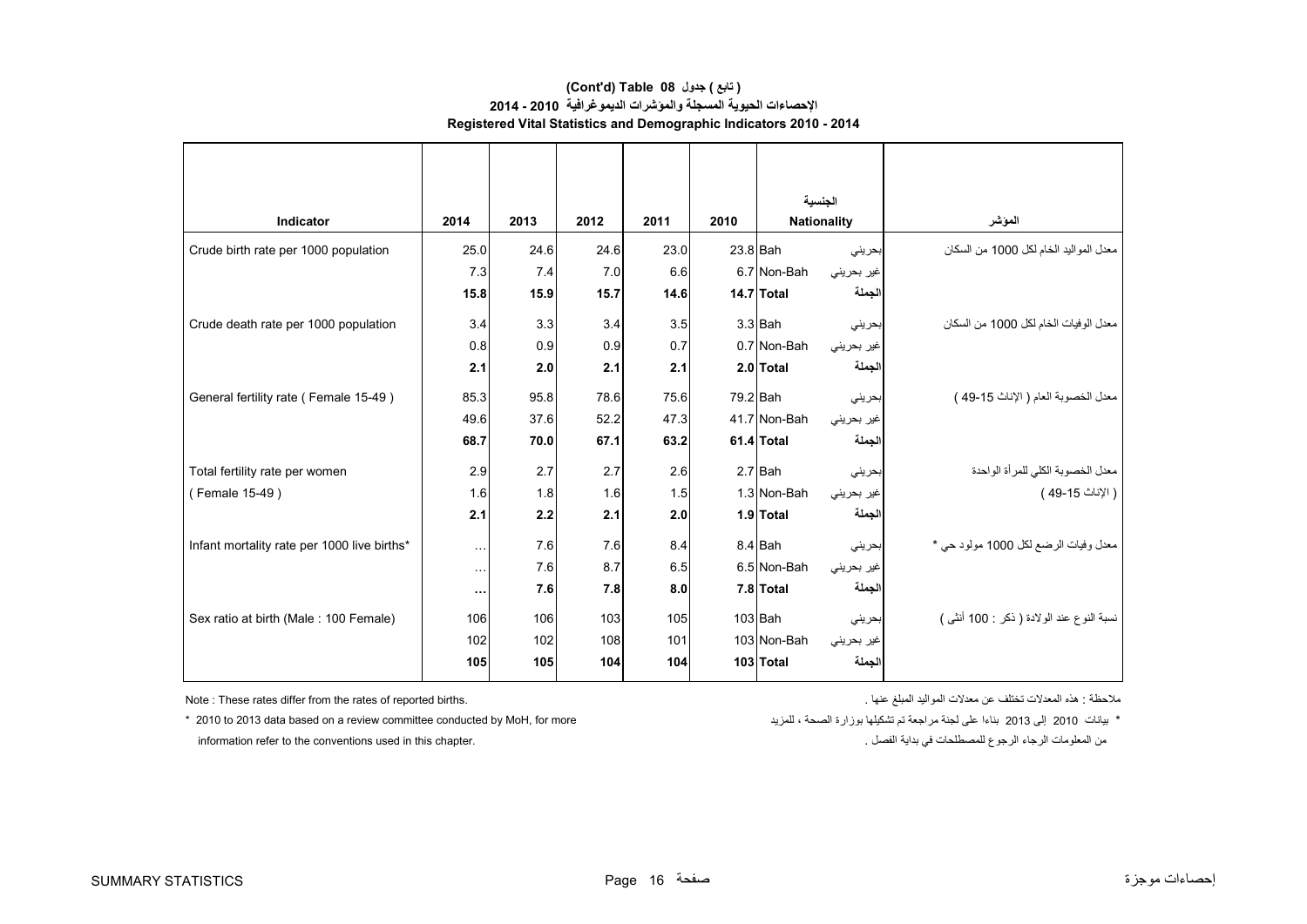#### **رسم بياني 03 Figure األسباب العشرة الرئيسية للوفاة لجميع األعمار حسب السبب الرئيسي للوفاة <sup>و</sup> النوع <sup>2013</sup> The Top Ten Leading Causes of Death by Underlying Cause of Death and Sex 2013**

<span id="page-18-0"></span>

مرجع: اإلحصاءات الحيوية ، جدول <sup>18</sup> 18 Table ,Statistics Vital :Reference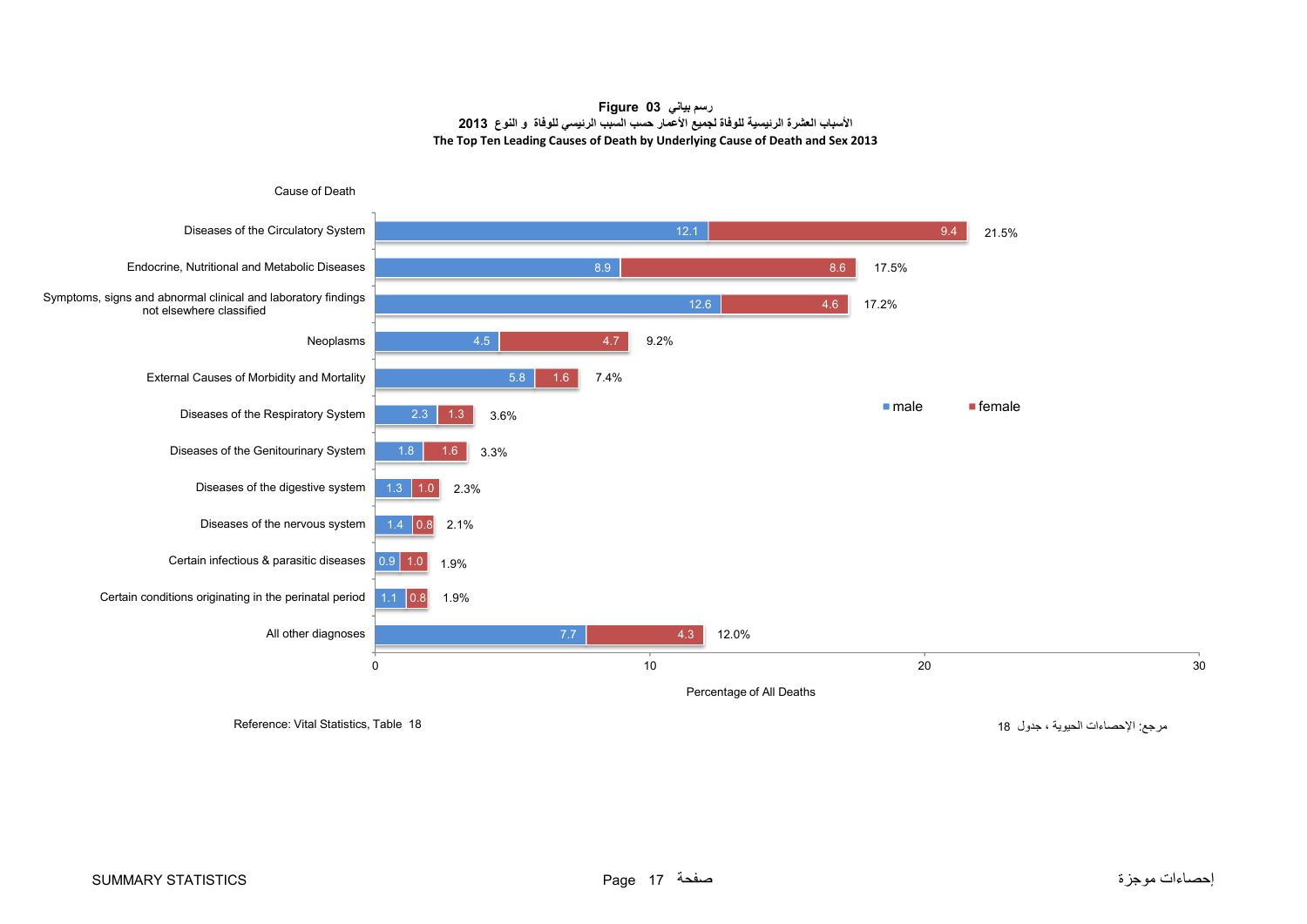#### **رسم بياني 04 Figure توزيع الوفيات حسب مجموعات األمراض <sup>2014</sup> Distribution of Deaths by Diseases Group 2014**

<span id="page-19-0"></span>

Group I comprised communicable, maternal, perinatal, and nutritional conditions (International Classification of Diseases (10th revision) (ICD-10) codes A00-B99, G00, N70-N73, J00-J06, J10–J18, J20–J22, H65–H66, O00–O99, P00–P96, E00–E02, E40–E46, E50, D50). (For an explanation of these codes in terms of disease and injury entities, see WHO (1992).)

**Group II** comprised non-communicable diseases (ICD-10 codes C00–C97, D00–D48, D51–D89, E03–E07, E10–E16, E20–E34, E51–E89, F00–F99, G03–G99, H00–H61, H68–H95, I00–I99, J30–J99, K00–K92, N00–N64, N75–N99, L00–L99, M00–M99, Q00–Q99).

**Group III** comprised injuries (ICD-10 codes V01–Y89).

**Group IV** Symptoms, signs and abnormal clinical and laboratory findings not elsewhere classified (ICD-10 codes R00-R99).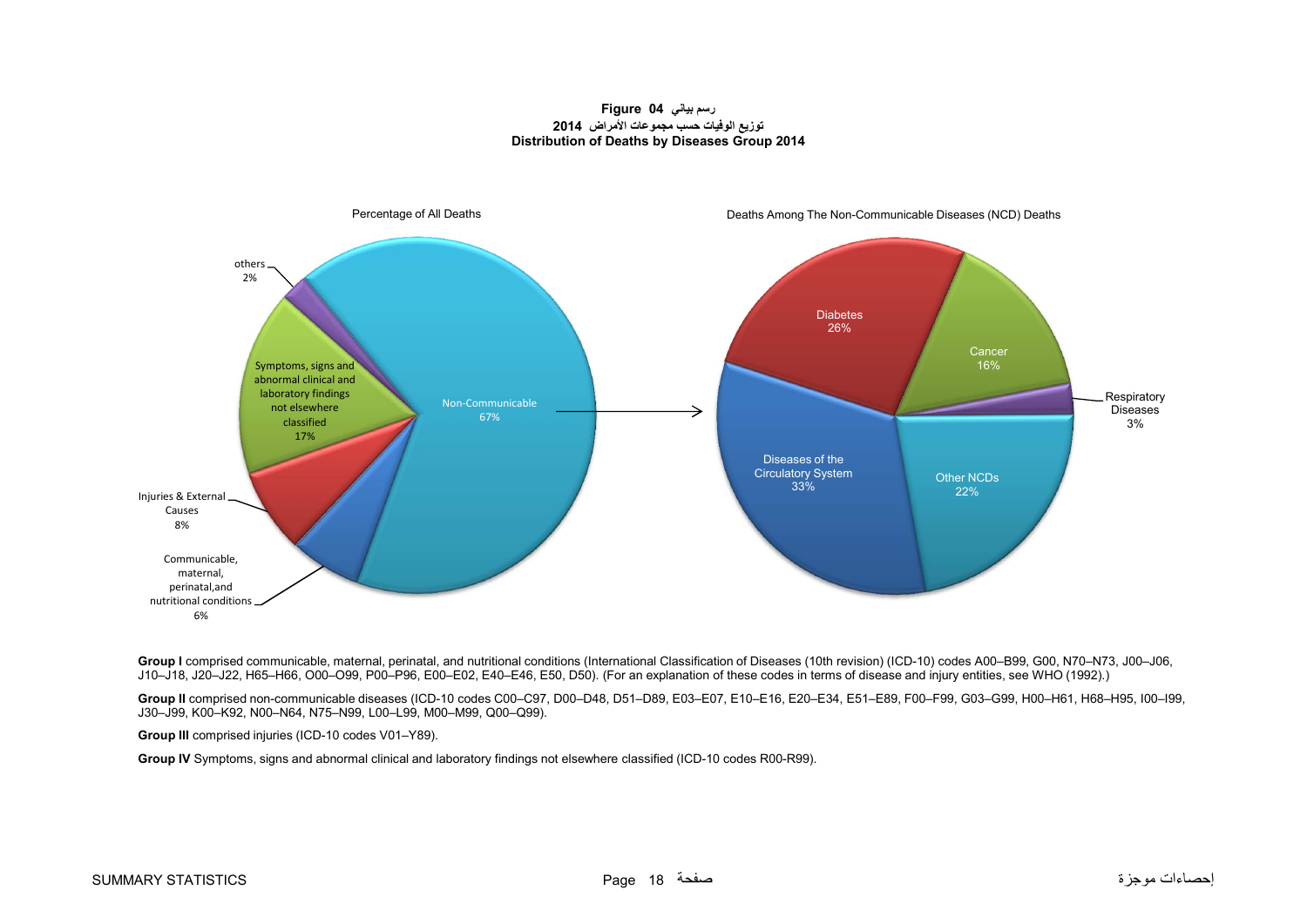#### **جدول 09 Table مؤشرات التغطية بالرعاية الصحية األولية 2010 - 2014 Indicators of Coverage With Primary Health Care Services 2010 - 2014**

<span id="page-20-0"></span>

| Vaccine                                                       | 2014  | 2013 | 2012 | 2011  | 2010             | الطعم                                                                                 |
|---------------------------------------------------------------|-------|------|------|-------|------------------|---------------------------------------------------------------------------------------|
| Population with access to local health services               | 100   | 100  | 100  | 100   | 100              | السكان الذين تتو افر لهم الخدمات الصحية الأولية                                       |
| Population with access to safe drinking water                 | 100   | 100  | 100  | 100   | 100 <sub>l</sub> | السكان الذين تتو افر   لهم المياه الصـالحة للشر ب                                     |
| Population with adequate excreta disposal facilities          | 100   | 100  | 100  | 100   | 100              | السكان الذين تتوافر لهم مرافق كافية للتخلص من المفرغات                                |
| Infant < 1 Year                                               |       |      |      |       |                  | الرضع < 1 سنة                                                                         |
| Third dose of DPT (Diphtheria, Tetanus, Pertussis)            | 97.8  | 98.9 | 99.4 | 99.8  |                  | الجرعة الثالثة من الطعم البكتيري الثلاثي ( الخناق والكزاز والشاهوق) 99.6              |
| Third dose of Polio vaccine                                   | 97.9  | 99.0 | 99.3 | 100.0 |                  | الجر عة الثالثة من طعم شلل الأطفال   99.7                                             |
| Third dose of Hepatitis B (HB)                                | 97.9  | 98.9 | 99.1 | 99.8  |                  | الجرعة الثالثة من طعم التهاب الكبد الوبائي( ب ) 99.8                                  |
| Third dose of Haemophilus Influenza B (Hib)                   | 97.8  | 98.9 | 99.3 | 99.8  |                  | الجرعة الثالثة من طعم هيموفيلس الأنفلونزا (المستديمة النزلية فئة ب) 99.7              |
| Third dose of Pneumococcal Conjugate vaccine                  | 98.2  | 99.5 | 98.9 | 100.0 |                  | الجرعة الثالثة من طعم الكروية الرئوية المدمج (النيوموكوكل المدمج) 100.0               |
| Second dose of Rotavirus vaccine                              | 96.5  | 96.9 | 96.3 | 95.9  |                  | الجرعة الثانية من لقاح الروتا <sup>1</sup>   58.0                                     |
| BCG (Bacille Calmette-Guerin) <sup>2</sup>                    | 100   | 100  | 87.0 | 73.0  |                  | لقاح السل (بي سي جي) <sup>2</sup> 81.0                                                |
| Hepatitis B Vaccine at birth <sup>3</sup>                     | 100   | 99.3 | 100  | 100   |                  | الجر عة الابتدائية من تطعيم التهاب الكبد الوبائي (ب) عند الولادة 100 <sup> 3</sup>    |
| Children at age 1 year                                        |       |      |      |       |                  | الأطفال في عمر _1 سنة                                                                 |
| MMR1 (Mumps, Measles, Rubella - dose 1)                       | 98.9  | 100  | 99.9 | 100   |                  | الجرعة الاولى من اللقاح الفيروسي الثلاثي ( الحصبة و الحصبة الألمانية والنكاف ) 100    |
| Children at age 2 years                                       |       |      |      |       |                  | الأطفال في عمر _2 سنة                                                                 |
| Second dose of Hepatitis A                                    | 100   | 100  | 100  | 99.8  |                  | الجرعة الثانية من طعم التهاب الكبد الوبائي (أ) 100.0                                  |
| Meningococcal ACWY                                            | 100   | 100  | 100  | 100   |                  | التهاب السحائي   99.5                                                                 |
| Children at age 5 years                                       |       |      |      |       |                  | الأطفال في عمر 5 سنوات                                                                |
| MMR2 (Mumps, Measles, Rubella - dose 2)                       | 109.7 | 99.6 | 99.7 | 98.0  |                  | الجرعة الثانية من اللقاح الفيروسي الثلاثي ( الحصبة و الحصبة الألمانية و النكاف ) 98.1 |
| Pregnant women given 2 doses or more of tetanus toxoid (Td2+) | 37.8  | 37.7 | 35.8 | 42.9  | 59.4             | نسبة التغطية بجرعتين أو أكثر من لقاح التيتانوس للحوامل                                |
| Child protection rate at birth by Td2                         | 96.8  | 97.6 | 95.0 | 91.8  | 91.2             | نسبة الأطفال المحصنين عند الولادة ضد التيتانوس                                        |
|                                                               |       |      |      |       |                  |                                                                                       |
| Pregnant women attended by trained personnel                  | 100   | 100  | 100  | 100   | 100              | الحوامل اللاتي ير عاهن عاملون صحيون مدربون                                            |
| Women delivered by trained personnel                          | 99.8  | 99.8 | 99.8 | 99.6  | 99.3             | الولادات التي يحضر ها عاملون صحيون مدربون                                             |
| Infants attended by trained personnel                         | 98.1  | 98.9 | 98.8 | 99.3  | 99.8             | الرضع الذين يرعاهم عاملون صحيون مدربون                                                |

 $1$  Rotavirus vaccine temporary suspended from end of March to June 2010 .

 $1<sup>2</sup>$  BCG for newborns born to parents originally from TB endemic countries .

 $3$  Hepatitis B birth dose given for newborns of HBsAg positive

<sup>1</sup> تم ايقاف لقاح الروتا مؤقتاً من شهر مارس الى شهر يونيو 2010 .

<sup>2</sup> لقاح السل يعطي فقط للمواليد من والدين أحداهما من الدول التي يستوطن بها المرض .

<sup>3</sup> لقاح التھاب الكبد الوبائي فئة (ب

حامالت الفيروس أو حالتھم للعدوى غير معروفه . .status HBsAg unknown or mothers

- for more information refer to conventions used in the report. . التقرير في المستخدمة االصطالحات انظر المعلومات من للمزيد -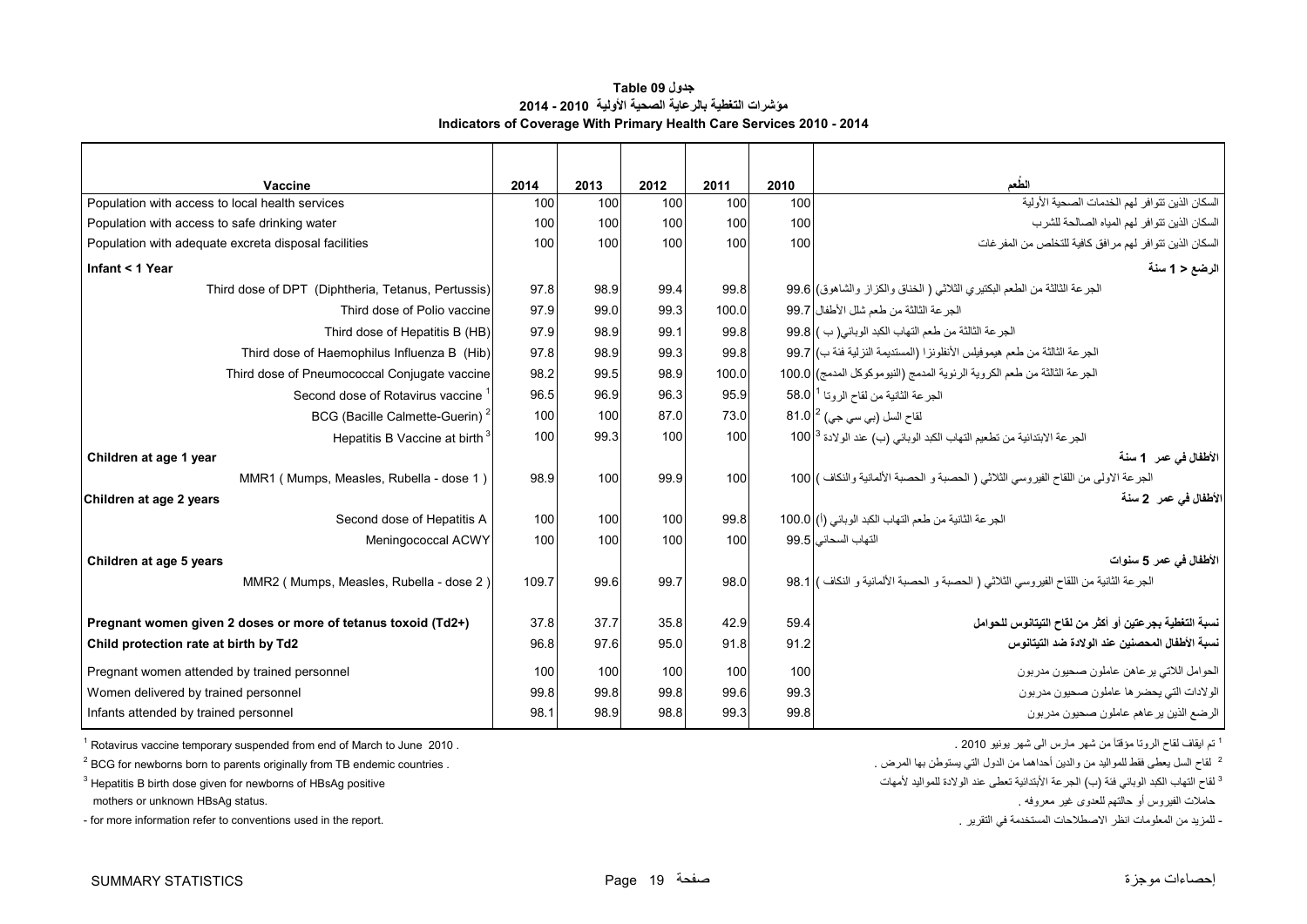**جدول 10 Table مؤشرات المراضة المختارة ( األمراض المعدية المبلغ عنھا ) 2010 - 2014 Selected Morbidity Indicators (Reported Communicable Diseases) 2010 - 2014**

<span id="page-21-0"></span>

|                                               |      |      |      |      |      |                                         | رمز<br>التصنيف<br><b>ICD-10</b> |
|-----------------------------------------------|------|------|------|------|------|-----------------------------------------|---------------------------------|
| <b>Disease</b>                                | 2014 | 2013 | 2012 | 2011 | 2010 | المرض                                   | Code                            |
| Cholera                                       |      |      |      |      |      | الكوليرا                                | A00                             |
| Malaria (p.falciparum)                        | 13   | 13   | 11   | 6    | 7    | البرداء المنجلية                        | <b>B50</b>                      |
| Malaria (p.vivax)                             | 87   | 166  | 217  | 180  | 83   | البرداء النشيطة                         | <b>B51</b>                      |
| Malaria (mixed)                               |      | 3    |      |      |      | البرداء المتعددة                        | <b>B52</b>                      |
| Malaria (p.malaria)                           |      |      |      |      |      | البرداء الوبالية                        | <b>B53</b>                      |
| Poliomyelitis                                 |      |      |      |      |      | شلل الأطفال                             | A80                             |
| Measles *                                     | 46   |      | 6    | 10   | 2    | الحصبة *                                | <b>B05</b>                      |
| Pulmonary TB **                               | 145  | 152  | 153  | 136  | 148  | التدرن الرئوي **                        | A15-A16                         |
| Diphtheria                                    |      |      |      |      |      | الخناق (الدفتيريا)                      | A36                             |
| Non-neonatal tetanus                          |      |      |      |      |      | الكزاز الغير وليدي                      | A34-A35                         |
| Neonatal tetanus                              |      |      |      |      |      | الكزاز الوليدي                          | A33                             |
| <b>AIDS</b>                                   |      | 3    | 12   | 5    |      | عوز المناعة المكتسبة                    | B20-B24                         |
| Meningococcal menigitis                       |      |      |      |      |      | خمج المكورات السحائية                   | A39.0                           |
| Other and unspecified predominantly sexually  | 185  | 214  | 104  | 78   | 155  | أمراض أخرى وغير محددة تنتقل في غالبيتها | A63-A64                         |
| transmitted diseases not elsewhere classified |      |      |      |      |      | عن طريق الجنس لم تصنف في مكان آخر       |                                 |

\* Measles: all are imported cases. . مستوردة الحاالت جميع : الحصبة\*

\*\* يتضمن البحرينيين والأجانب ، الأجانب يتم تر حيلهم بعد تلقيهم العلاج

\*\* Bahraini & Non-Bahraini were included, non-Bahraini repatriated after

receiving the required treatment according to national policy. . الوطنية للتدابير ًطبقا المناسب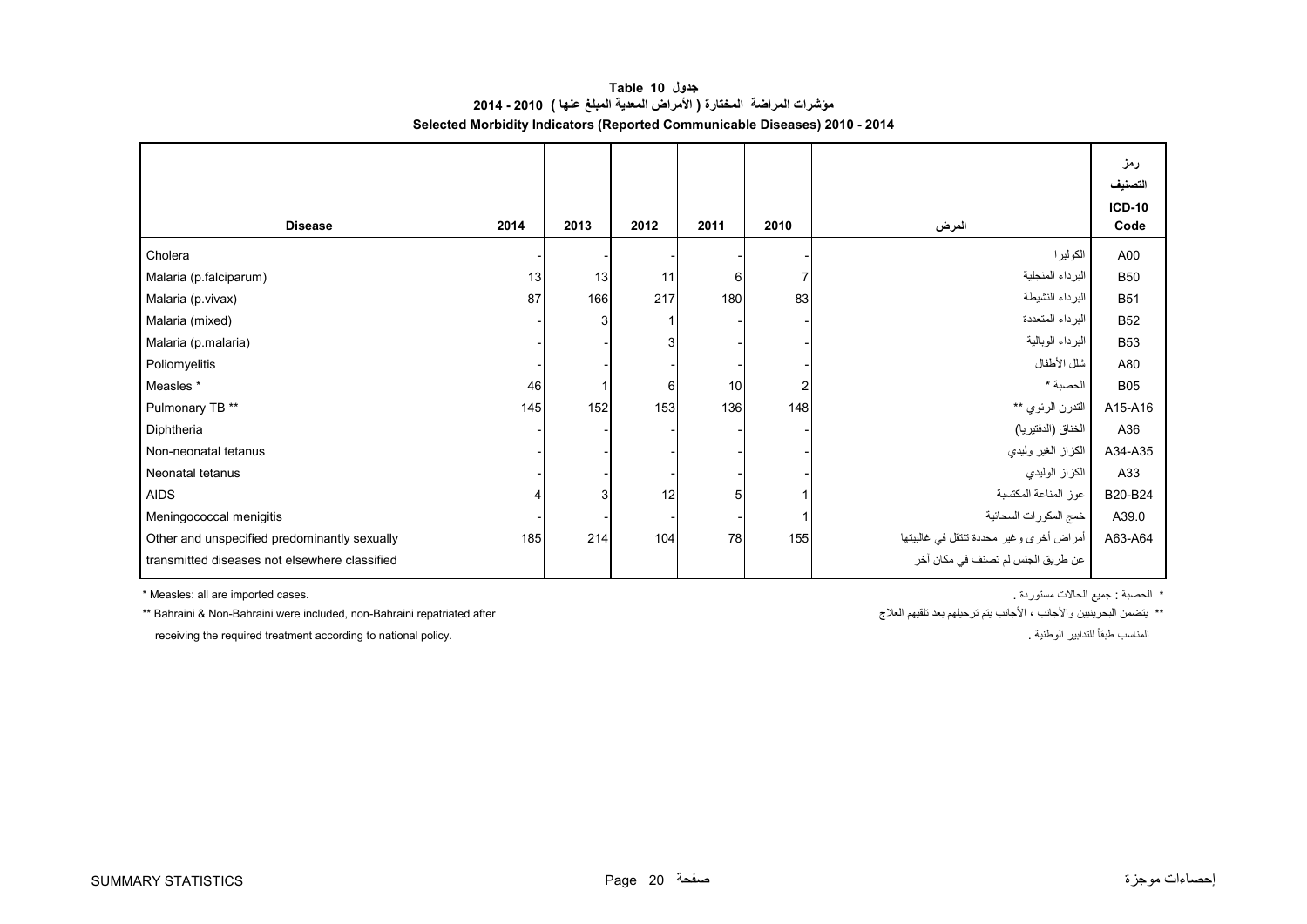### **مؤشرات الصحة للجميع 2010 - 2014 Health For All Indicators 2010 - 2014 جدول 11 Table**

<span id="page-22-0"></span>

| 2014                                                                 | 2013 | 2012                                                                                                                                    | 2011 | 2010 | المؤشرات Indicators                                                                                                                                                                                           |  |  |  |  |  |
|----------------------------------------------------------------------|------|-----------------------------------------------------------------------------------------------------------------------------------------|------|------|---------------------------------------------------------------------------------------------------------------------------------------------------------------------------------------------------------------|--|--|--|--|--|
|                                                                      |      | تبنت البحرين سياسة الصحة للجميع منذ عام 1979<br>Bahrain committed to the Health for All since 1979                                      |      |      | عدد الدول المؤيدة لسياسة الصحة للجميع وجعلها من ضمن سياستها وفي أعلى المستويات<br>Number of countries in which health for all is continuing to<br>receive endorsement as policy at the highest level          |  |  |  |  |  |
|                                                                      |      | النقرير السنوى من دائرة التثقيف الصحى يوضح مشاركة<br>المجتمع في المجال الصحي<br>Annual Report from Health Education provides details of |      |      | عدد الدول التي من ضمن أليتها اشراك المجتمع في تنفيذ استر اتيجياتها وأصبحت تعمل بصورة فعالة<br>Number of countries in which mechanisms for involving people in the implementation of strategies                |  |  |  |  |  |
| community involvement in health care.                                |      |                                                                                                                                         |      |      | are fully functioning or are being further developed                                                                                                                                                          |  |  |  |  |  |
|                                                                      |      | الرعاية الصحية الأولية متاحة لجميع المواطنين مجانا بالأضافة الى<br>سهو لة الوصو ل اليها في أقل من ساعة                                  |      |      | عدد الدو ل التي يتم فيها تو زيع مو ار د خدمات الر عاية الصحية الأولية بانصاف                                                                                                                                  |  |  |  |  |  |
|                                                                      |      | Provided free for nationals, available within 1 hour's walk or travel                                                                   |      |      | Number of countries in which resourses for primary health care are<br>becoming more equitably distributed                                                                                                     |  |  |  |  |  |
| البحر بن تساهم مع منظمة الصحة العالمية و  لا تستلم أي مساعدات دو لية |      |                                                                                                                                         |      |      | المساعدات الدولية ( المستلمة أو المدفوعة ) للخدمات الصحية                                                                                                                                                     |  |  |  |  |  |
|                                                                      |      | Bahrain contributes to and benefits from WHO membership it<br>receives no 'aid' as such.                                                |      |      | Amount of international aid received or given for health                                                                                                                                                      |  |  |  |  |  |
| 5.7                                                                  | 5.3  | 4.9                                                                                                                                     | 4.3  | 3.8  | نسبة المصر وفات على الصحة من اجمالي الدخل القومي الاجمالي بالأسعار الجارية<br>Percentage of Gross National Income (GNI) spent on health                                                                       |  |  |  |  |  |
| 29.4                                                                 | 27.0 | 27.4                                                                                                                                    | 26.7 | 24.3 | نسبة الأنفاق الصحى الوطني على خدمات الر عاية الصحية الاولية ( وز ار ة الصحة )<br>Percentage of the national health expenditure devoted to local health services<br>(Primary Health Care) - Ministry of Health |  |  |  |  |  |
| 100                                                                  | 100  | 100                                                                                                                                     | 100  | 100  | نسبة السكان المتاح لهم خدمات ر عاية صحية أو لية و تتو فر  لهم على الأقل الخدمات التالية ·<br>Percentage of the population covered by primary health care with at least the following:                         |  |  |  |  |  |
| 100                                                                  | 100  | 100                                                                                                                                     | 100  | 100  | المياه النقية ومر افق الصر ف الصحى المناسبة في المناز ل<br>Safe water in the home or with reasonable access and adequate excreta-disposal<br>facilities avaliable                                             |  |  |  |  |  |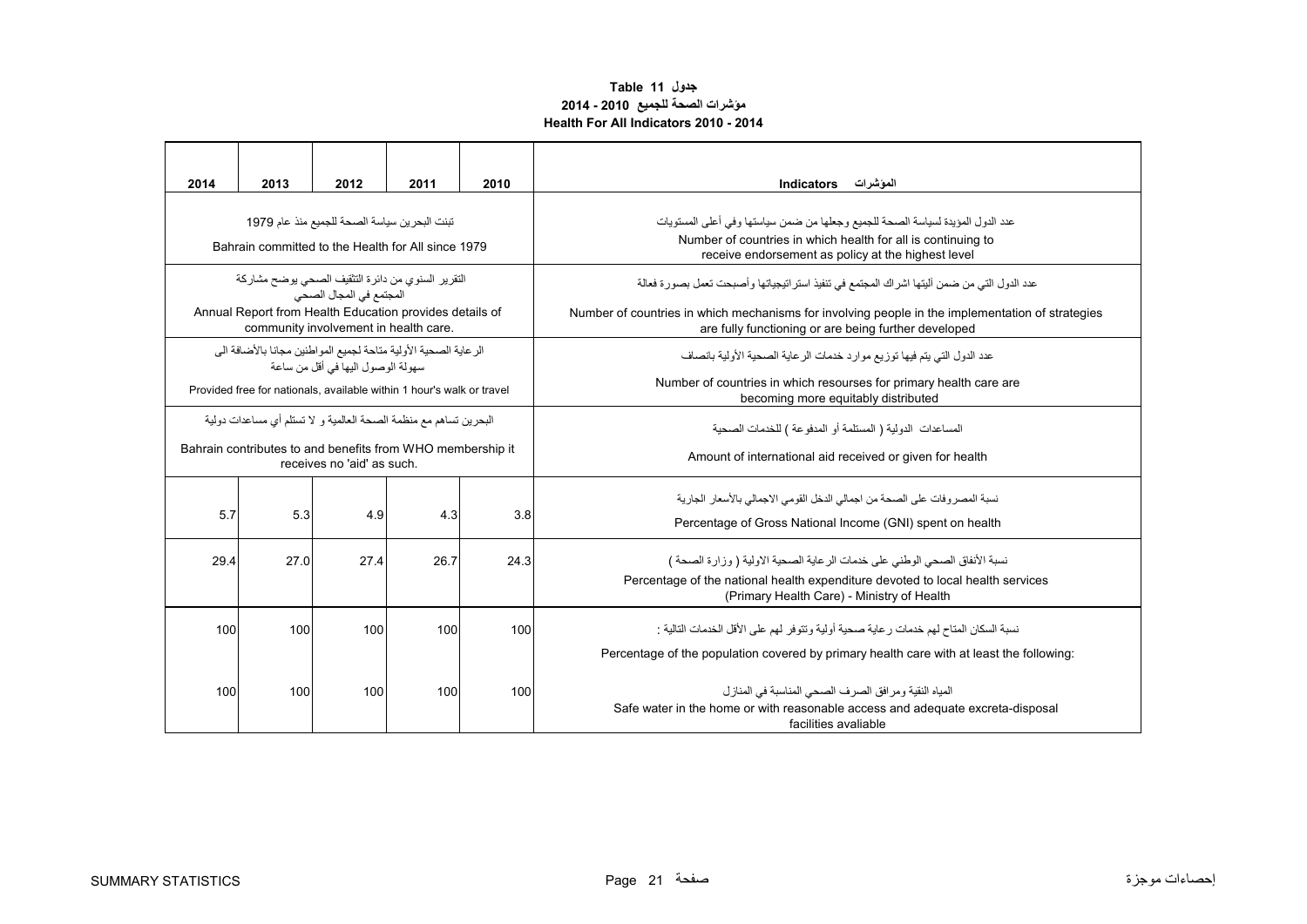#### **(Cont'd) Table 11 جدول ) تابع( مؤشرات الصحة للجميع 2010 - 2014 Health For All Indicators 2010 - 2014**

| 2014                 | 2013                 | 2012      | 2011 | 2010                    | الموشرات<br><b>Indicators</b>                                                                                         |
|----------------------|----------------------|-----------|------|-------------------------|-----------------------------------------------------------------------------------------------------------------------|
|                      |                      |           |      |                         | نسبة التغطية بالتطعيمات ضد :                                                                                          |
|                      |                      |           |      |                         | Immunization coverage against :                                                                                       |
| 97.8                 | 98.9                 | 99.4      | 99.8 | 99.6                    | الدفتيريا والتتانوس والسعال الديكى<br>DPT (Diphtheria, Tetanus, Pertussis)                                            |
| 98.9                 | 100                  | 99.9      | 100  | 100                     | الجرعة الأولى من اللقاح الثلاثي ( الحصبة ، الحصبة الالمانية ، أبوكعب)  MMR1) Mumps, Measles,Rubella)                  |
| 109.7                | 99.6                 | 99.7      | 98.0 | 98.1                    | الجرعة الثانية من اللقاح الثلاثي ( الحصبة ، الحصبة الالمانية ، أبوكعب)  MUmps, Measles,Rubella)  (MMR2)               |
| 97.9                 | 99                   | 99.3      | 100  | 99.7                    | شلل الأطفال<br>Poliomyelities                                                                                         |
| 100                  | 100                  | 87.0      | 73.0 | 81.0                    | BCG <sup>(1)</sup><br>لقاح الب <i>ي</i> سي جي ضد السل <sup>(1)</sup>                                                  |
|                      |                      |           |      |                         | توفر  الخدمات الصحية الأولية وسهولة الوصول اليها في أقل من ساعة بالأضافة لتوفر  العقاقير  اللاز مة                    |
| 100                  | 100                  | 100       | 100  | 100                     | Acces to local health servies, including availability of essential drugs, within<br>one hours walk or travel          |
|                      |                      |           |      |                         | نسبة المنتفعين بخدمات ر عابة الأمومة و الطفولة تحت أشر اف أبدى مدر بة                                                 |
|                      |                      |           |      |                         | Attendance by trained personnel for pregnancy and childbirth, and care for children<br>up to at least one year of age |
| 99.8                 | 99.8                 | 99.8      | 99.6 | 99.3                    | الو لادات<br>Deliveries                                                                                               |
| 98.1                 | 98.9                 | 98.8      | 99.3 | 99.8                    | الرضع<br>Infants                                                                                                      |
| $\ddotsc$            | $\ddot{\phantom{a}}$ |           |      | 53.4 $(2)$              | نسبة النساء اللاتي في سن الإنجاب (15 - 49) ويستخدمن أحد طرق تنظيم الأسرة                                              |
|                      |                      |           |      |                         | Percentage of women of childbearing age (15 - 49) using family planning                                               |
| 88.7                 | 90.0                 | 90.2      | 90.0 | 90.3                    | نسبة المواليد بوزن 2.500 جرام على الأقل عند الو لادة ( يشمل المواليد الغير  معرفة اوز انهم )                          |
|                      |                      |           |      |                         | Percentage of new-borns weighing at least 2,500 grams at birth (include undetermined)                                 |
|                      |                      |           |      |                         | نسبة الأطفال دون الخامسة التي تتاسب أوزانهم إلى أعمارهم أو أوزانهم بالنسبة للطول                                      |
|                      |                      |           |      |                         | Percentage of children (under 5 yars) whose weight for age and/or weight-for-height are acceptable                    |
| $\ddot{\phantom{a}}$ | $\sim$               |           |      | $92.4\%$ <sup>(2)</sup> | Weight for Age<br>الوزن المي العمر                                                                                    |
|                      | $\ddotsc$            | 97.9% (3) |      | 93.6% (2)               | الوزن الىي الطول<br>Weight for Height                                                                                 |
|                      | $\ldots$             | 97.6% (3) |      | $91.9\%$ <sup>(2)</sup> | الطول الىي العمر<br>Height for age                                                                                    |

التطعيم بلقاح البي سي جي ضد السل يعطي فقط للأطفال من أمهات غير بحرينيات قدمن من مناطق لأمراض مستوطنة . .<br>التطعيم بلقاح البي سي جي ضد السل يعطي فقط للأطفال من أمهات غير بحرينيات قدمن من مناطق لأمراض مستوطنة . .

ء<br>2 المصدر : المسح العنقودي المتعدد المؤشرات 2000 ، البحرين .

ك ...<br>للفئة العمر ية ( 0- <5 ) سنو ات

<sup>2</sup> Source: Multiple Indicators Cluster Survey 2000, Bahrain.

3 المصدر : النسب تعتمد على بينات فحص االطفال في المراكز الصحية - وزارة الصحة Health of Ministry at screened child on based Percentages :Source 3 Health Centers (0 - >5 years)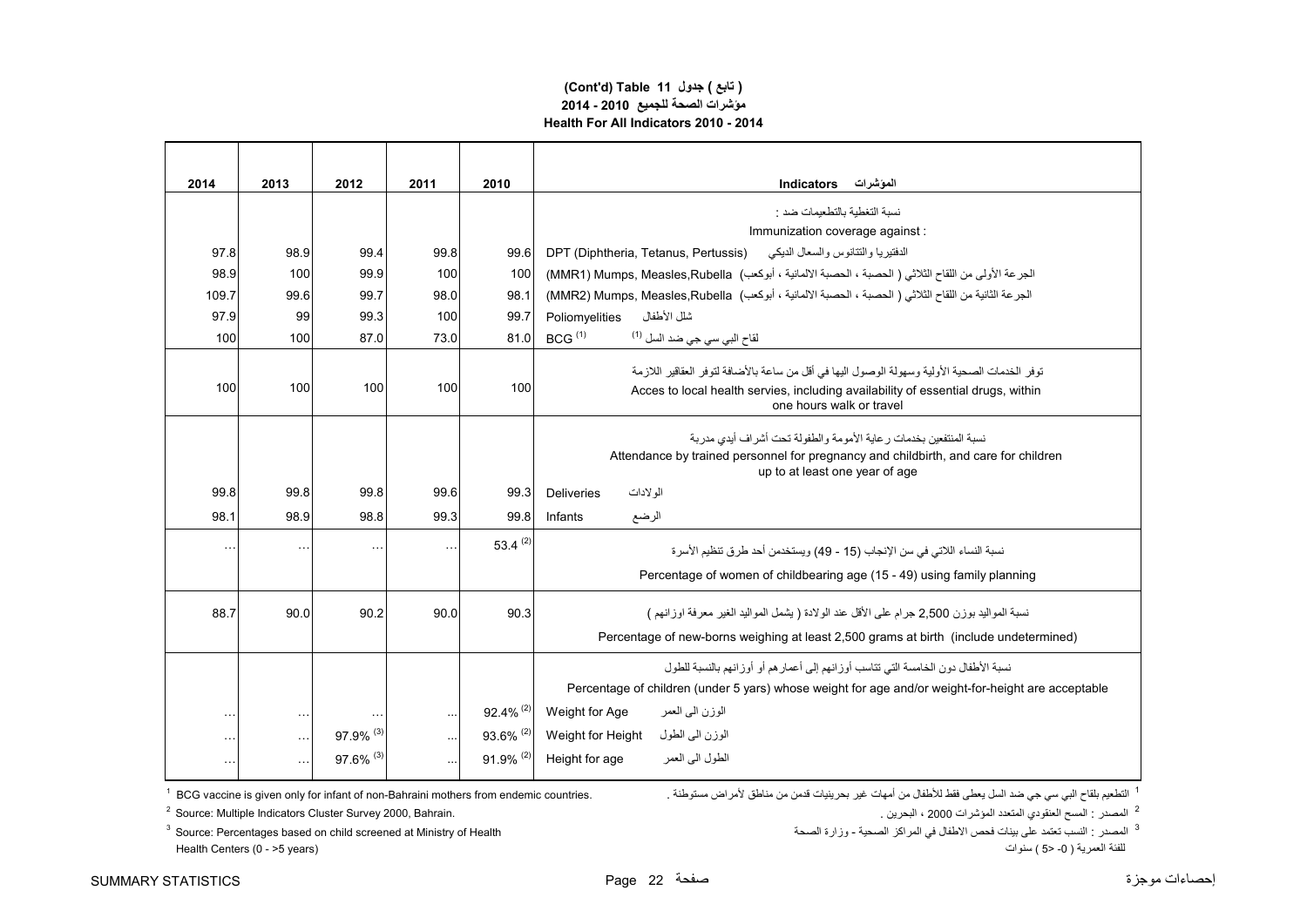#### **(Cont'd) Table 11 جدول ) تابع( مؤشرات الصحة للجميع 2009 - 2013 Health For All Indicators 2009 - 2013**

| 2014                 | 2013          | 2012     | 2011     | 2010      | الموشرات<br>Indicators                                                                                         |
|----------------------|---------------|----------|----------|-----------|----------------------------------------------------------------------------------------------------------------|
|                      | 7.6           | 7.8      | 7.9      | 7.7       | معدل وفيات الأطفال الرضع لكل 1000 مولود حي <sup>1</sup>                                                        |
|                      |               |          |          |           | Infant mortality rate per 1000 live births <sup>1</sup>                                                        |
| $\ddot{\phantom{a}}$ | 35.0          | 26.2     | 22.8     | 11.0      | معدل وفيات الأمومة  لكل 100,000 مولود حي <sup>1</sup>                                                          |
|                      |               |          |          |           | Maternal mortality rate per 100,000 live births (MMR)                                                          |
|                      |               |          |          |           | احتمالات الوفاة قبل سن الخامسة لكل 1000 طفل أقل من 5 سنوات <sup>1</sup>                                        |
|                      | 2.0           | 1.9      | 1.9      | 1.9       | Probability of dying before the age of 5 years per 1000 child <5 years old                                     |
|                      | 9.1           | 9.0      | 9.8      | 9.4       | احتمالات الوفاة قبل سن الخامسة لكل 1000 مولود حي <sup>1</sup>                                                  |
|                      |               |          |          |           | Probability of dying before the age of 5 years per 1000 live birth <sup>1</sup>                                |
|                      |               |          |          |           | متوسط العمر المتوقع عند الميلاد حسب النوع - جميع الفئات المعروفة                                               |
|                      |               |          |          |           | Life expectancy at birth by sex, in all identifiable subgroups                                                 |
| 75.8                 | 75.8          | 75.8     | 75.8     | 75.8      | ذكر<br>Male                                                                                                    |
| 77.4                 | 77.4          | 77.4     | 77.4     | 77.4      | أنثى<br>Female                                                                                                 |
| 76.5                 | 76.5          | 76.5     | 76.5     | 76.5      | المتوسط<br>Mean                                                                                                |
|                      |               |          |          |           | معدل التعليم بين البالغين حسب النو ع لجميع الفئات المعر و فة ( 15 سنة فاكثر _)                                 |
|                      |               |          |          |           | Adult literacy rate by sex in all identifiable sub groups (15 yrs+)                                            |
|                      |               |          | 96.6%    | $\ddotsc$ | Bahraini (Male)<br>بحريني (ذكر )                                                                               |
| .                    | $\sim$ $\sim$ | $\cdots$ | 90.4%    | $\ldots$  | بحريني (انٽي)<br>Bahraini (Female)                                                                             |
| $\sim$ $\sim$        | $\sim$ $\sim$ | $\cdots$ | 93.5%    | $\ddotsc$ | Bahraini (Both Sexes)<br>بحريني (كلا النو عين)                                                                 |
|                      |               |          |          |           | مؤشرات الموارد المالية ( المبالغ بالدولار الأمريكي ، يعادل 0.376 دينار بحريني ) <sup>2</sup>                   |
|                      |               |          |          |           | Financial resources indicators (US\$) US $$ = 0.376$ B.D. <sup>2</sup>                                         |
| 25,750.0             | 26.252.9      | 25,084.9 | 24,304.3 |           | متوسط نصيب الفر د من الناتج المحلي الاجمالي<br>20,929.9 Gross Domestic Product (GDP) per Capita                |
| 21,439.9             | 22,832.7      | 21,954.4 | 21,154.1 |           | متوسط نصيب الفرد من الدخل القومي الإجمالي<br>18,998.2 Gross National Disposable Income (GNP) per Capita        |
| 19.641.2             | 21.104.5      | 20,262.0 | 19.438.6 |           | متوسط نصيب الفرد من إجمالي الدخل القومي المتاح<br>17,661.9 Gross National Disposable Income (GNDI) per Capita  |
| 1215.3               | 1198.8        | 1092.8   | 911.1    |           | نصيب الفر د من جملة المصر و فات العامة للدولة على الصحة<br>726.9 Total public expenditure on health per capita |
| 555.1                | 543.4         | 503.6    | 471.6    | 424.9     | نصيب الفر د من الميز انية السنوية لو ز ار ة الصحة (تشمل المشار يع)                                             |
|                      |               |          |          |           | Annual budget of Ministry of Health per capita (include projects)                                              |

information refer to the conventions used in this chapter. . الفصل بداية في للمصطلحات الرجوع الرجاء المعلومات من

 $^2$  Source :  $\hfill$  :  $\hfill$   $\hfill$  :  $\hfill$   $\hfill$   $\hfill$   $\hfill$   $\hfill$   $\hfill$   $\hfill$   $\hfill$   $\hfill$   $\hfill$   $\hfill$   $\hfill$   $\hfill$   $\hfill$   $\hfill$   $\hfill$   $\hfill$   $\hfill$   $\hfill$   $\hfill$   $\hfill$   $\hfill$   $\hfill$   $\hfill$   $\hfill$   $\hfill$   $\hfill$   $\hfill$   $\hfill$   $\hfill$   $\hfill$ 

- وزارة الصحة (إدارة الصالية) من المسلم العسادة (إدارة الصحة والدارة الصحة والدارة الصحة والدارة (الصحة وزارة <br>- الجهاز المركزي للمعلومات والاتصالات - Central Informatics & Communication Organization

- Central Informatics & Communication Organization

- الحسابات القومية 2014 2014 Account National -

- Ministry of Finance المالية وزارة -

1 data from 2010 to 2013 based on a review committee conducted by MoH, for more للمزيد ، الصحة بوزارة تشكيلھا تم مراجعة لجنة على بناءا <sup>2013</sup> إلى <sup>2010</sup> من البيانات <sup>1</sup>

<sup>2</sup> المصدر :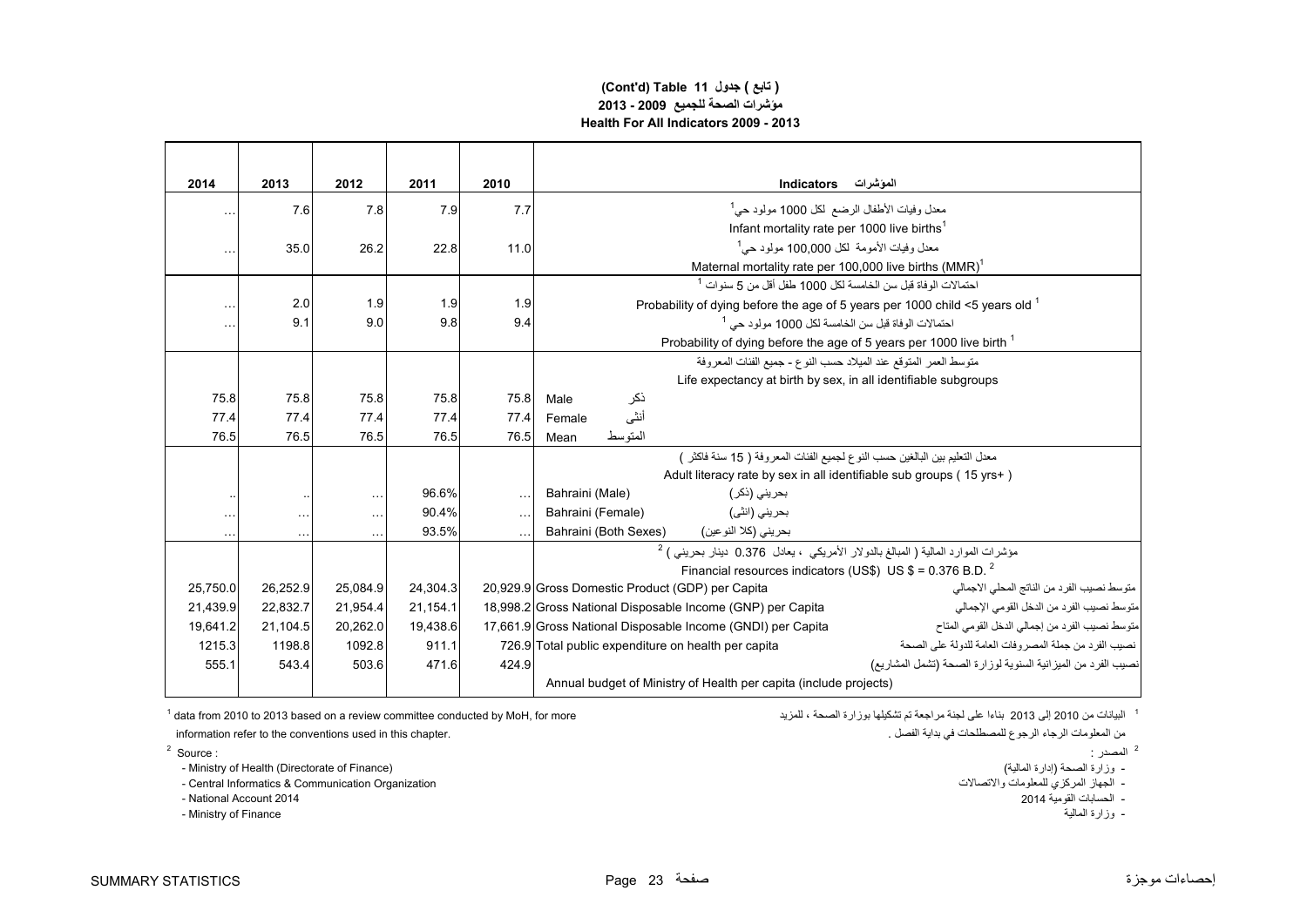**جدول 12 Table مجموعة المرامي اإلنمائية لأللفية المتعلقة بالصحة 2010 - 2014 Millennium Development Goals Related to Health 2010 - 2014**

<span id="page-25-0"></span>

| 2014                 | 2013                                                        | 2012                                 | 2011      | 2010                     | النوع<br><b>Sex</b> |        | الموشر<br>Indicator                                                  | المرامى<br>Goals               |
|----------------------|-------------------------------------------------------------|--------------------------------------|-----------|--------------------------|---------------------|--------|----------------------------------------------------------------------|--------------------------------|
|                      |                                                             |                                      |           |                          |                     |        | Target 1.8                                                           |                                |
|                      |                                                             |                                      |           |                          |                     |        | نسبة عدد الأطفال ناقصي الوزن الذين يقل عمر هم عن خمس سنوات           | القضاء على الفقر المدقع والجوع |
|                      |                                                             |                                      |           |                          |                     |        | Prevalence of underweight children under five years of age           | Eradicate extreme              |
| .                    | $\sim$ $\sim$ $\sim$                                        |                                      | $\ddotsc$ | 7 6 <sup>(1)</sup> Total |                     | الجملة | الوزن البي العمر<br>Weight for Age                                   | poverty and hunger             |
| $\ddotsc$            | $\cdots$                                                    | $2.1^{(2)}$                          | $\ddotsc$ | 6.4 $(1)$ Total          |                     | الجملة | الوزن الی الطول<br>Weight for Height                                 |                                |
|                      |                                                             |                                      |           |                          |                     |        |                                                                      | Goal 1                         |
|                      |                                                             |                                      |           |                          |                     |        | Target 1.9                                                           |                                |
|                      | لاتوجد فعلياً حالات معبر ة إحصـائياً لسكان لا يحصـلو ن علـي |                                      |           |                          | Total               | الجملة | نسبة السكان الذين لا يحصلون على الحد الأدنى لاستهلاك الطاقة الغذائية |                                |
|                      |                                                             | الكمية الكافية من السعر ات الحر اربة |           |                          | Male                | ذكر    | Proportion of population below minimum level of dietary              |                                |
|                      | There are virtually no statistical cases of people who      |                                      |           |                          | Female              | أنثى   | energy consumption                                                   |                                |
|                      | do not receive the minimum daily calorie requirements       |                                      |           |                          |                     |        |                                                                      |                                |
|                      |                                                             |                                      |           |                          |                     |        | Target 4.1                                                           |                                |
| $\cdots$             | 9.1                                                         | 9.0                                  | 9.8       |                          | 9.4 Total           | الجملة | معدل وفيات الأطفال دون سن الخامسة لكل 1000 مولود حي <sup>3</sup>     | تخفيض معدل وفيات الأطفال       |
| $\cdots$             | 9.9                                                         | 9.1                                  | 11.1      |                          | 9.0 Male            | نكر    | Under-five mortality rate per 1000 live births <sup>3</sup>          | <b>Reduce child mortality</b>  |
| $\sim$ $\sim$ $\sim$ | 8.2                                                         | 8.9                                  | 8.5       |                          | 9.6 Female          | أنثى   |                                                                      |                                |
|                      |                                                             |                                      |           |                          |                     |        | Target 4.2                                                           | Goal 4                         |
| $\cdots$             | 7.6                                                         | 7.8                                  | 7.9       |                          | 7.7 Total           | لجملة  | معدل وفيات الرضع لكل 1000 مولود حي <sup>3</sup>                      |                                |
| $\cdots$             | 8.5                                                         | 7.6                                  | 9.2       |                          | 7.6 Male            | نكر    | Infant mortality rate per 1000 live births <sup>3</sup>              |                                |
| $\ddotsc$            | 6.6                                                         | 7.9                                  | 6.6       |                          | 7.7 Female          | أنثى   |                                                                      |                                |
|                      |                                                             |                                      |           |                          |                     |        | Target 4.3                                                           |                                |
| 98.9                 | 100                                                         | 99.2                                 | 100       |                          | 100 Total           | الجملة | نسبة الأطفال البالغين من العمر  سنة و احدة المحصنين ضد الحصبة        |                                |
| 99.2                 | 100                                                         | 98.8                                 | 100       |                          | 100 Male            | نكر    | Proportion of one year old children immunized                        |                                |
| 98.5                 | 100                                                         | 99.7                                 | 100       |                          | 100 Female          | أنثى   | against measles (MMR1)                                               |                                |
|                      |                                                             |                                      |           |                          |                     |        |                                                                      |                                |

1 المصدر : المسح العنقودي المتعدد المؤشر ات 2000 ، البحر بن .

2 النسبة تعتمد

information refer to the conventions used in this chapter. . الفصل بداية في للمصطلحات الرجوع الرجاء المعلومات من

 $1$  Source: Multiple Indicators Cluster Survey 2000, Bahrain.

 $2$  Percentages based on child screened at health centers (0 - >5 years), Ministry of Health .

 $^3$  2010 للمراجعة بوري والله على المزيد ، الصحة بوزارة تسكيلها بوزارة تسميلها بوزارة تسميلها بوزارة تسميلها بوزارة تسميلها بوزارة تسميلها بوزارة تسميلها بوزارة تسميلها بوزارة تسميلها بوزارة تسميلها بوزارة تسميلها بوزارة

- Refer to conventions used in the report. . التقرير في المستخدمة االصطالحات انظر -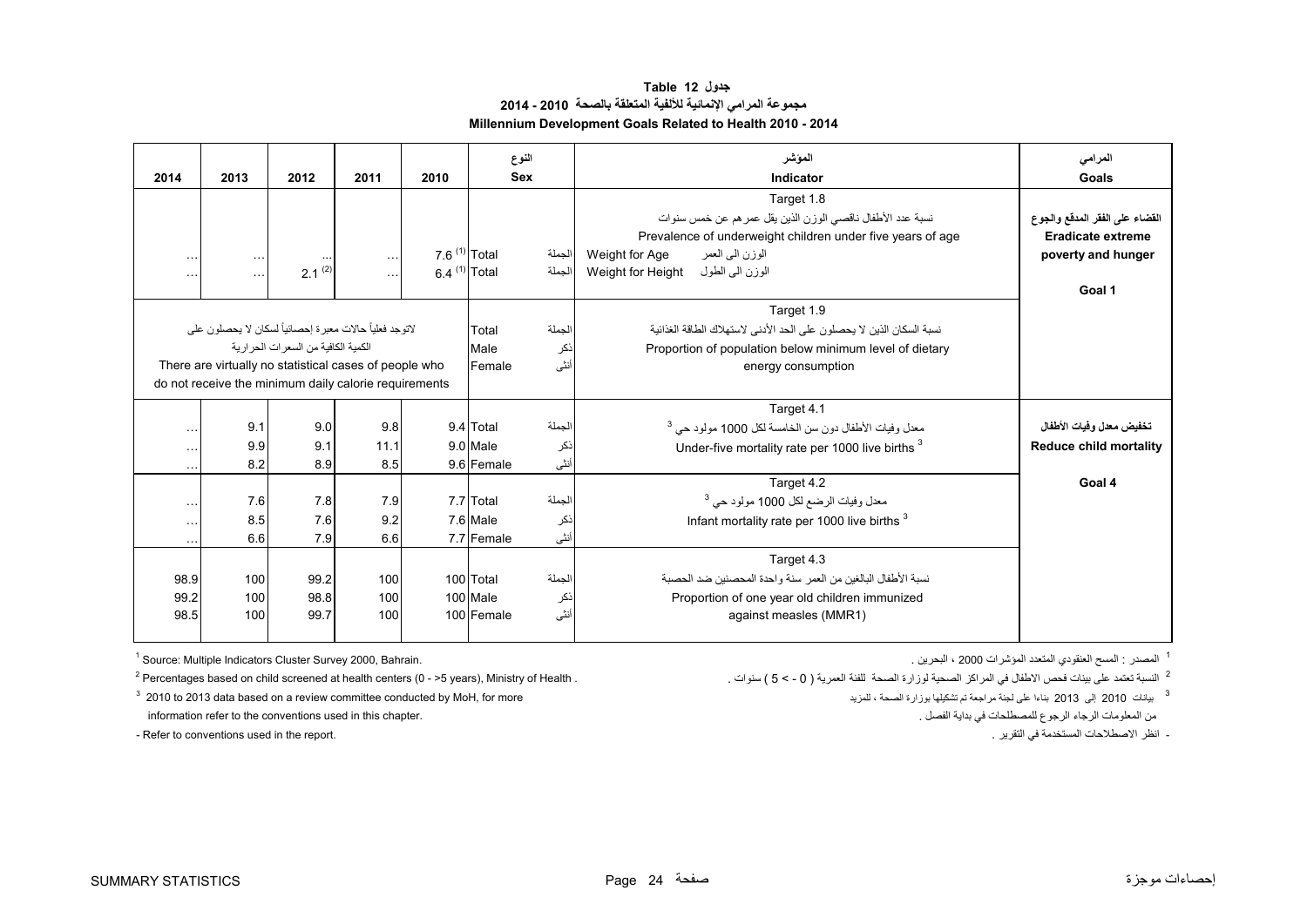#### **مجموعة المرامي اإلنمائية لأللفية المتعلقة بالصحة 2010 - 2014 Millennium Development Goals Related to Health 2010 - 2014 (Cont'd) Table 12 جدول ) تابع(**

| 2014      | 2013                 | 2012      | 2011     | 2010                      |                 | النوع<br><b>Sex</b> | المؤشر<br>Indicator                                                                  | المرامي<br>Goals  |
|-----------|----------------------|-----------|----------|---------------------------|-----------------|---------------------|--------------------------------------------------------------------------------------|-------------------|
|           |                      |           |          |                           |                 |                     | Target 5.1                                                                           |                   |
|           |                      |           |          |                           |                 |                     | معدل وفيات الأمهات لكل 100,000 مولود حي <sup>1</sup>                                 |                   |
| $\ddotsc$ | 35.0                 | 26.2      | 22.8     |                           | 11.0 Female     | أنثى                | Maternal mortality rate per 100,000 live births 1                                    | تحسبن صحة الأمهات |
|           |                      |           |          |                           |                 |                     |                                                                                      | Improve maternal  |
|           |                      |           |          |                           |                 |                     | Target 5.2                                                                           | health            |
|           |                      |           |          |                           |                 |                     | نسبة الولادات التي تتم تحت إشراف موظفي صحة متدربين                                   |                   |
| 99.8      | 99.8                 | 99.8      | 99.6     |                           | 99.3 Female     | أنثى                | Proportion of births attended by skilled health personnel                            | Goal 5            |
|           |                      |           |          |                           |                 |                     |                                                                                      |                   |
|           |                      |           |          |                           |                 |                     | Target 5.3                                                                           |                   |
| $\cdots$  | $\cdots$             | $\cdots$  | $\cdots$ | 53.4 <sup>(2)</sup> Total |                 | لجملة               | معدل انتشار وسائل منع الحمل                                                          |                   |
| $\cdots$  | $\sim$ $\sim$ $\sim$ | $\ddotsc$ | $\cdots$ |                           | Male            | نكر                 | Contraceptive prevalence rate                                                        |                   |
| $\ddotsc$ | $\cdots$             | .         | $\cdots$ |                           | $\ldots$ Female | أنثى                |                                                                                      |                   |
|           |                      |           |          |                           |                 |                     | Target 5.4                                                                           |                   |
|           |                      |           |          |                           |                 |                     | معدل الولادات لدى المراهقات (15-19 سنة) ، لكل 1000 من الفئة العمرية (15 - 19) سنة    |                   |
| 15        | 17                   | 16        | 15       |                           | 15 Female       | أنثى                | Adolescent birth rate, per 1000 women (age 15-19)                                    |                   |
|           |                      |           |          |                           |                 |                     |                                                                                      |                   |
|           |                      |           |          |                           |                 |                     | Target 5.5                                                                           |                   |
| 100       | 100                  | 100       | 100      |                           | 100 Female      | أنثى                | الحصول على الرعاية الصحية قبل الولادة (زيارة واحدة على الأقل وأربع زيارات على الأقل) |                   |
|           |                      |           |          |                           |                 |                     | Antenatal care coverage (at least one visit and at least four visits)                |                   |
|           |                      |           |          |                           |                 |                     |                                                                                      |                   |
|           |                      |           |          |                           |                 |                     | Target 5.6                                                                           |                   |
| $\cdots$  | $\sim$ $\sim$        | $\ddotsc$ | $\ldots$ | $\cdots$                  | Total           | لجملة               | عدم تلبية الحاجة إلى تنظيم الأسر ة                                                   |                   |
|           |                      |           |          |                           | Male            | نكر                 | Unmet need for family planning                                                       |                   |
|           |                      |           |          |                           | Female          | أنثى                |                                                                                      |                   |

<sup>1</sup> بيانات 2011 بلغاء على لجنة مراجعة تم تشكيلها بوزارة الصحة ، للمزيد ، الصحة ، للمزيد ، الصحة ، المزيد ، الصحة ، المزيد ، الصحة ، المزيد ، الصحة بوزارة الصحة ، المزيد ، الصحة بوزارة الصحة ، المزيد ، الصحة بالمزيد الصحة information refer to the conventions used in this chapter. . الفصل بداية في للمصطلحات الرجوع الرجاء المعلومات من

<sup>2</sup> Source: Multiple Indicators Cluster Survey 2000, Bahrain.

.<br>- Refer to conventions used in the report. . . . انظر الاصطلاحات المستخدمة في التقرير .

<sup>2</sup> المصدر : المسح العنقودي المتعدد المؤشرات 2000 ، البحرين .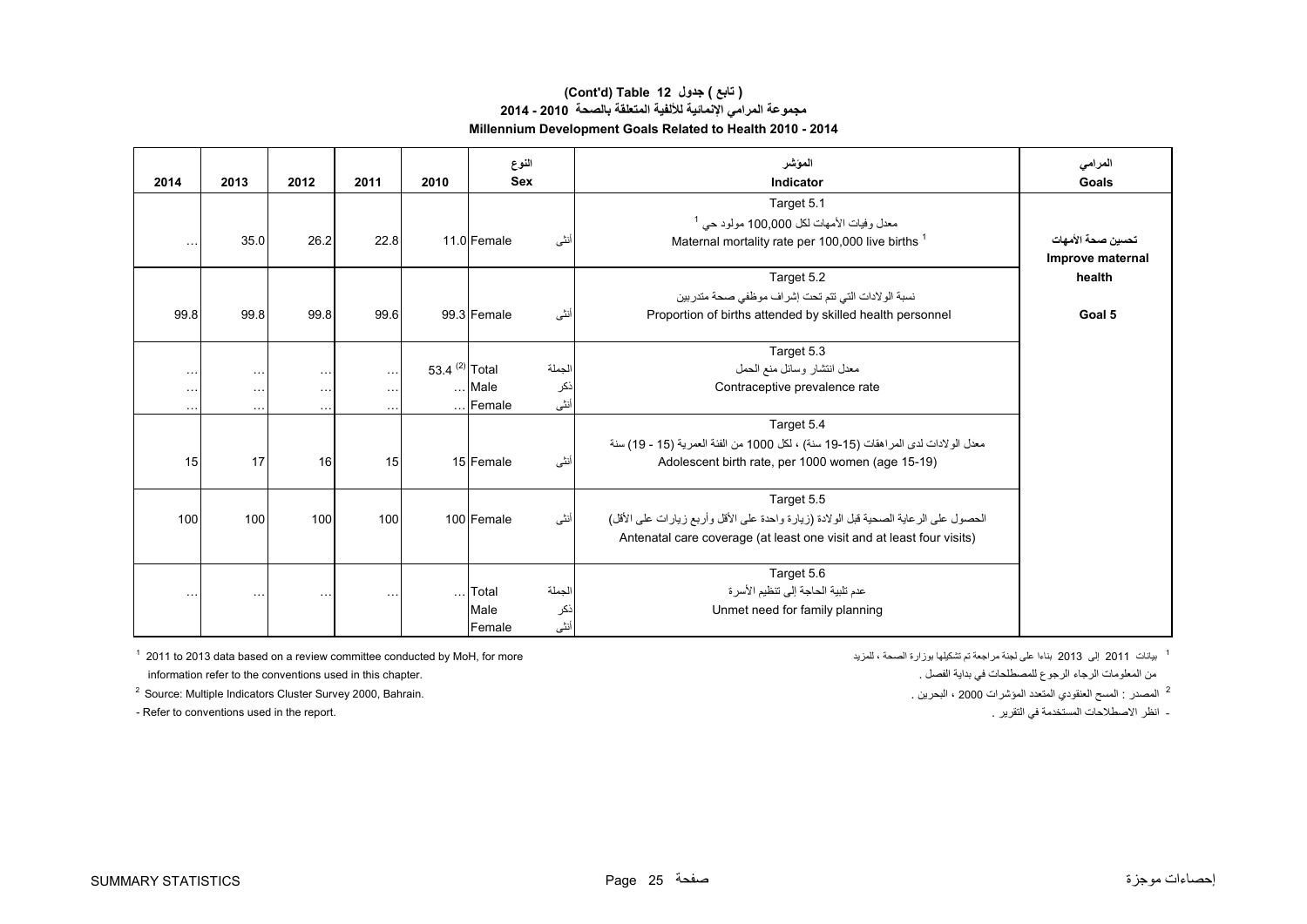### **مجموعة المرامي اإلنمائية لأللفية المتعلقة بالصحة 2010 - 2014 Millennium Development Goals Related to Health 2010 - 2014 (Cont'd) Table 12 جدول ) تابع(**

| 2014     | 2013                 | 2012      | 2011                 | 2010     |            | النوع<br><b>Sex</b> | الموشر<br>Indicator                                                      | المرامى<br>Goals            |
|----------|----------------------|-----------|----------------------|----------|------------|---------------------|--------------------------------------------------------------------------|-----------------------------|
|          |                      |           |                      |          |            |                     | Target 6.1                                                               |                             |
| 0.03     | 0.03                 | 0.03      | 0.03                 |          | 0.03 Total | الجملة              | معدل انتشار فيروس نقص المناعة البشرية في صفوف السكان                     |                             |
|          |                      |           |                      |          |            |                     | $^{-1}$ الذين تتراوح أعمار هم بين 15 و 24 سنة (نسبة مئوية من السكان )    | مكافحة فيروس العوز المناعى  |
|          |                      |           |                      |          |            |                     | HIV prevalence among population aged 15-24 years (% of Pop) <sup>1</sup> | البشري ( الإيدز ) والملاريا |
|          |                      |           |                      |          |            |                     | Target 6.2                                                               | وغيرهما من الأمراض          |
| $\cdots$ | $\sim$ $\sim$ $\sim$ | $\ddotsc$ | $\sim$ $\sim$ $\sim$ | $\cdots$ | Total      | الجملة              | استخدام الرفالات أثناء آخر عملية اتصال جنسى محفوفة بالمخاطر              |                             |
|          |                      |           |                      |          |            |                     | Condom use at last high-risk sex                                         | <b>Combat HIV/AIDS,</b>     |
|          |                      |           |                      |          |            |                     | Target 6.3                                                               | <b>Malaria and</b>          |
|          |                      |           |                      |          |            |                     | نسبة السكان الذين نتراوح أعمار هم بين 15 و 24 سنة ويمتلكون معارف         | other diseases              |
|          |                      |           |                      |          |            |                     | دقيقة شاملة عن فير و س نقص المناعة البشر ية/الإيدز                       |                             |
|          |                      | $\ddotsc$ | $\sim$ $\sim$ $\sim$ | $\ldots$ | Total      | الجملة              | Proportion of population aged 15-24 years with comprehensive             | Goal 6                      |
|          |                      |           |                      |          |            |                     | correct knowledge of HIV/AIDS                                            |                             |
|          |                      |           |                      |          |            |                     | Target 6.4                                                               |                             |
|          |                      |           |                      |          |            |                     | عدد الأطفال الأيتام بسبب فيروس العوز المناعي البشري / الإيدز             |                             |
|          |                      |           |                      |          | - Total    | الجملة              | Number of children orphaned by HIV/AIDS                                  |                             |
|          |                      |           |                      |          |            |                     |                                                                          |                             |
|          |                      |           |                      |          |            |                     | Target 6.5                                                               |                             |
|          |                      |           |                      |          |            |                     | نسبة السكان الذين بلغت إصابتهم بفيروس نقص المناعة البشرية مراحل متقدمة   |                             |
|          |                      |           |                      |          |            |                     | وبإمكانهم الحصول على عقاقير مضادة للفير وسات الرجعية                     |                             |
| 46.4     | $\ldots$             | $\cdots$  | $\cdots$             | $\ldots$ | Total      | الجملة              | Proportion of population with advanced HIV infection                     |                             |
|          |                      |           |                      |          |            |                     | with access to antiretroviral drugs                                      |                             |

1 بيانات البحرينيين فقط ، حدثت البيانات منذ عام 2010 . 2010. from data updated ,only Bahraini 1